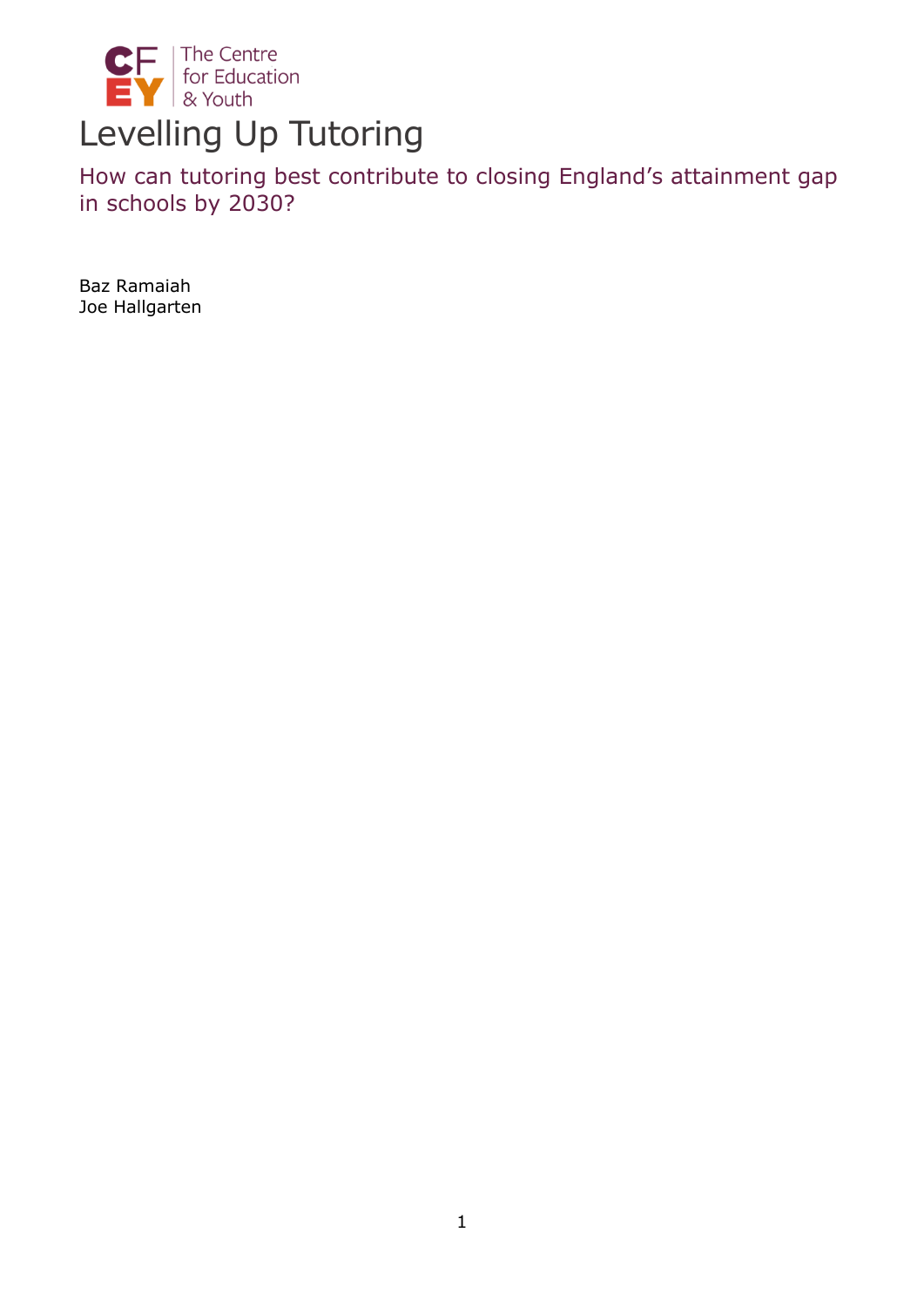

# **Our partnership**

The Centre for Education and Youth (CfEY) is a 'think and action tank'. We believe society should ensure all children and young people receive the support they need to make a fulfilling transition to adulthood. We work with a wide range of organisations, and people who share this belief, helping them make wise, bold decisions about how best to support young people. We use our timely and rigorous research to get under the skin of key issues in education and youth, aiming to shape debate, inform policy and change practice. Set up as a community interest company, we have a particular interest in issues affecting marginalised young people. We work with a wide range of partners across corporate, government and third sectors.

Our *Investigate-Ed* methodology combines rapid reviews with additional primary research and facilitated workshops, offering policymakers, practitioners and other partners structured spaces to diagnose problems and generate meaningful solutions. As well as informing debate and influencing policy, our investigations aim to use our convening power to inspire new partnerships and practical actions. Our research, analysis and development place young people, and the adults working with them, front and centre. Recent investigations have explored issues such a[s](https://cfey.org/wp-content/uploads/2021/10/CfEY-Enriching-Education-V5.pdf) [non-formal learning](https://cfey.org/wp-content/uploads/2021/10/CfEY-Enriching-Education-V5.pdf)[,](https://cfey.org/wp-content/uploads/2021/04/EMBARGOED-until-280421_Oracy_APPG_FinalReport.pdf) [oracy](https://cfey.org/wp-content/uploads/2021/04/EMBARGOED-until-280421_Oracy_APPG_FinalReport.pdf) and th[e](https://cfey.org/wp-content/uploads/2020/12/40110-UK-Making-Waves-research-report-Final-SMALL-WEB-VERSION-1.pdf) [future of assessment.](https://cfey.org/wp-content/uploads/2020/12/40110-UK-Making-Waves-research-report-Final-SMALL-WEB-VERSION-1.pdf)

CfEY was delighted to be supported throughout this work by three organisations that are passionate about tutoring in schools.



**White Rose Maths** is a group of teachers and mathematicians dedicated to developing and improving maths education and inspiring everyone to love maths as much as they do. They offer schools in-depth training programmes, a vast bank of clear, practical resources (many of them available free of charge) and the bespoke support needed to keep raising the bar. They aim to make teachers' jobs a lot simpler while helping them change the future for every child.



**Action Tutoring** is a national education charity that unlocks the potential of children and young people who are facing disadvantage, tackling the attainment gap head-on by forging partnerships with schools nationwide. Trained, high-quality volunteer tutors are empowered to enable pupils to make meaningful academic progress, opening doors to future opportunities.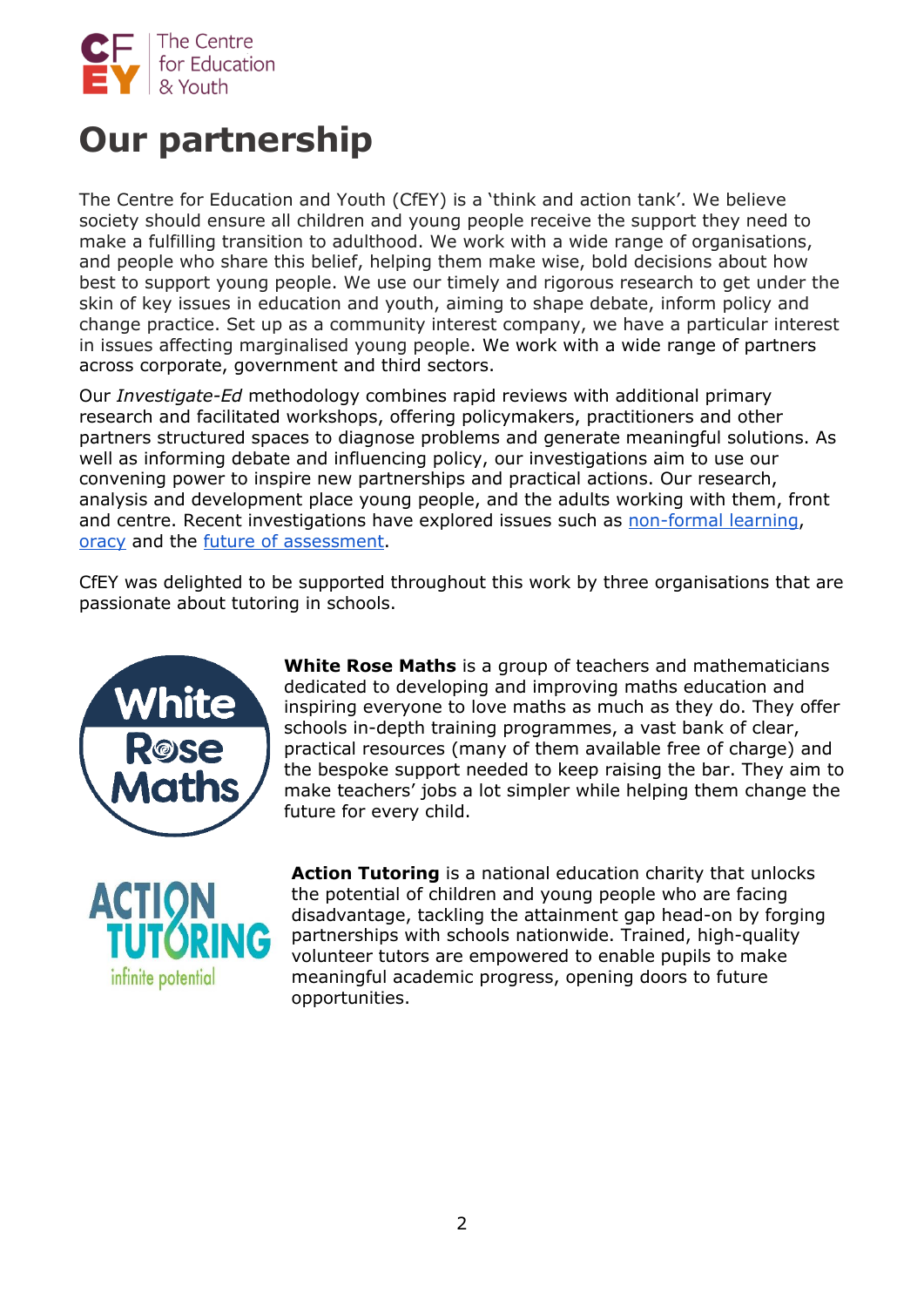



**LEARNING** 

**Third Space Learning** was founded in 2013 with the aim of making one-to-one tuition accessible to disadvantaged pupils in schools across England. It is now the largest provider of maths tuition to schools in England. The company pioneered a model that recruited and trained specialist online maths tutors in Asia, taking advantage of the large population of English-speaking STEM graduates, thus making one-to-one tuition an affordable tool for schools to use as a supplement to class teaching strategies.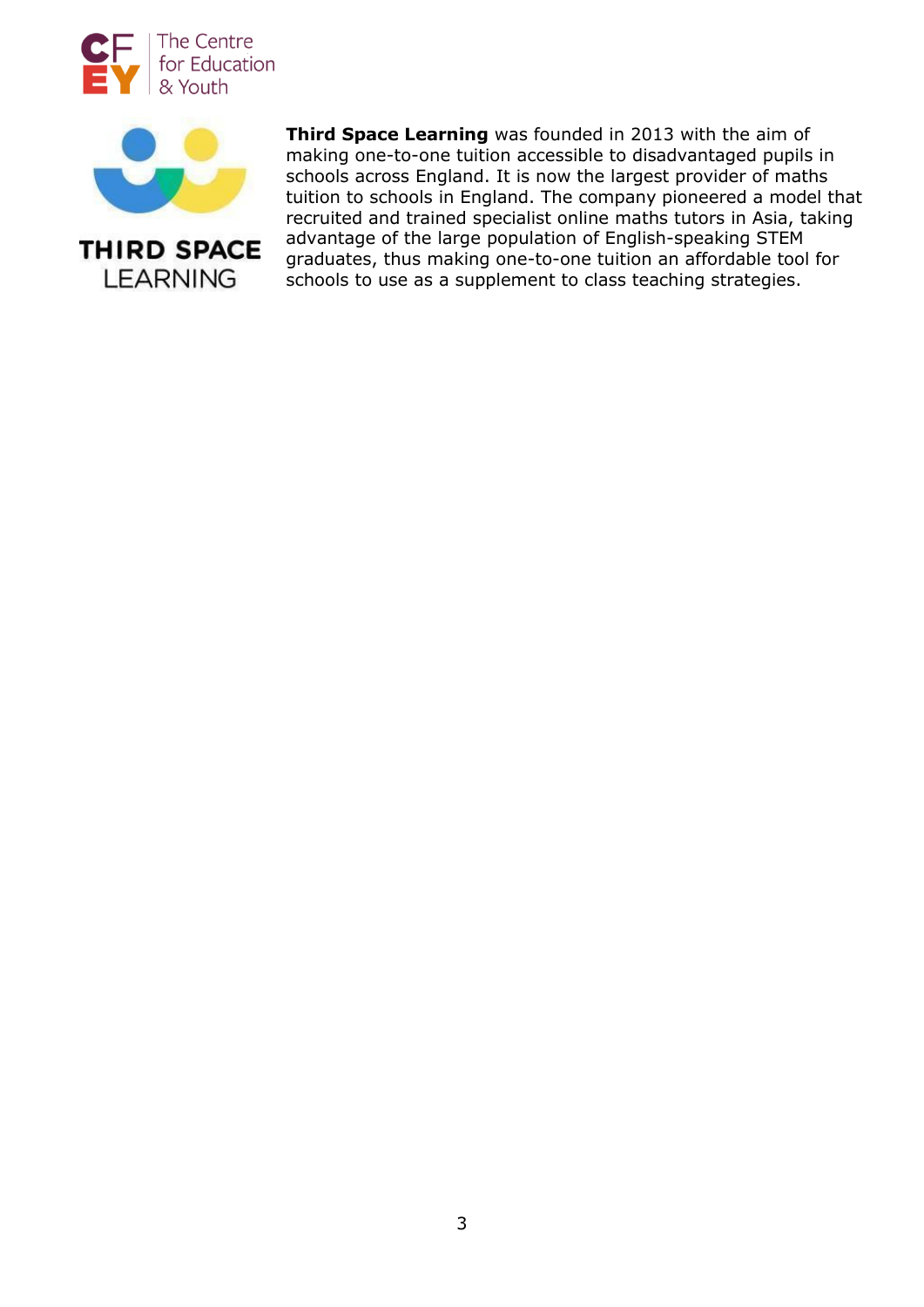

# **Acknowledgements**

CfEY is especially grateful for the support of participants in roundtables that shaped our recommendations. We are grateful to the tutoring providers who participated in the first of these roundtables in May 2022. We are also grateful to the following individuals who participated in another recommendation-shaping roundtable in May 2022:

- Ben Gadsby Head of Policy and Research, Impetus
- Chris Zarraga Director, Schools North East
- Ian Taylor Head of School Performance, Academies Enterprise Trust
- Julie McCulloch Director of Policy, Association of School and College Leaders
- Murray Morrison Chief Executive Officer, Tassomai
- Natalie Perera Chief Executive Officer, Education Policy Institute
- Nick Brook Deputy General Secretary, National Association of Head Teachers
- Russell Hobby Chief Executive Officer, Teach First
- Samuel Skerritt Head of Policy, Confederation of School Trusts
- Tom Richmond Director, EDSK
- Yalinie Vigneswaran Programme Director, Education Development Trust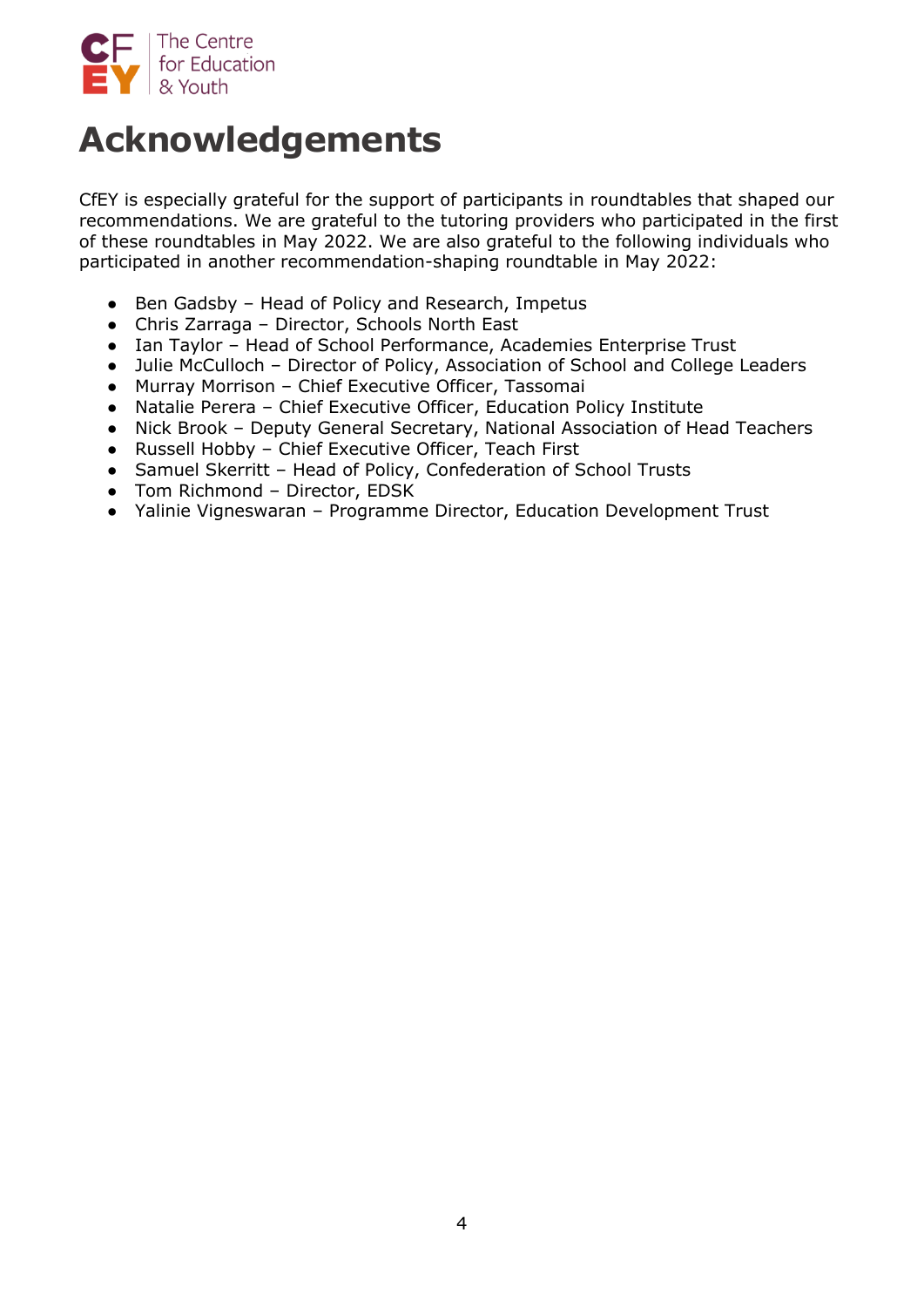

# **Contents**

| 1.  | Foreword                            |    |
|-----|-------------------------------------|----|
| 2.  | Executive summary                   |    |
| 3.  | Introduction                        | 11 |
| 4.  | Tutoring in England $-$ the context | 13 |
| 5.  | Methods and approach                | 18 |
| 6.  | Findings                            | 24 |
| 7.  | Recommendations                     | 35 |
| 8.  | Conclusions                         | 48 |
| 9.  | Afterword                           | 49 |
| 10. | References                          | 50 |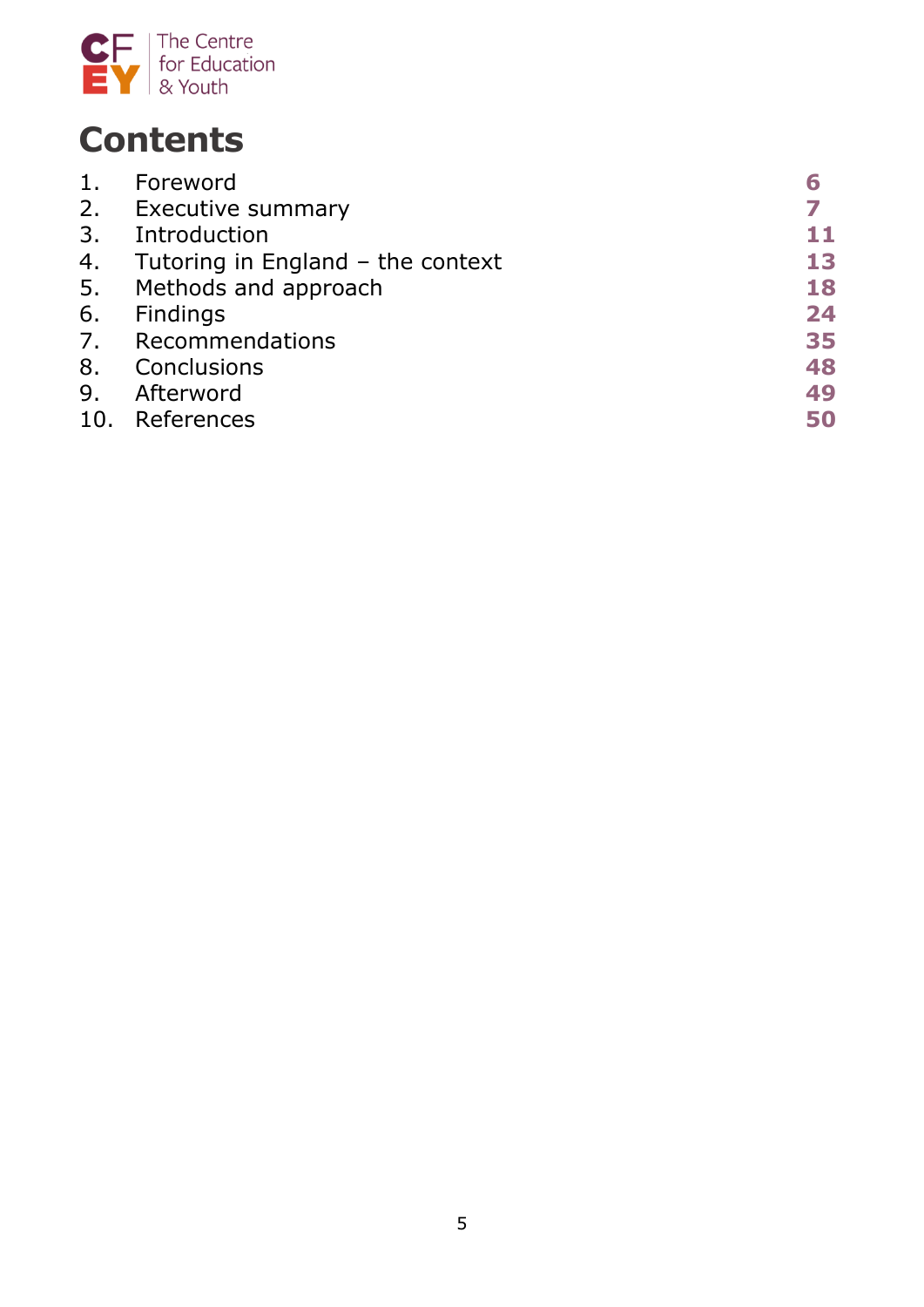

# **1. Foreword**

We are delighted to present the latest report from the *CfEY Investigate-Ed* series. This investigation, on the future of tutoring, is especially timely. Although all countries have launched a range of Covid-19 catch-up programmes, England is now in the midst of possibly the largest ever global experiment in state-funded tutoring. Like it or not, the rest of the world's education policymakers may be watching us. By necessity, our education system has done this rapidly; the pupils who missed out during the pandemic cannot wait for fully-functioning, fully-evidence-informed programmes. Although our research explores the immediate challenges of rapid implementation, we also look to the future. How can tutoring play a sustainable role in achieving longer-term educational goals? If the Department for Education (DfE) aims to embed tutoring beyond the National Tutoring Programme (NTP), then conversations need to start now that go beyond the current, inevitable delivery and procurement challenges. There is a risk that in future decades, the NTP is seen as a missed opportunity – not necessarily because of issues around rapid scale-up and delivery, but because it is seen as a separate add-on, rather than aligned to wider thinking about how our education system can best meet the needs of our most disadvantaged and lowest-achieving learners.

This report generally focuses on tutoring as an intervention for improving academic outcomes. However, tutoring also has pastoral promise. The one-to-one and smallgroup nature of tutoring, combined with its focus on being student-centred, makes it an intervention well situated to produce strong interpersonal relationships between adults and young people. Similarly, the composition of the tutoring workforce, which includes many individuals who are still students or who are relatively young, also sets the stage for empathetic relationship building between tutors and young people. Beyond this report, CfEY believes there is a need for longer-term, more holistic thinking about a single, coherent approach to academic and pastoral mentoring and tutoring for all pupils. But this is for our next investigation.

As with all our *CfEY Investigate-Ed* projects, this final report is a wholly independent piece of research. However, our three partners have been active participants in the process; their diverse expertise, perspectives and creativity have informed our insights. We also thank all the interviewees, survey respondents and roundtable participants involved in the research. Despite the difficulties with the first two years of the NTP, we have felt a remarkable, collective will for the programme to be successful, and an acknowledgement that all partners, from classroom to boardroom, have a role to play. We hope that our report will make a welcome contribution to debate, policy and practice on the future of tutoring, and look forward to hearing your feedback.

Joe Hallgarten, Chief Executive, CfEY [joe@cfey.org](mailto:joe@cfey.org)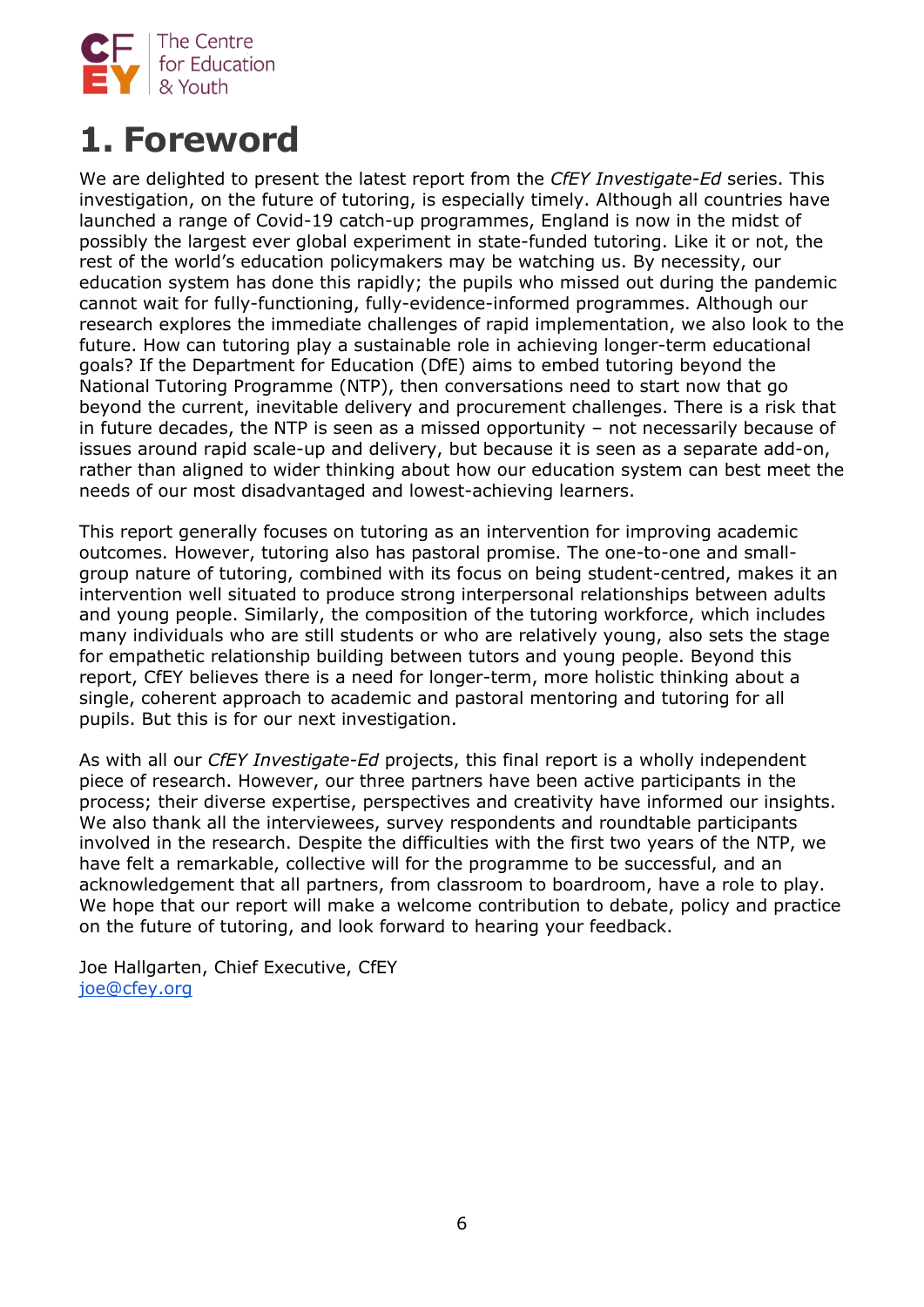

# **2. Executive summary**

## This report

- The National Tutoring Programme (NTP), launched in 2020, is an ambitious, large-scale government intervention that has already achieved some successes. But modifications to the programme could significantly improve the programme's impact. Moreover, new policies and practices could embed tutoring into schools long term, offering a uniquely powerful contribution to closing the attainment gap in England.
- The time to start planning and executing these changes is now. The NTP is missing uptake targets, with some geographical 'cold spots' a growing concern. Research is showing that learning loss for pupils – especially those who are disadvantaged – is larger and more stubborn than initially thought. Without rapid and bold changes, the NTP could both prove to be a poor return on investment, and put schools off tutoring for a generation.
- This report explores how the programme can be improved. It is informed by a survey of 185 school and trust leaders and teachers, as well as 27 interviews with school and trust leaders, senior figures at the Department for Education (DfE) and others with research and policy expertise.

# Key findings

- 1. **Almost all interviewees and survey respondents had some positive perceptions about the NTP**, especially its ambition, scale and grounding in evidence. Of the survey respondents, 70% told us that they believe the NTP should continue for at least a year longer than is currently planned. However, 50% also said they think the programme needs to be radically or significantly redesigned.
- 2. **Many school and trust leaders had negative perceptions of the NTP before enrolling, with some believing it was "more effort than it's worth to apply for"**, and "corporate". Others had heard that enrolment was a "bureaucratic nightmare".
- 3. **The range of funding pillars and division of labour between delivery partners and tuition partners created much confusion and a high decision load for schools and tutoring partners** participating in the NTP. This remains a barrier to participation.
- 4. **Buy-in from key stakeholders, such as parents and teachers, was reported to be low, especially in certain parts of England such as the North East**. The administrative burden associated with the NTP was large for both tuition partners and schools, especially in Year 2 of the programme. This made engagement with the programme highly capacity-draining.
- 5. **Tutor quality was reported to be highly variable, with many suggesting that a focus on quality was lost in Year 2 of the programme**. Just under a third of survey respondents believed that the quality of tutors on the NTP needs to be improved.
- 6. **Challenges with the tutoring workforce were reported by all parties**, with issues of guaranteeing tutor supply in cold-spot areas compounded by schools' specifications for tutors (for example, being available in-person and at 3:30pm only).
- 7. **Funding was the most common element of the NTP that survey respondents said should be redesigned**. Equally, there was a general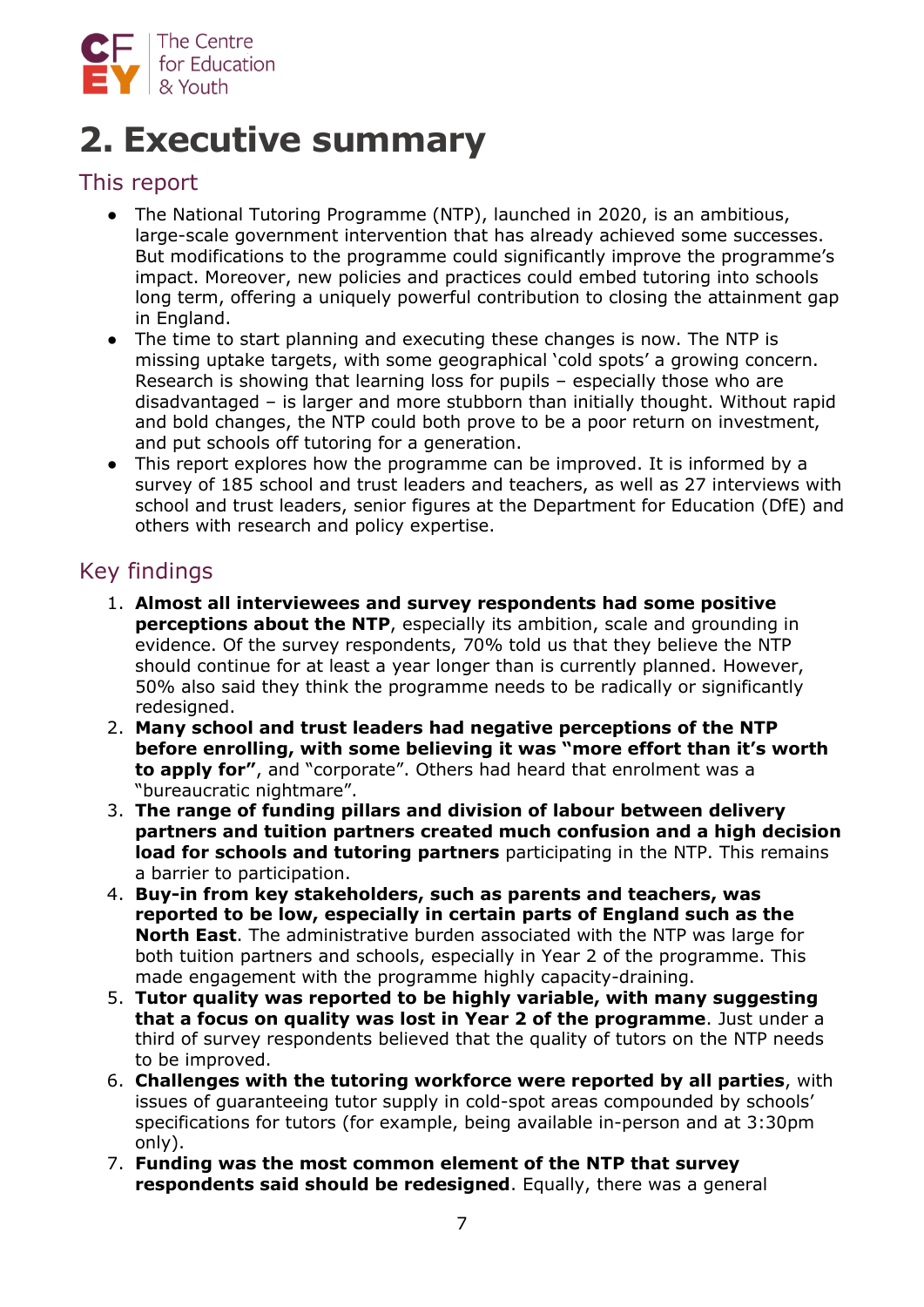

preference for the current changes to the model. Of the survey respondents, 30% reported not being able to fund tutoring from 'business as usual' budgets after the NTP finishes in 2024.

- 8. Some reported that the NTP is more effective when tutoring provision is organised at the multi-academy trust (MAT) level.
- 9. **Some education leaders reported a need to increase the professionalisation of tutoring**, creating accreditation pathways and other routes to building human capital in the tutoring sector.

## Recommendations

Drawing on our research findings we produced a set of recommendations, which were further shaped by two roundtables of thought leaders in education policy and practice. We thus make the following recommendations for improving the NTP and leveraging the full potential of in-school tutoring to close the attainment gap:

- The following five design principles should guide the development of tutoring in schools policy:
	- o **Scaffolded autonomy.** Schools want (and need) autonomy to procure and deploy tutors as they see fit. But to do this effectively they need a constellation of support services around them, which can be gradually removed over time.
	- o **Simple and accountable.** Many barriers to the uptake and impact of the NTP relate to overly complex funding and accountability models. Simplification of these elements would attract schools to in-school tutoring.
	- o **Stable and adaptive.** Frequent changes to the NTP have undermined its delivery and impact. Consistency over time, while responding to evaluations of the programme for continuous improvement, would resolve this issue.
	- o **Equitable and targeted.** The focus of tutoring in schools policy needs to be on reaching disadvantaged young people, without creating an unfair workload for teachers or resulting in exploitative labour market practices with tutors.
	- o **Evidence building and applying.** To support the ongoing continuous improvement of the NTP and tutoring in schools policy, rigorous, wideranging evaluation must be woven into the fabric of the programme.
- In order to *Improve* the impact of the NTP through incremental changes, the DfE should:
	- 1. **Immediately commit to an additional year's funding for the programme up to 2025.** Another year of funding could be used to extend the NTP for another year so that it can meet its uptake targets and address the unexpectedly high levels of learning loss among disadvantaged pupils.
	- 2. **Maintain a simple approach to reporting and accountability that focuses on disadvantaged pupils.** The NTP's new accountability system must not backslide into a large administrative burden for schools, and the use of 'name and shame' tactics should be avoided. In the long term, tutoring spend should fold into existing systems for Pupil Premium accountability.
	- 3. **Develop a coherent approach to the use and creation of evidence.** The current use of multiple research bodies to evaluate the NTP stymies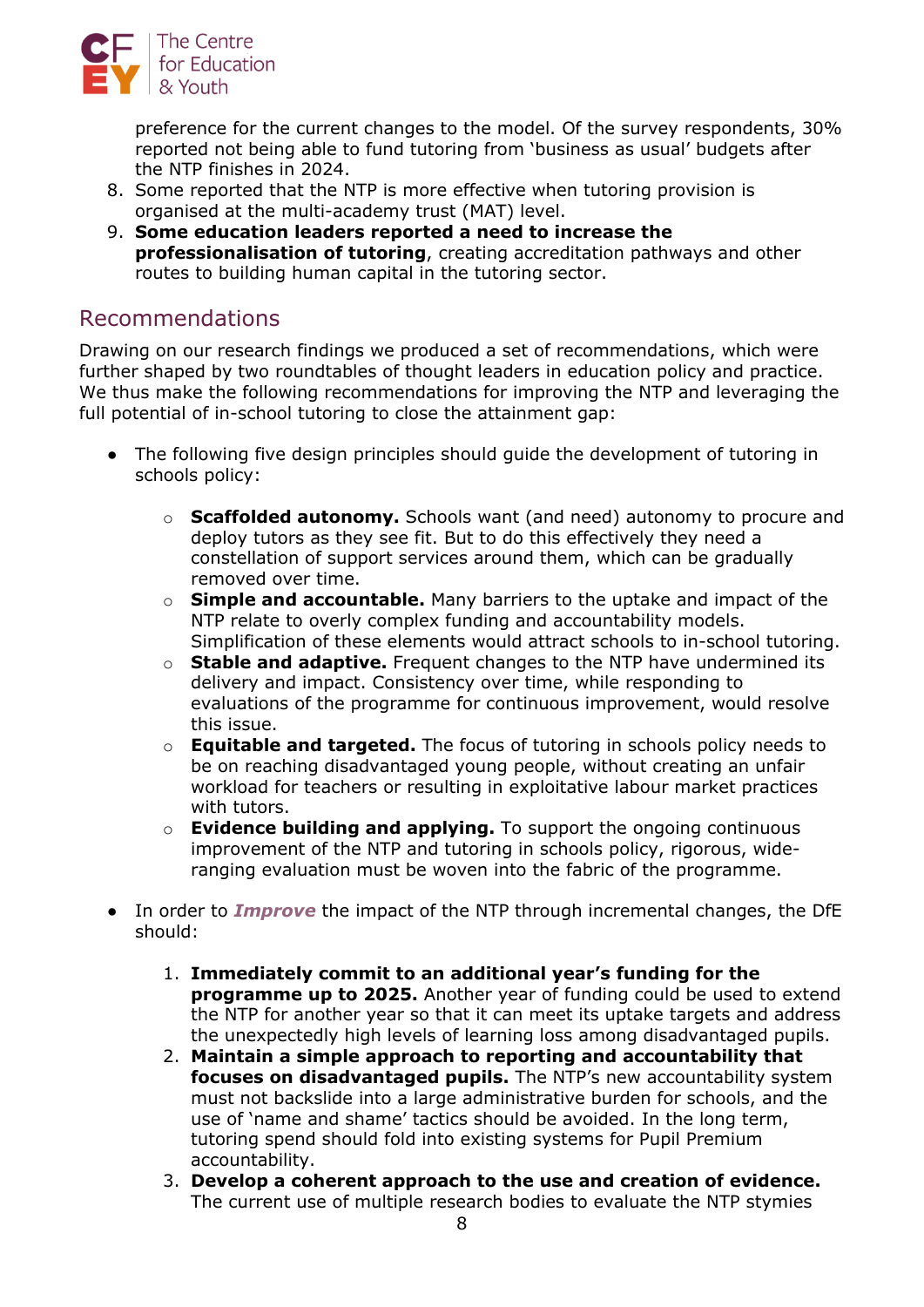

the sharing of data between bodies. A single research body should be appointed to provide real-time insights into the programme that can be used to make gradual improvements to it.

- 4. **Support current peer learning networks for tuition partners and create new networks for school leaders with responsibilities for tutoring.** Networks should focus on sharing effective practice on delivery and capacity building to support disadvantaged pupils. Membership should be opened to providers who are not tuition partners, to support crosssystem improvement.
- 5. **Make the NTP significantly more hospitable to remote tutoring.** Changing guidance on remote tutoring could significantly increase schools' access to tutors, especially those in cold-spot areas. In parallel, programme evaluations should seek to understand whether remote tutoring has different levels of impact, and the conditions in which remote tutoring can thrive.
- 6. **Restore and maintain Pupil Premium targets.** Pupil Premium targets for the NTP were removed in Year 2, risking the programme losing focus on disadvantaged pupils. Restoring these targets would keep the programme focused on this group.
- In order to *Embed* tutoring in schools in the long term through growing a targeted supply of tutors and improving the quality of in-school tutoring, the DfE should:
	- 7. **Commit to central government funding to support tutoring in schools from 2025 to 2030.** This would support the creation of a sustainable and impactful ecosystem for in-school tutoring while extending the NTP's impact in closing the attainment gap.
	- 8. **Create a set of 'Tutor Standards'.** Similar to and aligned with the professional standards for teachers and teaching assistants, this would build a shared language around effective tutoring, creating the parameters to guide the training, professional development and performance management of tutors.
	- 9. **Create kitemarks for tuition providers.** These kitemarks would act as a legacy of the NTP, serving as a signal in the market to help schools identify quality providers. At the same time, the transparency of the kitemarks would provide a structured guide for how providers can improve the quality of their service.
	- 10.**Improve teachers', leaders' and governors' understanding of effective approaches to deploying and working with tutors through weaving content into relevant aspects of the early career framework (ECF), national professional qualifications (NPQs) and other professional learning programmes.** This would diffuse knowledge of the effective recruitment, oversight and deployment of tutors in school to leadership.
	- 11.**Create a system of capacity-building grants for tutoring organisations, MATs and similar organisations to strategically grow and improve tutoring services.** This more direct approach to growing supply in cold-spot areas may include funding large tuition providers to incubate smaller providers, MATs setting up their own tutoring organisations and universities starting to supply tutoring.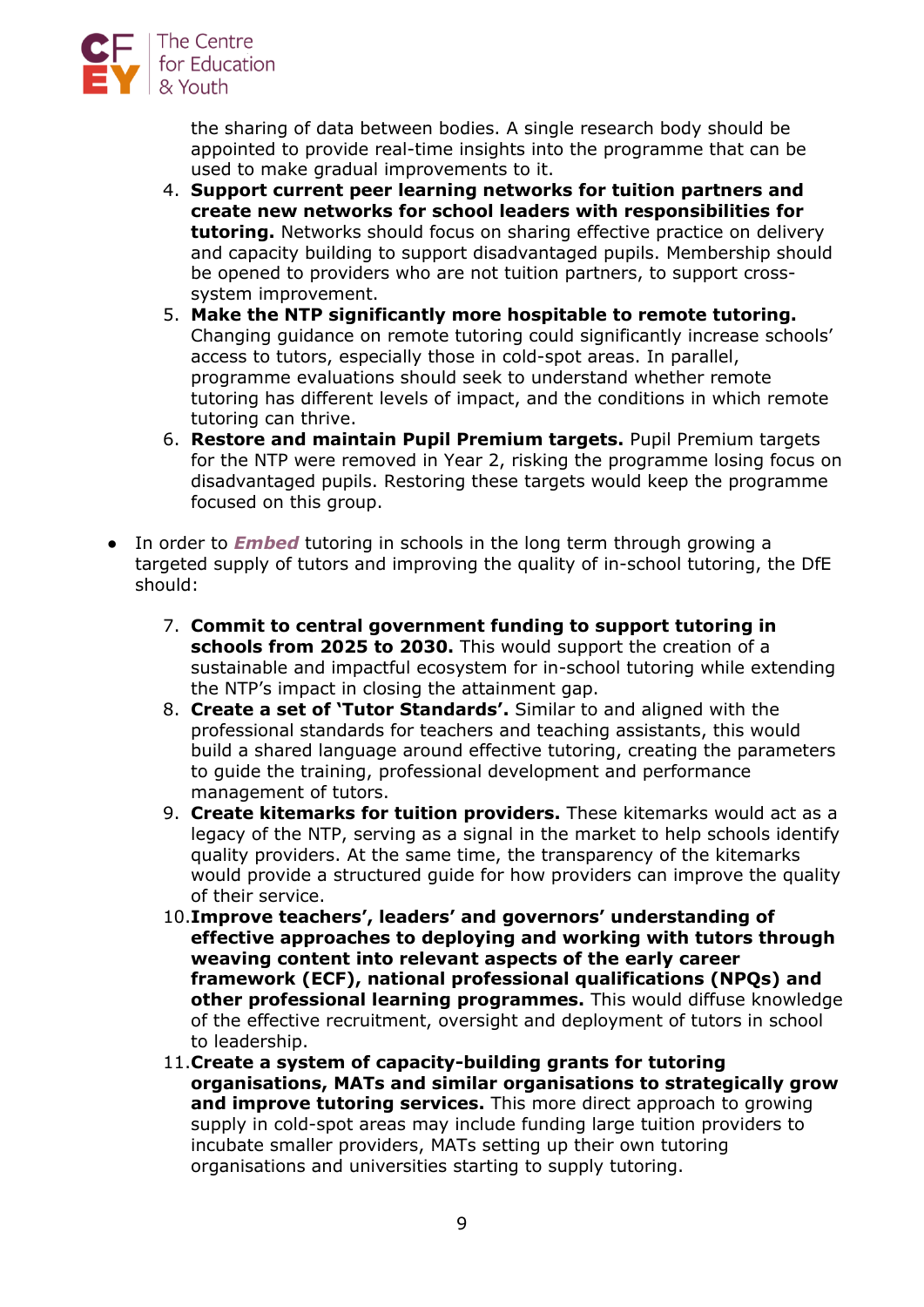

- In order to *Transform* tutoring in schools by creating a large self-sustaining supply of high-quality tutors, the DfE should:
	- 12.**Explore options for building tutoring as a 'National Tutoring Service' for all 16- to 25-year-olds.** This would produce a sustainable supply of tutors for schools in the long term while equipping young people with soft skills that can contribute to net economic productivity and growth.
	- 13.**Create a set of flexible but consistent pathways between the teaching, teaching assistant and tutoring professions.** Establishing these routes could help resolve recruitment and retention issues in teaching. It could also develop young tutors' soft skills, supporting growth in human capital and producitivty at the national level.
	- 14.**Support the development of tutoring 'next practice' through funding tutoring innovations (including through investment in joint venture partnerships)**. These partnerships could develop innovative methods for reaching particular groups of disadvantaged students – such as pupils with special educational needs and disabilities (SEND) – through school, tuition provider and research evaluator partnerships.
- While these recommendations can be viewed as discrete suggestions for advancing the tutoring in schools agenda, they also combine into a coherent whole. This vision shows how sustainable and impactful tutoring in the school ecosystem can be created.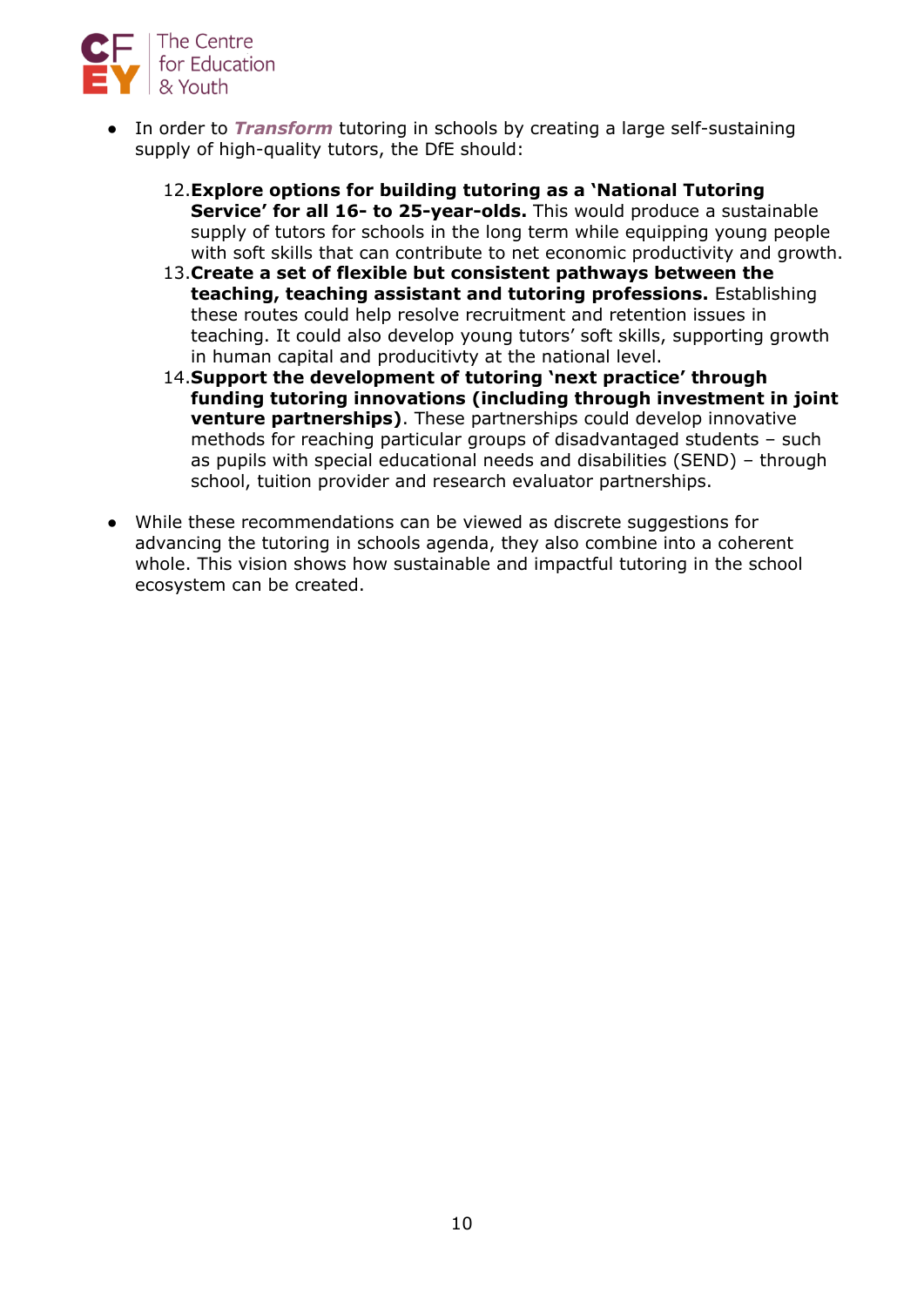

# **3. Introduction**

# Why tutoring?

Tutoring in England has long been the preserve of the few. Although private tutoring for children has increased significantly over the last two decades, this growth has been clustered among relatively wealthy families or those in the south of England (Jerrim & Sims, 2019).

Many educators and policymakers have long been concerned by this concentration of access to tutoring. For tutoring is supported by a uniquely strong evidence base, which shows its effectiveness at accelerating academic progress (EEF, 2021a). Typically this has enabled the children of more advantaged families to make greater academic advances than their peers, widening the attainment gap (Jerrim & Sims, 2019). But if we were to increase access to tutoring among those from disadvantaged families, we may be able to drive things in the opposite direction – closing the attainment gap.

There have been many calls over the years to improve access to tutoring for disadvantaged young people. These calls reached a crescendo in the midst of considerable concerns over Covid-induced learning loss in 2020. So was born the National Tutoring Programme (NTP)

The NTP is one of the most ambitious English educational policies of the last few decades. It aims to radically increase access to tutoring for disadvantaged young people. In this respect, the programme has had great success. The programme had reached 1.5 million young people at the time of writing, with nearly half of them considered economically disadvantaged.

The NTP also set out to change the perception of tutoring among school leaders, increasing their interest in procuring tutoring services in school and driving the growth of the tutoring market. In this respect, the NTP also looks to be succeeding. The Sutton Trust's 2022 survey of school leaders' spending behaviour indicates that tutoring now ranks as the highest priority for Pupil Premium expenditure among schools, having doubled in popularity since 2019 (The Sutton Trust, 2022).

Despite these achievements, we believe that a programme with as much ambition and promise as the NTP requires further scrutiny to support even greater success. This report sets out to develop strategies and recommendations that can support this continuous improvement to the programme. To do this, we have spoken to a wide range of key stakeholders and experts from across the education sector to understand what can be learned from the first two years of the NTP to improve its uptake and impact in its final two years.

But this report goes beyond the NTP. From the evidence we have gathered and analysed, we believe we are at a unique moment. The convergence of interest in tutoring means that we have an intervention with a strong evidence base supporting its effectiveness, a political consensus on its value and the base for strong institutions to support long-term delivery at scale from the strides the NTP has already made. We believe we are at a juncture where tutoring could be used as a key lever to support Covid recovery and close the attainment gap. The present report lays out the pathways we believe we should follow to achieve this vital goal.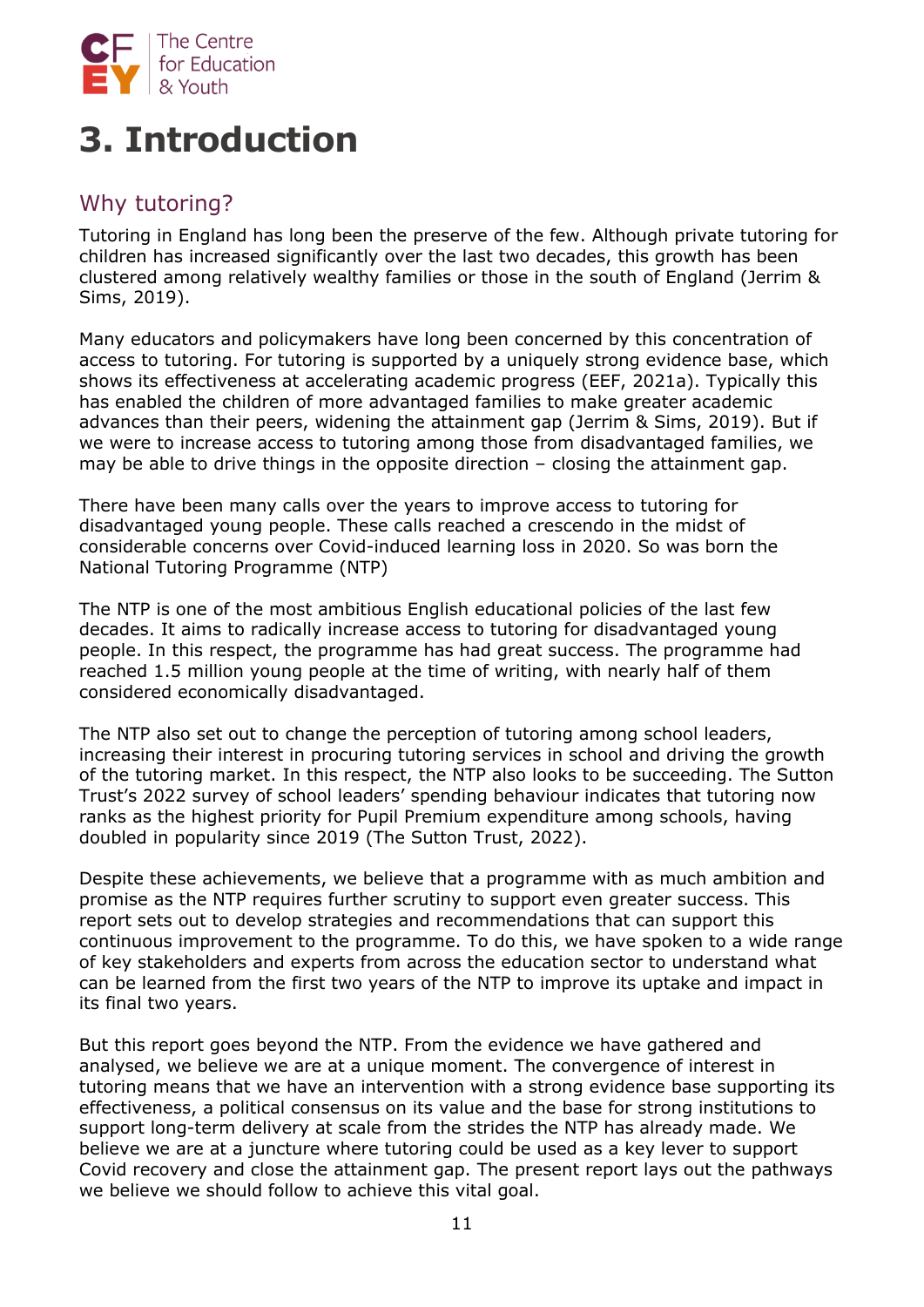

## About this report

This report begins with a brief overview of the recent history of tutoring in England. This includes an overview of the first two years of the NTP as well as recent changes. We then explain our approach and summarise our findings. We conclude with a set of recommendations for improving, embedding and transforming tutoring in schools.

The timescale and resources for this research led to some important decisions about scope. Our work looks exclusively at tutoring as delivered in primary and secondary schools, excluding post-16 and further education delivery and private tutoring. We also do not critically engage with the Academic Mentors pillar of the NTP. None of this is to imply that these parts of tutoring are not important – they are just beyond the scope of a report that aims for focus and brevity when understanding such a complex and timely area of policy.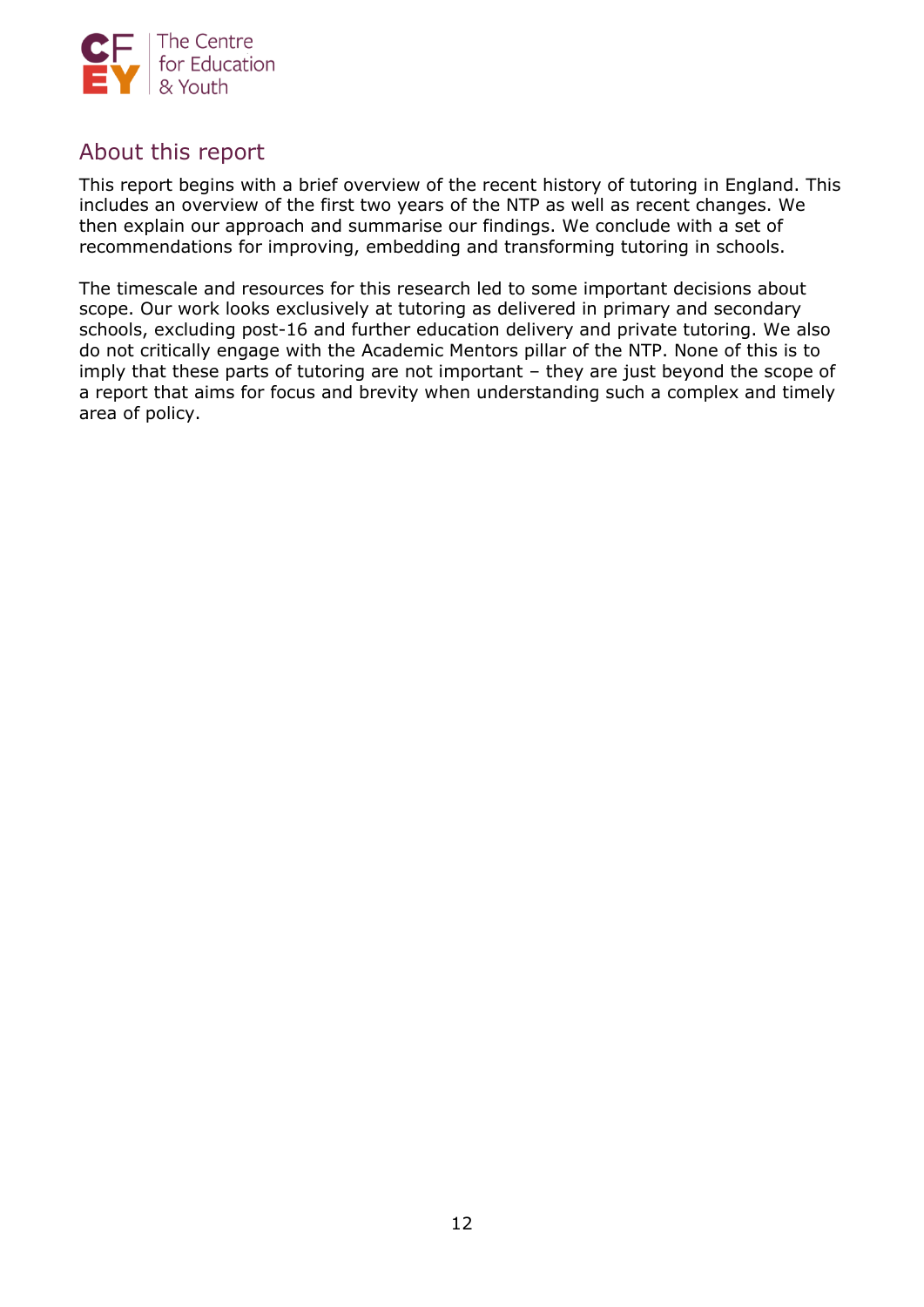

# **4. Tutoring in England – the context**

# Defining 'tutoring'

This report uses the Education Endowment Foundation's (EEF) definition of 'tutoring' as intensive academic support delivered to an individual or small group by a teacher, teaching assistant or other adult. Tutoring is more generally distinguished from teaching by its more personalised, flexible approach where instructional methods and content are tailored to the needs of an individual or small group of students (EEF, 2021a).

Tutoring presently takes many forms, being delivered both within and outside of school, and in person or remotely. As stated in the Introduction (Section 3), this report focuses on tutoring funded by schools, excluding private tutoring funded by families from our analysis.

# Popularity of private tutoring before the NTP

Private tutoring has become considerably more popular in England over the last two decades. Analysis of survey data from the Trends in International Mathematics and Science Study (TIMSS) shows that tutoring in maths for Year 8 pupils more than doubled between 1995 and 2003, going from 10% to 21%. Similarly, private tutoring in science more than doubled to 17% in the same period and for the same population of pupils (Ireson & Rushforth, 2009).

By 2005, 18% of pupils were receiving some form of private tutoring. Within 15 years, this figure had increased to 27%. The Sutton Trust's most recent survey of 3,000 secondary pupils from randomly selected schools reveals that pupils were most likely to be privately tutored in Year 11 (The Sutton Trust, 2019). Other data shows that primary pupils are most likely to be tutored in Year 6 (Ireson & Rushforth, 2009). Both groups are most likely to be tutored in maths, science and, to a lesser extent, English (Ireson & Rushforth, 2009; The Sutton Trust, 2019).

## The use of state-funded tutoring before the NTP

In response to private tutoring's growing popularity in the 2000s, in-school tutoring began to feature more in government education policy. The 2007 pilot for 'Making Good Progress', a package of interventions for improving the academic outcomes of disadvantaged pupils, included trialling one-to-one in-school tutoring for 10% of Key Stage 2 and 3 pupils in 500 schools across England. Tutors were typically existing school staff, but funding permitted some schools to hire new tutors.

The 2008 scale-up of 'Every Child a Reader', a common approach to improving literacy in early primary school, required an increase in the number of school staff available to deliver small-group and one-to-one tutoring. Funding was prepared for this tutoring to be provided to approximately 30,000 pupils, as appropriate, between 2010 and 2011.

Independent evaluations revealed that both 'Making Good Progress' (DCSF, 2010) and the scaled-up 'Every Child a Reader' ([DfE, 2010\)](https://assets.publishing.service.gov.uk/government/uploads/system/uploads/attachment_data/file/182631/DFE-RR114.pdf) were impactful on pupil academic outcomes and popular with participating parents. Perhaps as a consequence, the 2009 Schools White Paper proposed that all primary pupils falling behind at Key Stage 2 be entitled to 10 hours of one-to-one tuition and under-target Year 7 pupils be offered small-group catch-up tutoring. The paper stated the aim for funding to be released to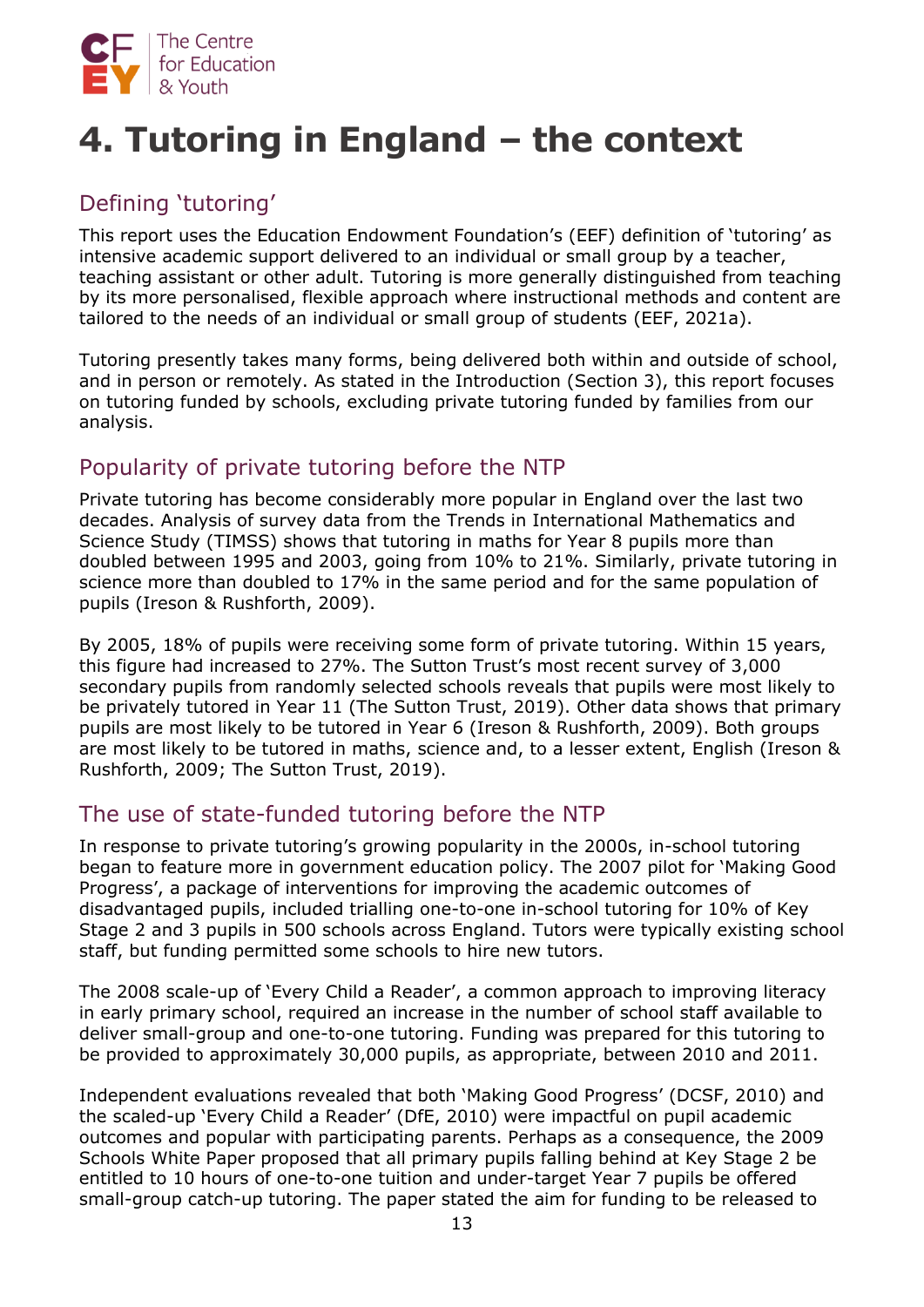

allow 600,000 pupils to be reached with this tutoring programme by 2011 (DCSF, 2009).

However, the change of government in 2010 brought in a new set of ministerial priorities, which did not include tutoring. There was growth in the sector through the proliferation of organisations providing tutoring to disadvantaged young people through schools. These organisations mainly accessed funding through the Pupil Premium, introduced in 2011 as a cash uplift for schools to offer further support to disadvantaged pupils in their setting. However, tutoring was largely absent from direct consideration in central government policymaking until the NTP launched in 2020.

## The National Tutoring Programme

## ● **Founding**

Tutoring quite abruptly became a central part of English education policy again in 2020. Amid Covid-induced school closures, a group of prominent organisations in the education and youth space (The Sutton Trust, the Education Endowment Foundation, Impetus, Teach First and Nesta) began discussing how a central government tutoring programme could be deployed to support young people (NTP, 2021).

This was motivated by research indicating the amount of learning that disadvantaged young people missed out on due to remote schooling and the potential downstream impact of these losses on literacy and numeracy skills and consequent academic attainment. The Education Endowment Foundation's Teaching & Learning Toolkit also provided robust evidence that a 'high dose' of one-to-one or small-group (no more than three individuals) tutoring could improve progress in English and maths by up to five months (EEF, 2021b).

The group of organisations lobbied the government to create a National Tutoring Programme (NTP). The KPMG Foundation funded the development of the design of the possible national programme as well as investigation and trialling of the ability of remote tutoring to be accessed technologically by disadvantaged pupils (EEF, 2021c).

With a promising specification for the NTP and evidence of its ability to reach disadvantaged pupils remotely, the DfE appointed the EEF as the national delivery partner for the programme. At a high level, the programme would allow schools to access subsidised tutoring for their pupils through a range of approved tuition providers. Recruitment for these tuition providers began in September 2020, with providers being vetted on their safeguarding procedures, ability to serve at least 500 pupils, experience of working with schools and financial due diligence, among other criteria.

The NTP launched formally in November 2020, becoming accessible to schools in the same month. The short-term aim of the programme was to support the academic catchup of disadvantaged pupils. At the same time, the programme was launched with three more ambitious goals for system change (EEF, 2021c):

- to stimulate greater demand for tutoring as an intervention among schools by making them aware of the evidence on its impact
- to impose greater regulation on the otherwise largely unregulated tutoring market
- to change the role that tutoring plays in schools, making it a common tool that schools deploy as part of their Pupil Premium spend.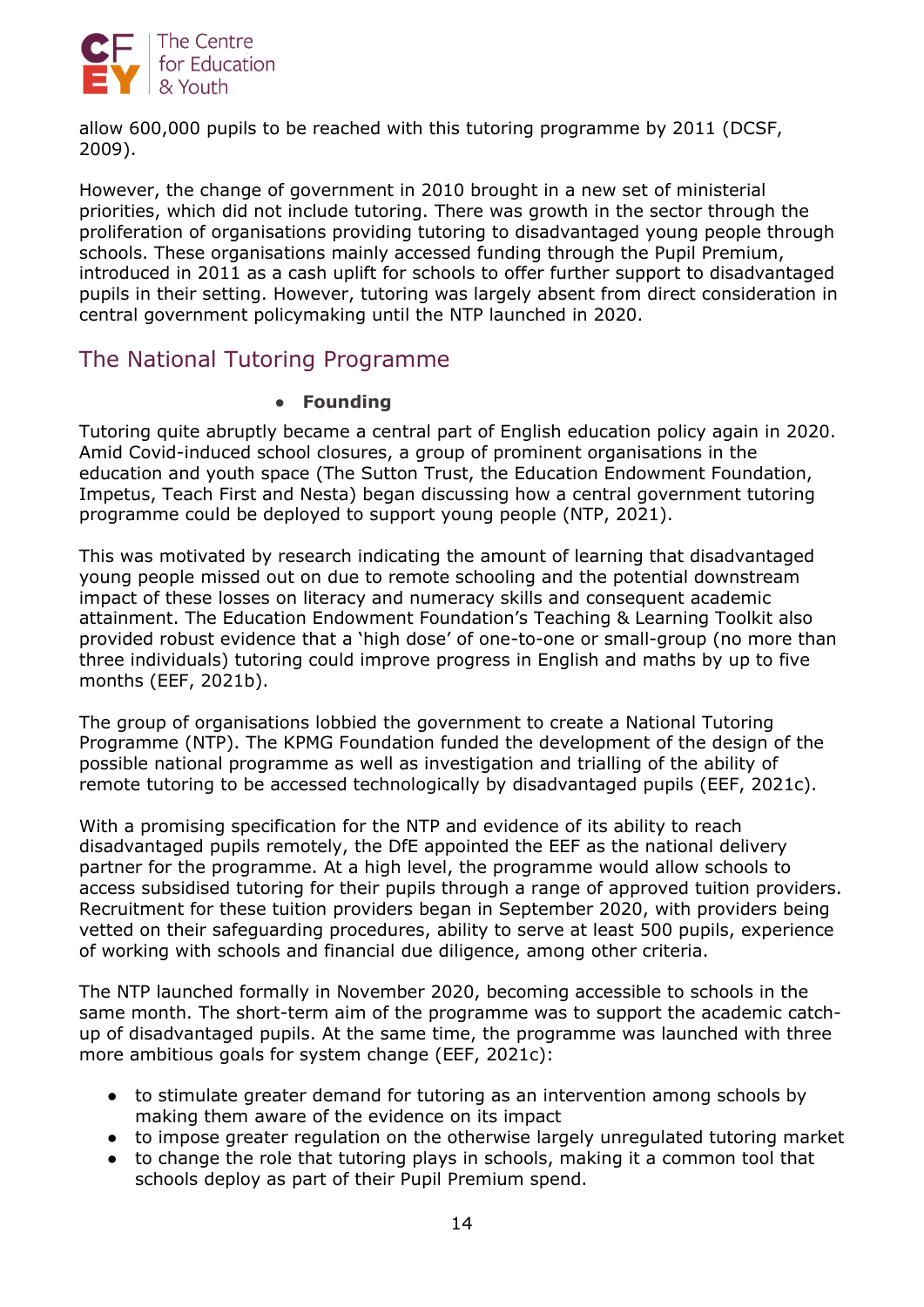

#### ● **Year 1: 2020–21**

The NTP launched in Year 1 with an initial budget of £215 million. It was guided by a target of delivering tutoring to 250,000 pupils with a minimum of 65% on Pupil Premium (DfE, 2022a).

The programme offered schools a choice of two routes to access tutors:

- A **Tuition Partners** route. Schools could apply to receive tutoring for their pupils through an approved tuition provider with a 70% subsidy. The NTP matched school applicants to tuition providers based on needs and location. Tutoring was issued to schools in 15-hour blocks, providing a level of 'dosage' that the EEF's evidence supports as impactful on academic outcomes. The remaining 30% of the tutors' costs came from the school's core budget.
- An **Academic Mentors** route. Schools in areas with a high proportion of disadvantaged pupils could apply for a trained graduate to be placed in their school to provide intensive academic catch-up support. This was subsidised at a rate of 95%.

Schools were also given the option of having tutoring delivered one to one or in small groups, with the maximum group size for funding being capped at three.

The second closure of schools in January 2021 due to the Covid-19 pandemic forced tuition partners to quickly pivot their tutoring offer to remote delivery. This caused some disruption to the initial rollout of the programme. Nonetheless, 207,000 tutoring courses were started by pupils over the course of the first year and 104,000 pupils were reached through the Academic Mentors programme. Of the tutoring uptake, 44% was among Pupil Premium students. Uptake around England was variable, with some regions, such as the North East, meeting 60% of their target for pupils reached.

#### ● **Year 2: 2021–22**

The DfE re-tendered the role of primary delivery partner for the second year of the NTP. The contract for that year was awarded to Randstad, a tuition partner in Year 1. It took over operations in September 2021.

The DfE made several other changes. It scaled up targets for the programme considerably, aiming to reach two million pupils over the year, with the same proportion of Pupil Premium students as in Year 1. The number of accredited tuition partners was almost doubled, and a new digital interface – 'The Tuition Hub' – was introduced as a web-based point of entry for schools to enrol on and participate in the programme (Booth, 2022a).

Following feedback from schools, the programme introduced another way for schools to access the NTP:

● The **School-Led Tutoring** (SLT) route. Schools could apply for a ringfenced grant fund that would allow them to recruit their own tutors or pay current staff an uplift to tutor pupils. The amount received by schools was proportionate to the number of Pupil Premium students on roll. This grant covered 75% of the cost of 15 hours of tutoring for each eligible pupil.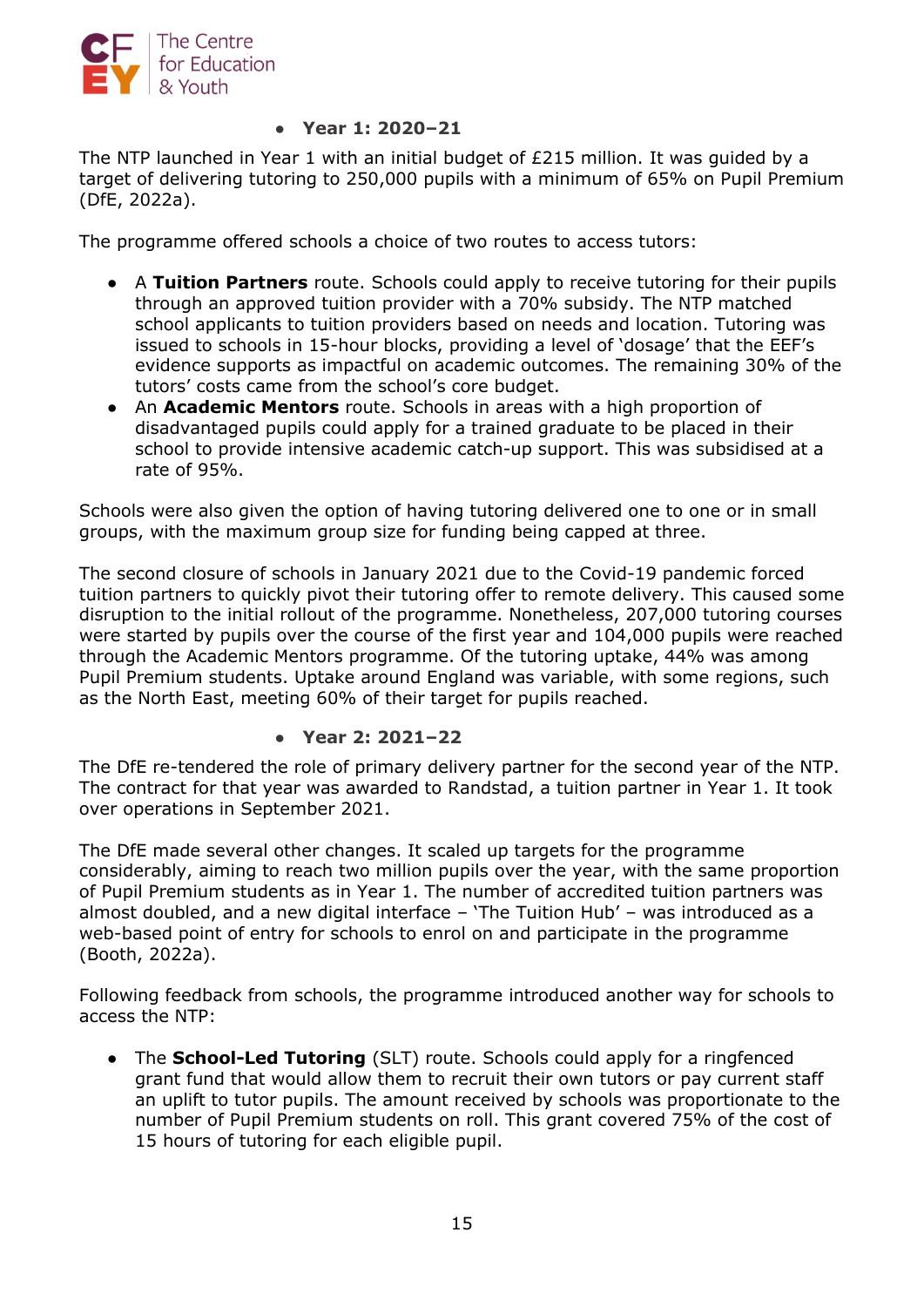

Several further changes to the NTP were made in Year 2. Schools were given the agency to assign more than one 15-hour block of tutoring to a pupil. Small-group tutoring was extended from a maximum of three pupils to a maximum of six. In response to its popularity, £65 million was diverted from the overall NTP budget to the SLT route (Booth, 2022a).

The most recent available data (May 2022) at the time of writing indicates that, during Year 2, 913,388 pupils accessed tutoring through the SLT route. In contrast, 165,230 pupils started a course through the Tuition Partners route and 118,714 were engaged through the Academic Mentors strand (DfE, 2022b). Issues of regional variation in uptake as well as relatively low Pupil Premium engagement have persisted.

In total over both years, 1.5 million students embarked on a tutoring course through the NTP. This is quite some distance from the target of six million courses for the overall programme – with only two more confirmed years of the NTP. Section 4 explores many of the issues with the current programme in detail.

## ● **Years 3 and 4: 2022–24**

Since April 2022, the DfE has made significant changes to the programme for Years 3 and 4. It has rewritten and re-tendered the brief for national support, with the tender currently active at the time of writing this report. The tender suggests that the DfE is open to dividing central support between three delivery partners, with one organisation to lead on quality assurance, another to provide training to tutors and academic mentors and a third to lead on recruiting and deploying academic mentors.

The programme now has a single pillar, essentially a variation of the SLT route. This new funding model will give ringfenced funding directly to schools, proportionate to their proportion of Pupil Premium students. Schools will be able to spend this money on tutoring at their own discretion, including on tuition partners approved by the NTP, with schools being directly granted funding. The NTP will also require all tutors to participate in mandatory training, including those recruited directly by a school. The only exception will be for individuals with Qualified Teacher Status (Booth, 2022b). The remaining budget for the programme is set at £367 million.

The DfE has also announced that, from autumn 2022, data on whether a school is using the NTP will be made public. In principle, this means that a parent will be able to tell whether their child's school is using the NTP and lobby them to do so if not. Ofsted will also consider how schools use tutoring during inspections as part of its assessment of school leadership and learning (Booth, 2022c).

### ● **The future of tutoring beyond the NTP**

The NTP currently has a target of delivering six million courses by the end of the 2023– 24 academic year. After this, the future of the NTP is unknown. The DfE's aim is for the NTP to create a mature market for tutoring. On the demand side, schools will be sufficiently persuaded of the value of in-school tutoring to pay for any continuation from within their own budgets. On the supply side, a network of tutoring providers with a diverse set of approaches, but consistent levels of quality, will be trusted to meet the demand for quantity and quality from schools.

The medium-term vision for tutoring was further clarified in the most recent Schools White Paper, which calls for tutoring to be made available to all pupils that schools deem to be in need of it. Tutoring is also set as a core option in the Pupil Premium menu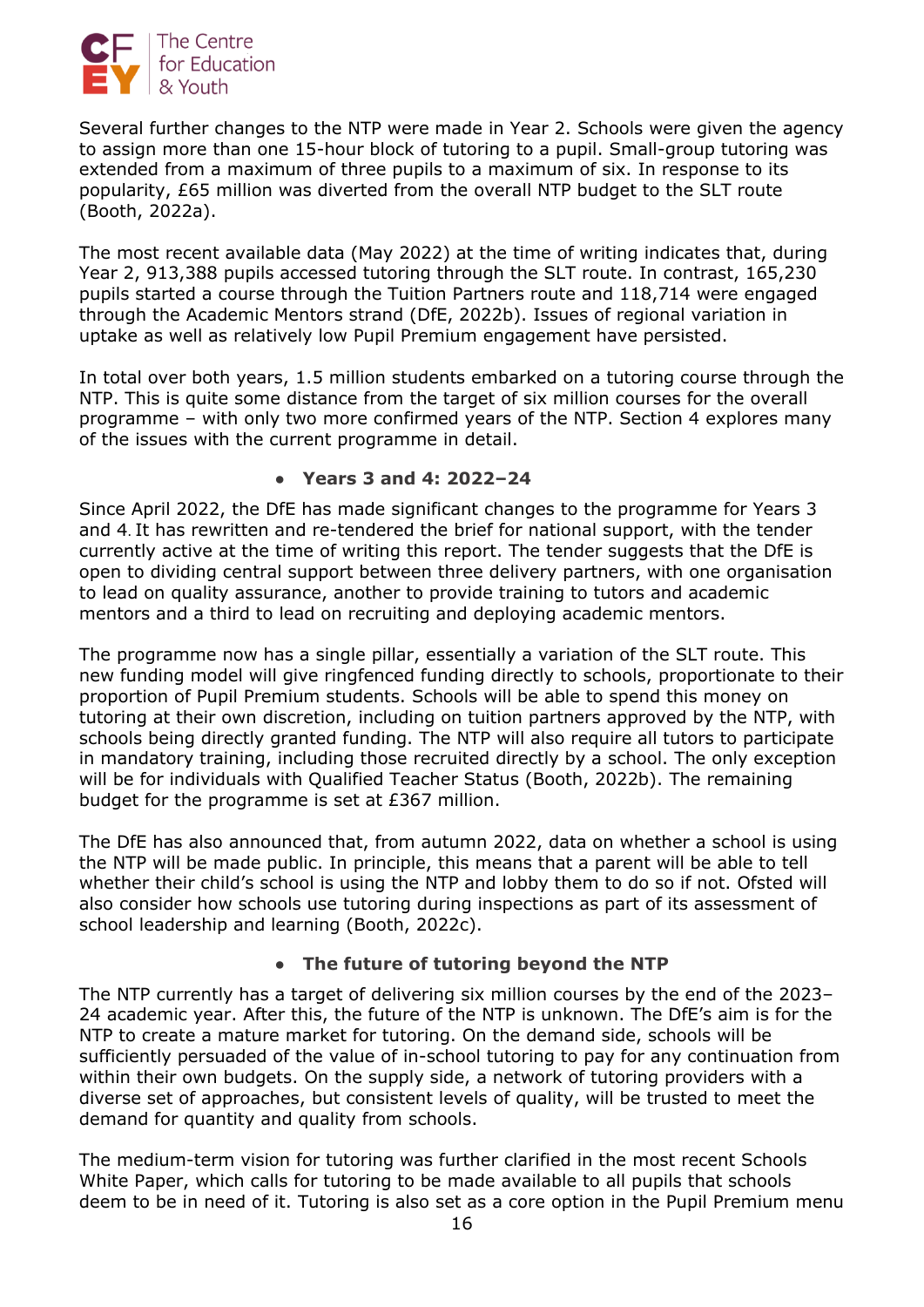

of interventions to improve academic outcomes. Overall, the DfE has expresses a commitment to 'building a vibrant tutoring market, serving right across England' (DfE, 2022c).

Further to this, the paper sets a new target: for the national average in GCSE grades to go from a 4.5 to a 5 (deemed a 'strong pass' for a GCSE) by 2030. This is in addition to a target for 90% of all Key Stage 2 pupils to be meeting expected standards in literacy and numeracy by 2030. Tutoring is suggested in the White Paper as one route towards achieving these ambitious targets.

## This project

Our study emerges from this fast-moving context. There is appetite for tutoring in schools to work as an intervention, as well as drive to ensure it does, distributed throughout the education system. There is also a uniquely well-developed policy platform, largely through the NTP and its possible legacy.

Nevertheless, the challenges in uptake of the NTP among disadvantaged pupils, and questions about the programme's impact and delivery, mean that there is still work to be done in ensuring tutoring in schools can deliver on its potential to close the attainment gap. The present report seeks to understand what more needs to be done from a policy perspective to deliver on this promise.

To develop this understanding, our work begins by acknowledging that many of the key insights for improvement are already available within the education system. These insights are held at the front line of delivery of the NTP, among school and trust leaders and tuition partners. They are also held by experts in research and policy who have been analysing and planning tutoring in schools. This report sets out to capture these insights and channel them into practical recommendations for growing and consolidating tutoring in schools.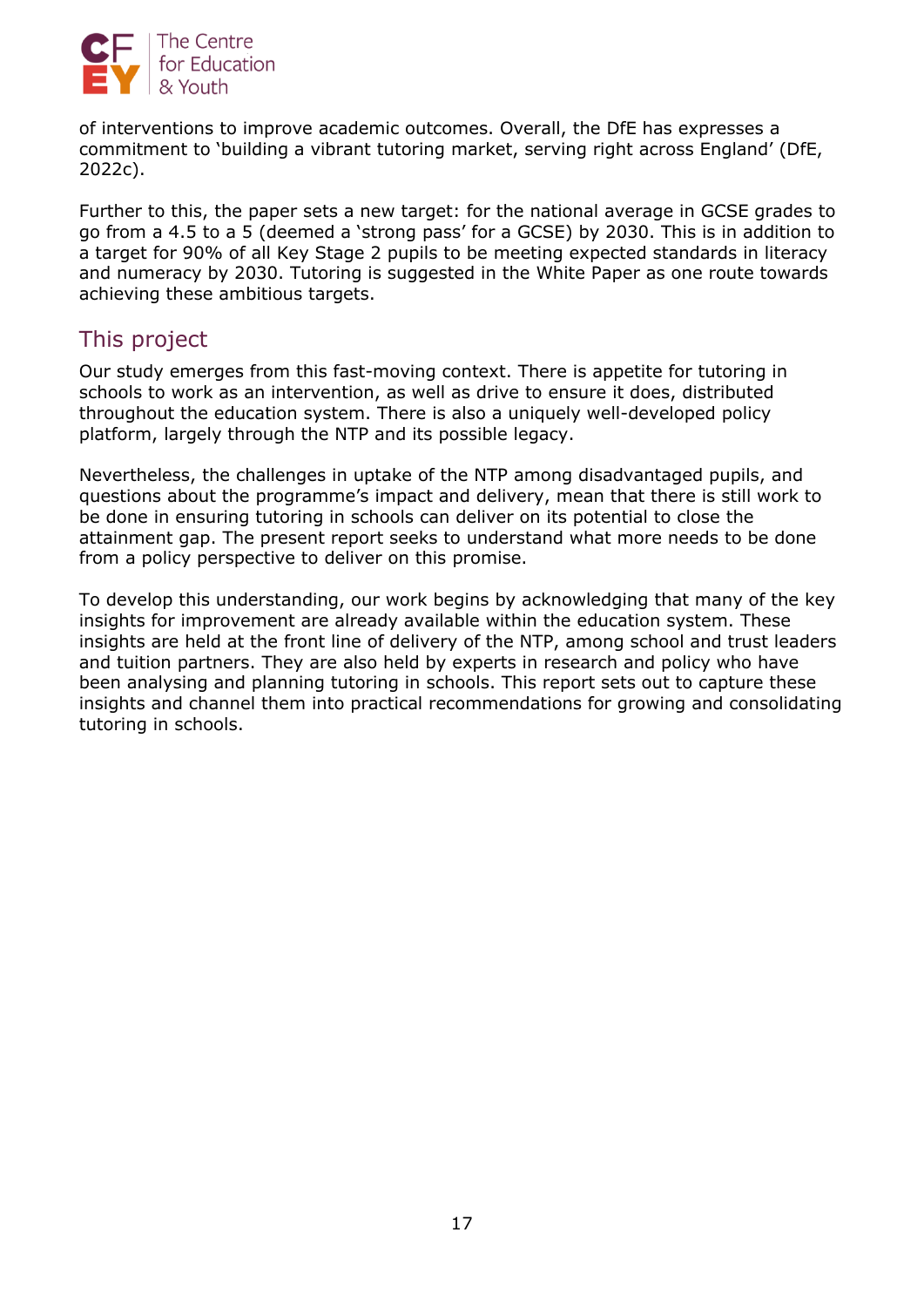

# **5. Methods and approach**

Our rapid mixed-methods approach to data collection took place over three months, in two phases.

Phase 1 aimed to identify the key research questions that would guide our overall study. We began with an understanding that there are many areas of tutoring in school that we might investigate – far more than could be covered within the scope of this research. There was a consequent need to focus on areas that were of immediate concern, and that might be malleable to change.

To do this, we interviewed five senior figures with an existing knowledge of the NTP. Three of these figures are presently senior in policymaking at the DfE, one formerly held such a role and the other has played a major role in steering and advising the NTP.

Interviewees participated anonymously through a semi-structured interview. We analysed their responses to produce the research questions, which guided the remainder of our investigation.

Phase 2 of the research involved recruiting, interviewing and surveying a larger number of participants to help us answer questions identified in the first phase. We adopted a structured and strategic approach towards recruiting for the interviews, setting out to sample school and trust leaders, tuition providers, researchers, representatives from professional bodies and unions and figures working in policy. We drew on sector knowledge as well as our broad network to recruit 22 interviewees.

Interviewees gave informed consent to participate and were led through a semistructured interview schema. Interviews were recorded and notes taken. The interview data was then analysed thematically to extract common experiences and attitudes. This analysis was then used to inform our recommendations.

We also designed a survey to offer us more general insights that would complement our richer interview data. This survey was designed for and administered to trust and school leaders. This was motivated by the intention to capture as much front-line insight into the delivery of tutoring policy in schools as possible. Our survey consisted of 12 multiple-choice questions and was shared through our networks of schools and teachers. Responses were cleaned and analysed using Microsoft Excel.

After analysing our findings, we derived a set of recommendations for improving the NTP and advancing the tutoring in schools agenda (see Section 7). After producing these initial recommendations, we organised two roundtables with participants with expertise in tutoring, the NTP and educational policy more broadly. These roundtables were conducted to use relevant expertise to further shape our recommendations. Participants in the roundtables who gave their permission to be named in this report are listed in the 'Our sample' subsection below.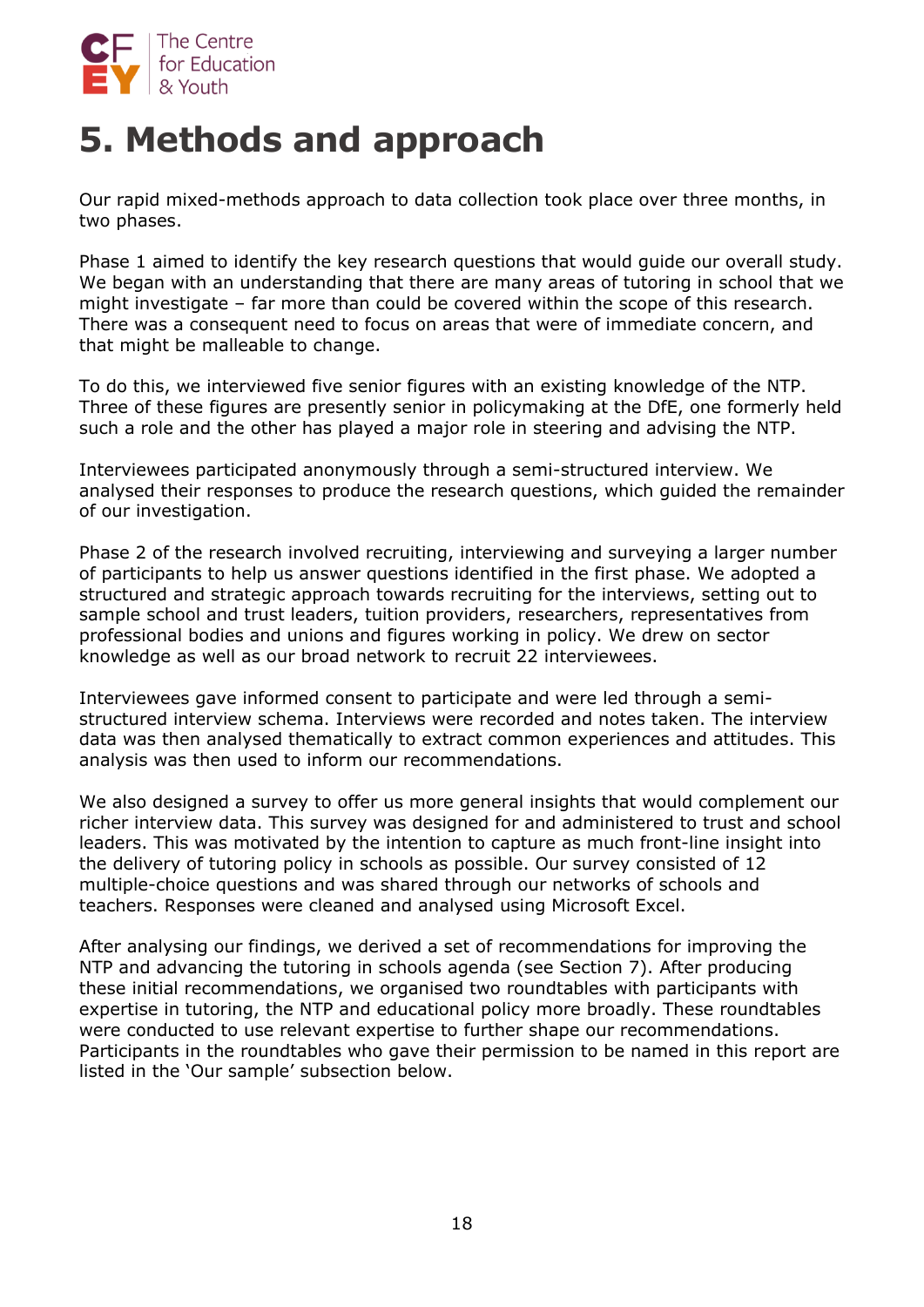

## Our sample

Table 1 below gives an overview of the roles and organisations of interview respondents from both the first and second phases of our research.

| Role/type of organisation          | <b>Number of interviewees</b> |
|------------------------------------|-------------------------------|
| Tuition partner                    |                               |
| NTP lead organisation <sup>1</sup> |                               |
| School leader                      |                               |
| <b>Trust leader</b>                |                               |
| Professional association or union  |                               |
| Senior DfE official                |                               |
| Policy expert                      |                               |
| Researcher                         |                               |
| Total                              | 27                            |

*Table 1 – Number of interview participants based on role or organisation type*

Our interview sample included a range of tuition partners, including small, nascent organisations and large well-established market leaders. These tuition providers also mostly have national coverage, enriching their perspective on regional disparity. However, one provider primarily serves the East of England.

School and trust leaders were mainly based at schools in the south and East of England; however, we did also recruit two from the North East. This regional perspective was further enriched by one leader of a professional association representing schools from the North East. Both our policy experts had substantial experience within the DfE as well as analysing tutoring in schools from a policy perspective. Our two researcher respondents are leading on the delivery of programmes similar to the NTP in the United States and the Netherlands, respectively. They had committed significant time to understanding the English NTP model as part of mapping their national approach.

Some interviewees agreed to be named against quotes in this publication as part of our consent process. Others did not agree to be named and are instead identified by their role or the type of organisation they represent. We have also embedded some quotes into the text without any attribution to specific respondents.

In total, our survey received 185 responses from educational professionals working in England. The characteristics of these respondents are summarised in Table 2 as well as Figures 1 and 2 below.

| Role/type of organisation                                            | Percentage of respondents |
|----------------------------------------------------------------------|---------------------------|
| Trust chief executive officer                                        | 4%                        |
| Trust chief financial officer/chief operating<br>officer             | 5%                        |
| Human resources/information and<br>communication technology director | 6%                        |

*Table 2 – Percentage of survey respondents by role or type of organisation*

<sup>1</sup> 'NTP lead organisation' refers to agencies heavily involved in the establishment and delivery of the NTP at a structural level.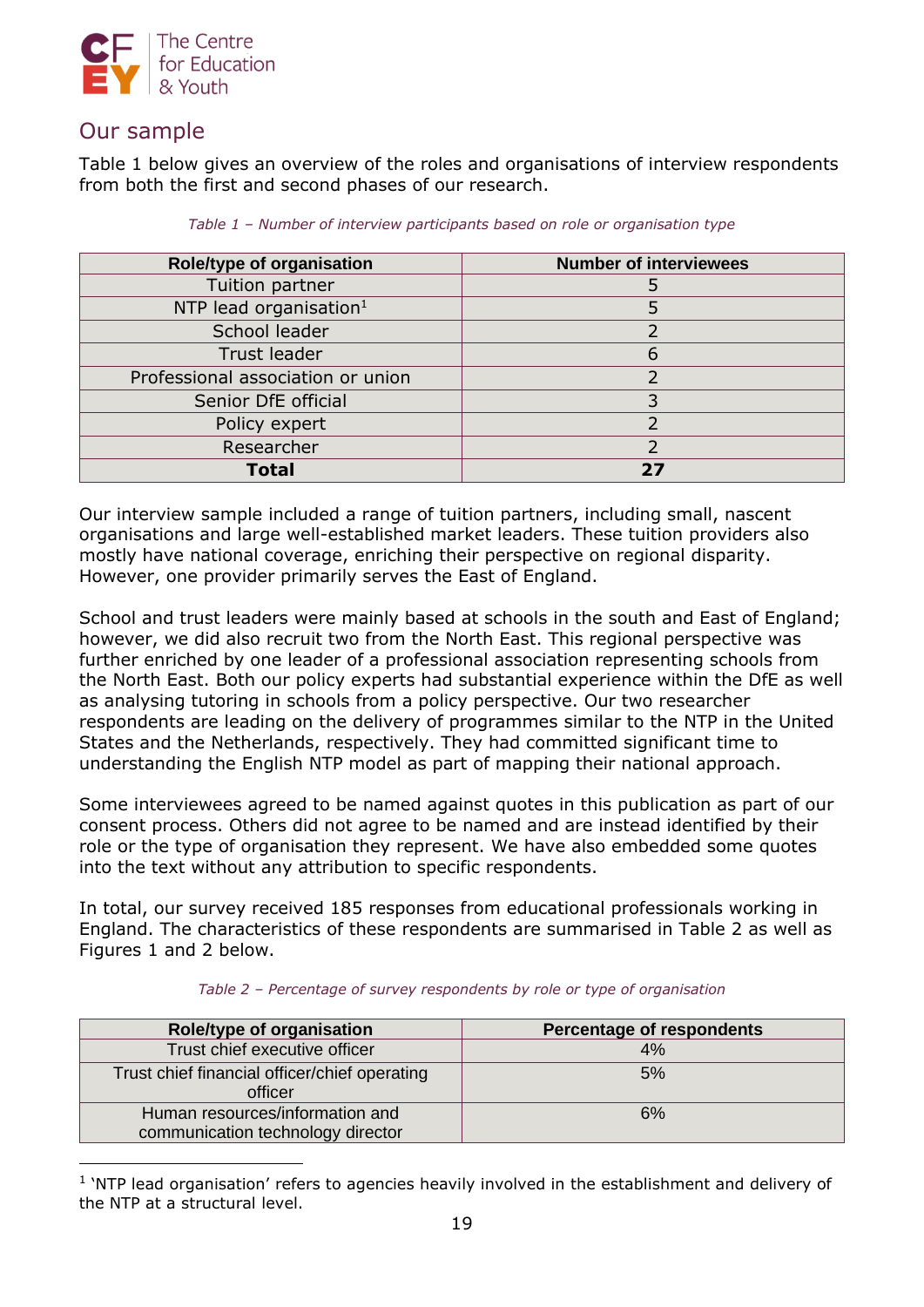

| Headteacher                                  | 17% |
|----------------------------------------------|-----|
| Teacher                                      | 23% |
| Deputy/assistant head                        | 16% |
| Middle/curriculum leader                     | 26% |
| Special educational needs coordinator/school | 3%  |
| business manager                             |     |
| <b>Total number of respondents</b>           | 185 |

We received a larger number of teacher respondents than anticipated. However, from our screening questions, these were all teachers with a robust knowledge of how the NTP is delivered in their setting. We include their responses in our analysis of questions focused on ground-level insights. We also concluded that these teachers had a handle on the relevant logistical and impact considerations to include them in our analysis of questions trained on attitudes towards the NTP and its future.





Figure 1 captures the spread in our sample in terms of how their setting is organised, with the majority of respondents situated in maintained schools or 'medium-sized' MATs of 6-11 schools. We factor these considerations into our analysis of responses. Similarly, we noticed a slight skew towards primary schools over secondary in our sample, which we also factor into the analysis.

The regional distribution of respondents included greater representation for school from the south of England, who made up 42% of our sample, compared to the north. Of the respondents, 35% came from London and the South East with 7% from the South West, while the north (the North East, North West and Yorkshire) made up 31% of respondents. Further to this, 13% worked in settings based in the Midlands and 11% were from the East of England.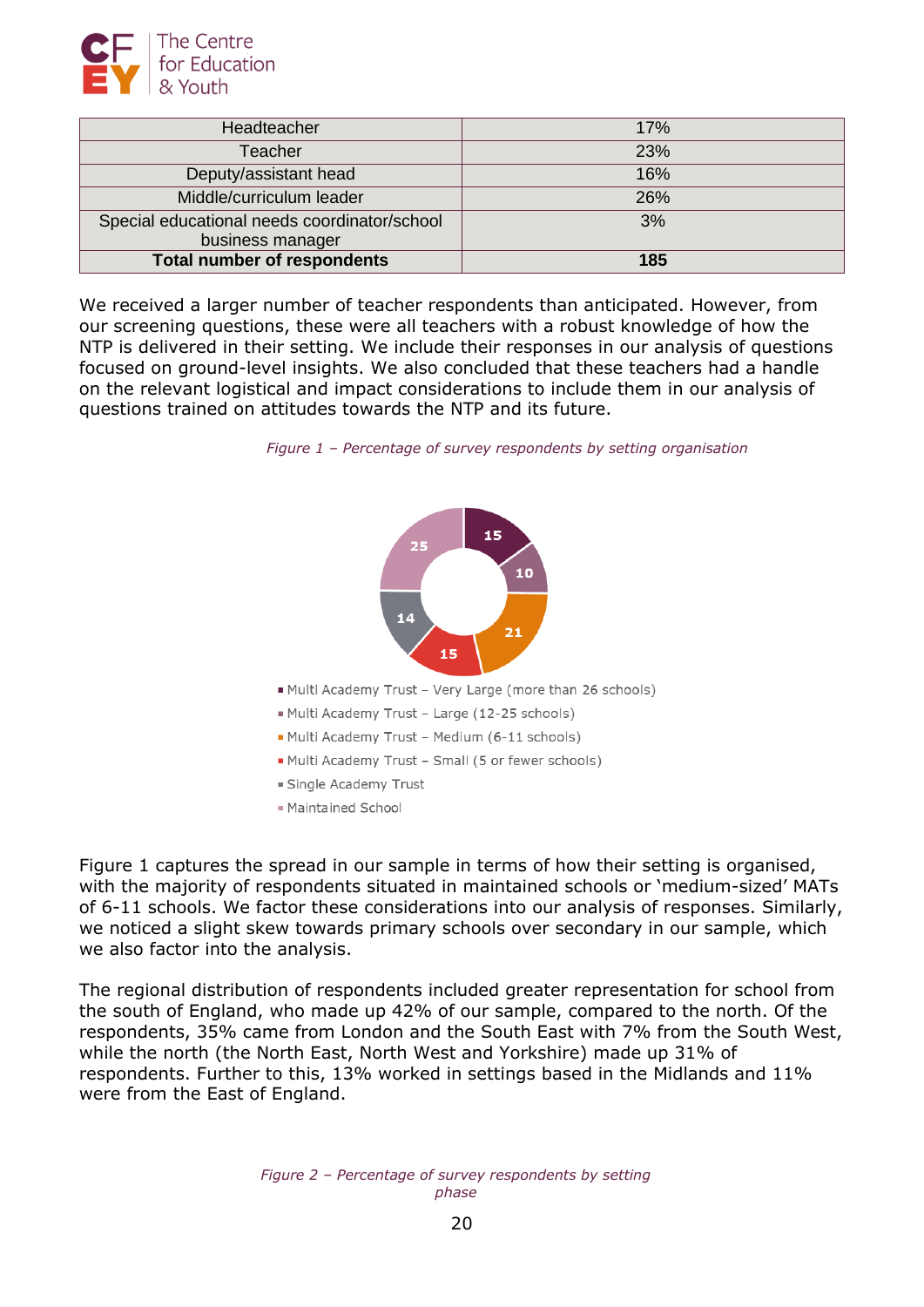



In terms of their engagement with tutoring, only 12% of respondents reported not using tutoring at all (see Figure 3 below). As shown in Figure 3, the most common way of engaging tutoring among respondents is through the deployment of internal staff or hiring them through an external agency.





Despite the widespread use of tutoring among our sample, a third of respondents told us that they do not use the NTP (see Figure 4). Among those who do, a quarter use the SLT route, and around a fifth use the Tuition Partner route or the Academic Mentor route.

*Figure 4 – Percentage of survey respondents by NTP pillar in use*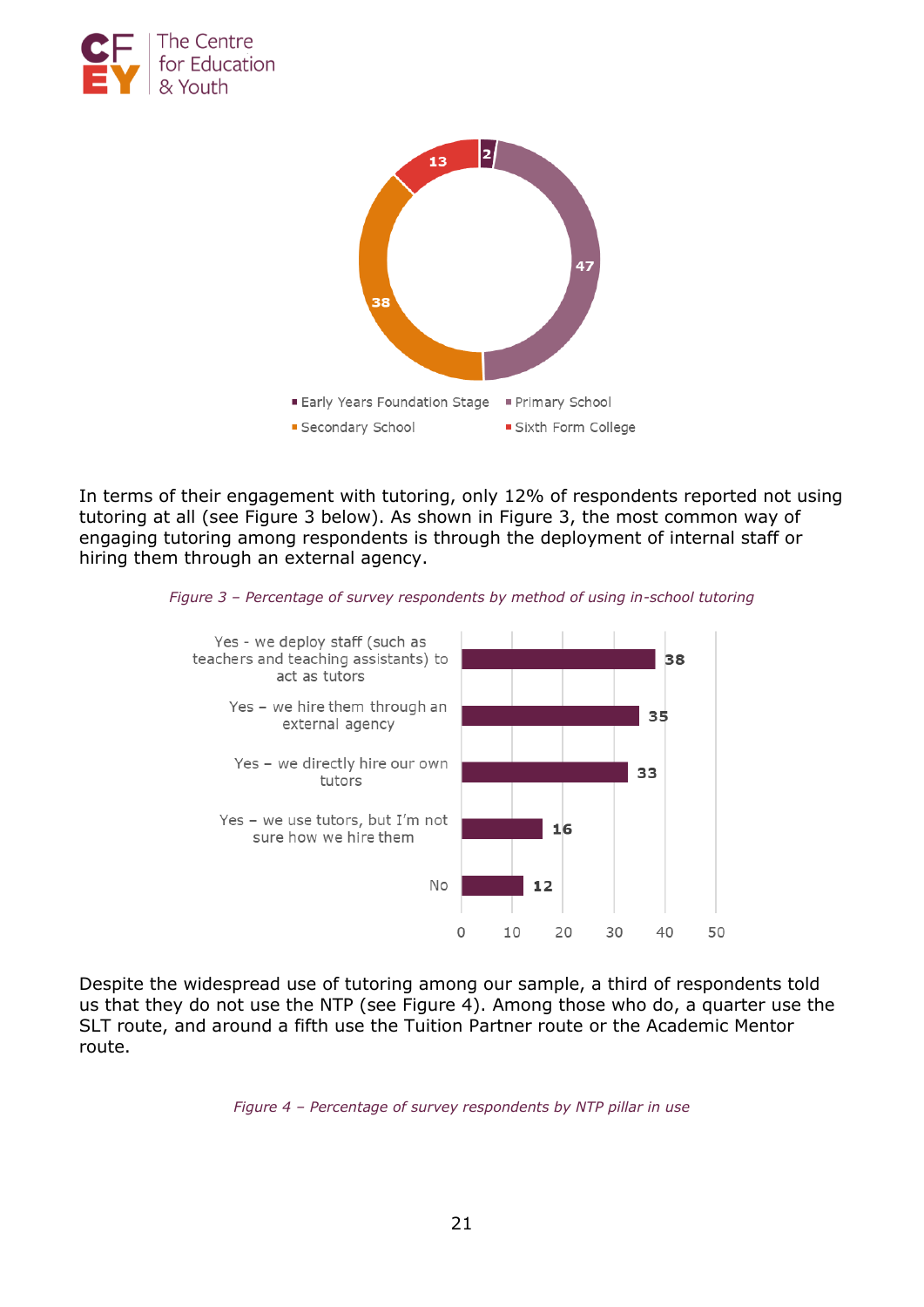



In addition to our interview and survey respondents, our sample is also composed of those who took part in our roundtables for shaping our recommendations.

## **Roundtable 1**

Our first roundtable was attended by three tuition providers, two of whom are partners on the NTP. A leader from a large national union for teachers and the leader of a campaigning organisation also contributed.

## **Roundtable 2**

Our second roundtable was larger and involved leading figures from across the education sector, who informed and shaped our final set of recommendations. Most attendees gave their permission to be named, as follows:

- Ben Gadsby Head of Policy and Research, Impetus
- Chris Zarraga Director, Schools North East
- Ian Taylor Head of School Performance, Academies Enterprise Trust
- Julie McCulloch Director of Policy, Association of School and College Leaders
- Murray Morrison Chief Executive Officer, Tassomai
- Natalie Perera Chief Executive Officer, Education Policy Institute
- Nick Brook Deputy General Secretary, National Association of Head Teachers
- Russell Hobby Chief Executive Officer, Teach First
- Samuel Skerritt Head of Policy, Confederation of School Trusts
- Tom Richmond Director, EDSK
- Yalinie Vigneswaran Programme Director, Education Development Trust.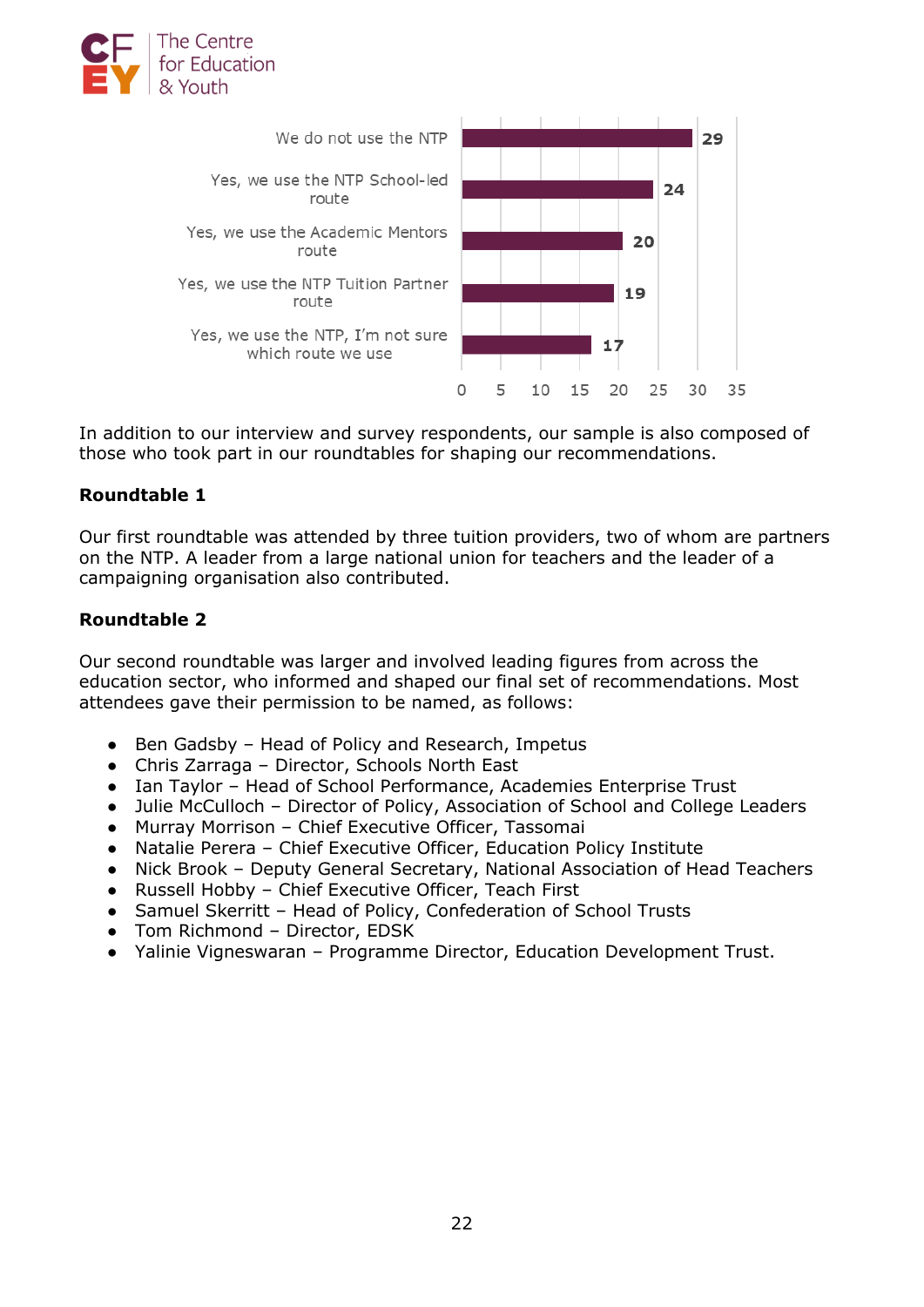

## Limitations of this research

We made considerable efforts to ensure our sampling strategy for interviewees captured a broad range of views. However, it is beyond the scope of this report to provide an exhaustive review of all the different attitudes towards and experiences of tutoring in schools held by professionals working in the education space. Instead, this report aims to capture critical and high-quality insights that constructively inform the development of policy solutions.

Similarly, we would highlight that the sample recruited for our survey is not necessarily representative of the whole teaching workforce. We qualify this throughout our reporting of the survey findings and therefore use this data primarily as a complement to our interview findings. We encourage others to be similarly cautious in generalising from our survey results.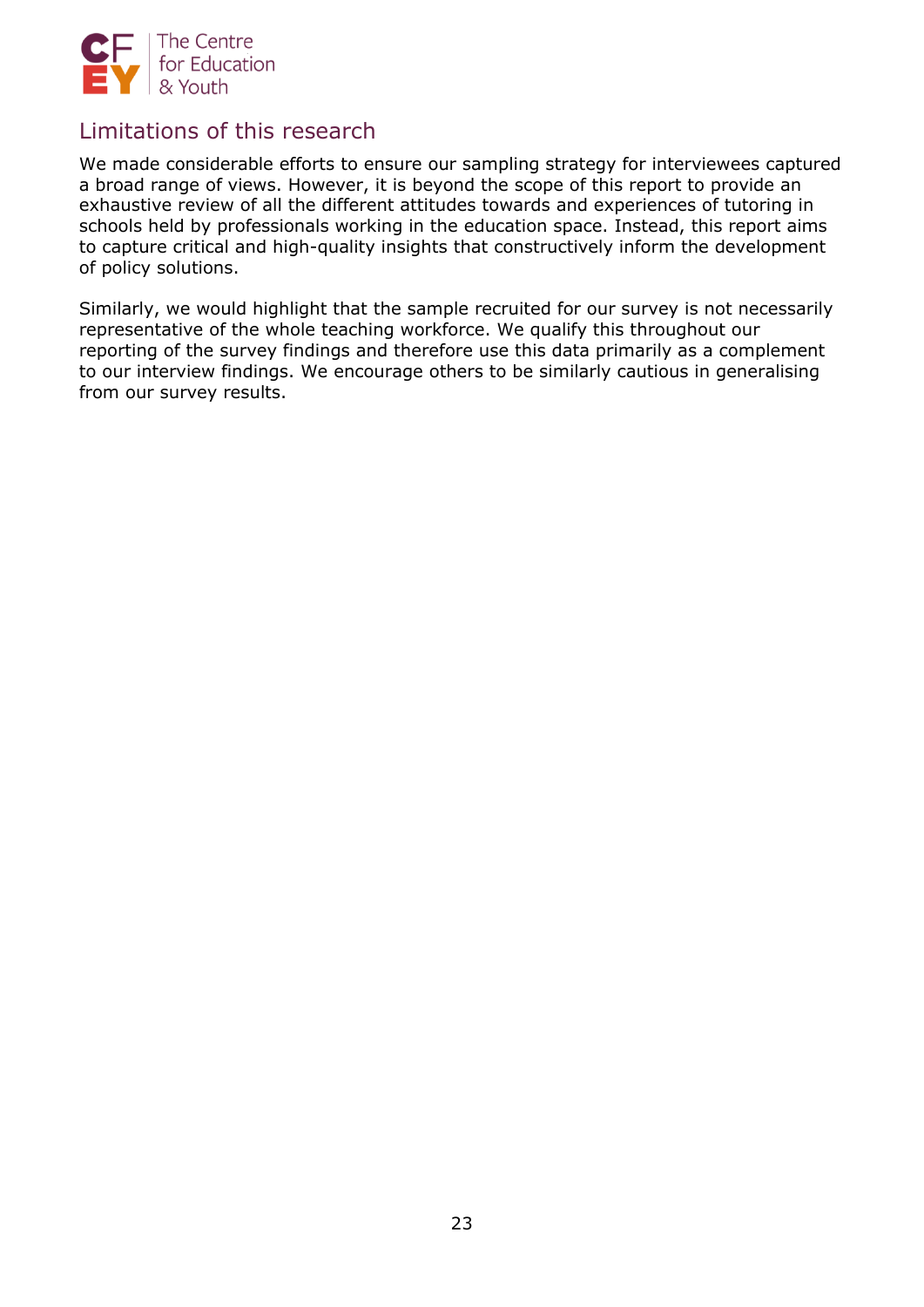

# **6. Findings**

## Perceptions of the NTP

We divide our findings into two sections. First we report what respondents told us about their experiences of and reflections on the NTP so far. We then summarise respondents' beliefs about how the NTP can be improved and tutoring in schools can be grown and improved.

## **1. Overall attitudes to the NTP**

Every interviewee had some positive perceptions about the NTP. Most experts commented on the admirable scale and ambition of the programme, especially its legacy aims to normalise access to tutoring for all disadvantaged young people. Nearly all tuition partners commented that the programme had supported their organisation to grow, in some cases increasing their numbers of support staff and tutors several times over. Researchers and policymakers were confident that the focus on tutoring as an intervention to scale up in schools is well motivated given the prior evidence base on the intervention's effectiveness and the *"clear relationship between the intervention and the intended outcome of improved academic performance"*.

We found that many interviewees praised the rapid establishment and set-up of the first year of the NTP. Researchers admired the methodical and incremental approach that the DfE, EEF and associated partners took in designing the quality assurance processes for the first year and their messaging to schools. A member of the steering committee for Year 1 was impressed by how partners were able to put aside their different attitudes towards the programme's aims and operations to focus on making it as successful as possible. All tuition partners also commented on the similar collegial spirit among tutoring organisations, with a strong sense that they were doing something profound and important to support disadvantaged young people.

*"The NTP really galvanised all of us around something all the tutoring organisations were trying to do separately anyway in terms of helping schools with catch-up. There was very much this sense that 'We're the NTP and we're proud to be part of this and want it to be successful.' We felt that making this work would be a rising tide to lift other tutoring organisations as well."*

### - **Large tuition partner on the NTP**

Affirming this positivity, 63% of respondents to our school and trust leader survey agreed with the statement "In the long term, tutoring is an especially effective way of closing the achievement gap". Perhaps as a consequence, 70% of respondents told us that they believe the NTP should continue for at least a year longer than is currently planned.

Inevitably, there were also some negative views about the NTP. Only 6% of our survey respondents told us that they do not believe the NTP needs to be changed at all. Conversely, 50% reported a belief that the NTP needs to be significantly or radically redesigned, with a quarter requesting at least some changes to the programme.

According to most interview respondents, a lot of the challenges prompting interest in redesign emerged in Year 2 (although there were also critical reflections on Year 1). Nonetheless, features of Year 2 were still picked out for praise and policy researchers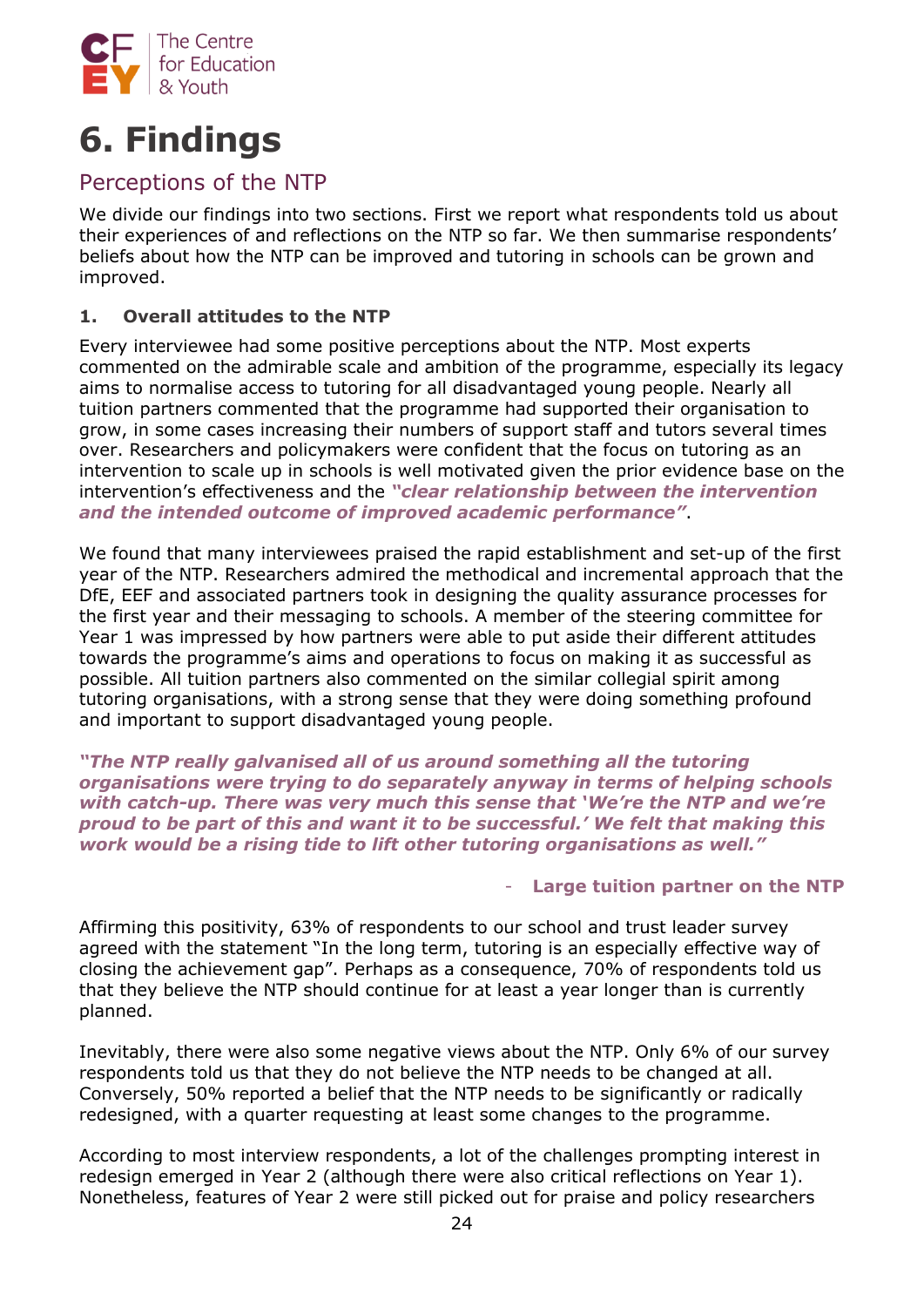

were quick to point out that the need to increase the NTP's delivery targets in Year 2 and introduce the SLT funding pillar in response to school feedback meant that Year 2 was always likely to encounter delivery challenges in terms of rapid scaling.

## **2. Perceptions of the NTP pre-enrolment**

School and trust leaders, as well as tuition partners, identified several barriers to uptake of the NTP. They noted that there was a perception among many schools that the NTP is *"just another government programme"*, with the funding being a small amount that would be quickly cut off when government priorities change. This made the NTP feel *"more effort than it's worth to apply for"*. In areas where private tutoring and inschool tutoring are less common, such as in the north of England, there was also less confidence in tutoring as an intervention. Similarly, while respondents told us that the EEF's presence in Year 1 made the teaching profession more trusting of the programme, the replacement with Randstad in Year 2 changed this trusting attitude. The *"corporate, outsourcer like Capita"* image shifted some schools' understanding of the programme to 'just another' government programme that would come and go. According to respondents, the focus in the trade and national press on the NTP as a *"bureaucratic nightmare"* in Year 2 also put schools off engaging with the programme. All of this was further compounded by the fact that many schools in both years were still grappling with serious issues related to Covid-induced staff absences and other pandemic-related challenges and had limited capacity to apply for and manage a new programme.

#### **3. Decision load**

Many respondents described how schools experienced a great deal of confusion at enrolment. In both years, this created a large customer service and administrative burden for tuition partners who often found themselves tasked with explaining the programme to schools and walking them through the application and decisionmaking process. In addition, the process was split between the NTP delivery partner and tuition partners, creating confusion around the division of labour, adding another layer of uncertainty. The decision load also constituted a major cost to schools. This increased significantly in Year 2.

This was primarily focused around the NTP funding pillars and the Tuition Hub. The multiple routes created a large decision load for schools when trying to engage with the programme, with schools grappling to understand which route would work best for them financially and logistically. Respondents described the complexity of choice as sufficient to put many schools off pursuing the programme, especially those with limited experience in making grant applications.

This uncertainty increased in the second year of the programme with the introduction of a new funding pillar as well as changes to the delivery partner and the introduction of a new portal for schools to engage with the NTP. This confusion placed a large burden on tuition partners to support schools in navigating the changes but also created enough load among schools that, according to some tuition partners, it may have increased disengagement from the NTP among schools.

*"Schools were coming to us very confused and slightly lost. We'd built relationships with them and they had a lot of trust in us, but were unsure whether the new [SLT] funding route meant they could still work with us. The same for the new tech systems like the Tuition Hub. A lot of tutors were also confused and some of them stopped working for us due to the hub. And then*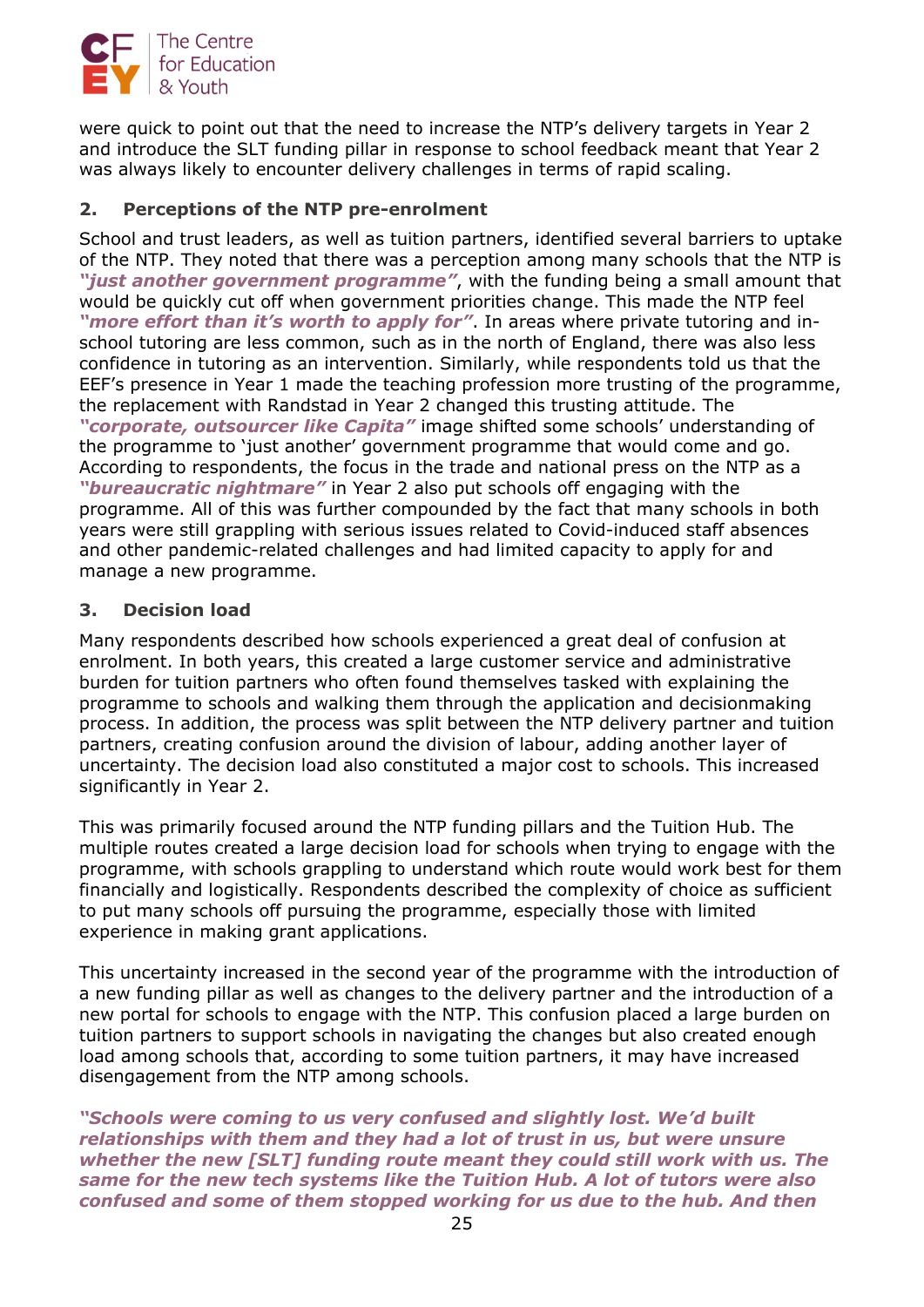

*you find yourself with schools losing tutors they've been working with and now you've got to rebuild that trust with that school. You're almost starting all over with them."*

- **Lizzy Swan, SP Tutors**

Consensus among respondents was that the removal of some of this confusion – through the consolidation of the NTP into a single funding route  $-$  is a positive development.

### **4. Lack of buy-in from key stakeholders**

Several respondents described how the NTP had been unsuccessful in winning the buyin of key stakeholders who could drive greater engagement with and demand for the programme.

A few respondents described how the NTP had not engaged sufficiently with parents. This meant that this influencing bloc had not been engaging with their schools to encourage them to participate in the NTP. It also meant that in schools where the NTP was being offered, parents did not necessarily know about the programme to support the school with their child's attendance or engagement with the programme.

A representative of schools in the North East reported that parents in their region did not have automatic buy-in into the idea of tutoring compared to an area like London where use of private tutoring is more normal. There was more work to be done to persuade these parents of the value of the NTP in order to get them to provide the necessary support for in-school tutoring.

*"There's not a parental culture of tutoring here. Lots of our young people get small-group football tutoring. Those same kids' parents wouldn't think of them getting a maths tutor. It's not that they don't care about how they do in school, there's just no culture of it here. Most parents won't know what the NTP is."*

#### - **Chris Zarraga, Schools North East**

However, overall, there was little support among other respondents for greater engagement with parents. Other school and trust leaders expressed their gratitude that parents had not been subject to strong social messaging about the programme. They worried that greater awareness among parents would result in a large volume of enquiries from parents during a time of already limited capacity in schools. Schools, tuition providers and one policy expert also worried that a parent-facing messaging campaign may engage the *"wrong sort of parents – the sharp-elbowed middle class"*, whose children may not be in need of tutoring.

Some trust leaders and researchers also speculated about sustained scepticism and tension between teachers and tutors, with suggestions that growing in-school tutoring may have been perceived as de-professionalising teachers or implying teachers' inability to provide high-quality academic catch-up to their students. Consequently, respondents felt that schools in turn may have seen the NTP as misguided in bringing lower-quality instructors into schools, serving as a distraction from higher-quality teaching. A trust leader noted that it was important for the DfE to communicate to teachers that in-school tutoring should be seen as a resource for them to draw on – *"another tool in their toolkit for improving pupil attainment"*.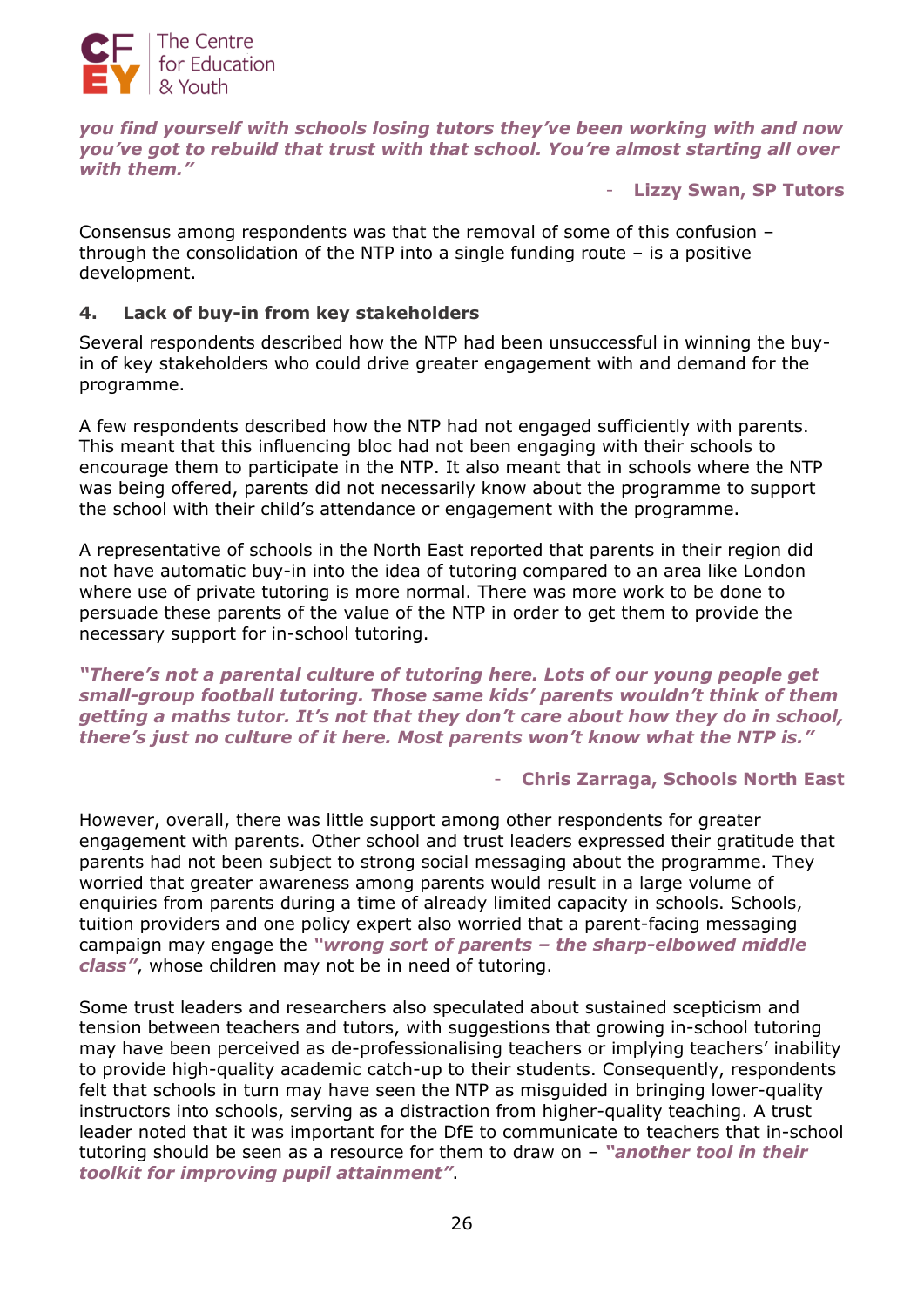

### **5. Administrative burden**

All our school and trust leader respondents impressed upon us that participation in the NTP often entailed an unmanageably large administrative burden for schools. Changes to the programme in Year 2 had made this burden particularly acute for schools. This burden acts as a barrier to enrolment on the NTP, a barrier to impact when engaged with the programme and a motivation for participating schools to disengage from the programme entirely.

Although some interviewees flagged that the administrative burden had been a challenge throughout the programme, most of the burden was associated with the Tuition Hub introduced as a portal for engagement with the NTP in Year 2. Registering to use the hub, managing and approving timesheets and submitting data for schools participating in the Tuition Partners pillar were characterised as extremely capacity consuming. One trust leader told us that managing this administrative burden for a small number of tutors coming into a secondary school had resulted in an extra 15 hours of work for an already overworked administrator. Tuition partners believed that the heavy administration in the system introduced considerable inefficiencies, for example related to timesheet approval.

*"When we submit a timesheet to the NTP, the school needs to approve that timesheet before it can be signed off on. There's always a lot of delays here because school staff are busy and can take a while to find time to do these things. And if a school rejects a timesheet, for whatever reason – it could be a minor clerical error – then it takes a long time to resolve this. All of this means a major lag in payment for work."*

#### - **Medium-sized tuition partner**

The common experience of these burdens among schools was described by policy experts as creating a narrative that the *"NTP is more work than it's worth"*, with word of mouth leading to lower enrolment in the programme. It also acted as a push factor for those already enrolled to disengage from the programme. Moreover, school leaders described these burdens as a major opportunity cost that prevented school staff from focusing on the other key logistical and curriculum considerations necessary for tutoring in schools to be impactful.

While all the tuition partners we interviewed were happy to do what they could to absorb these administrative burdens from schools, some noted that they were not able to formally do this until quite late in the second year of the programme. Two suggested that supporting schools with this administration reduced their capacity to provide other customer support to schools. One stated that navigating the new Tuition Hub with schools had cost them around £100,000 in extra administrative staffing.

A respondent leading on the evaluation of the Dutch equivalent to the NTP commented on the stark contrast between the programmes in terms of their administrative requirements:

*"There's definitely been capacity issues across the system that mean some schools haven't been able to engage with this. But it's not per se an issue with the application process itself, which we've kept very straightforward. It's a two-page form schools complete. And then they just need to account for the*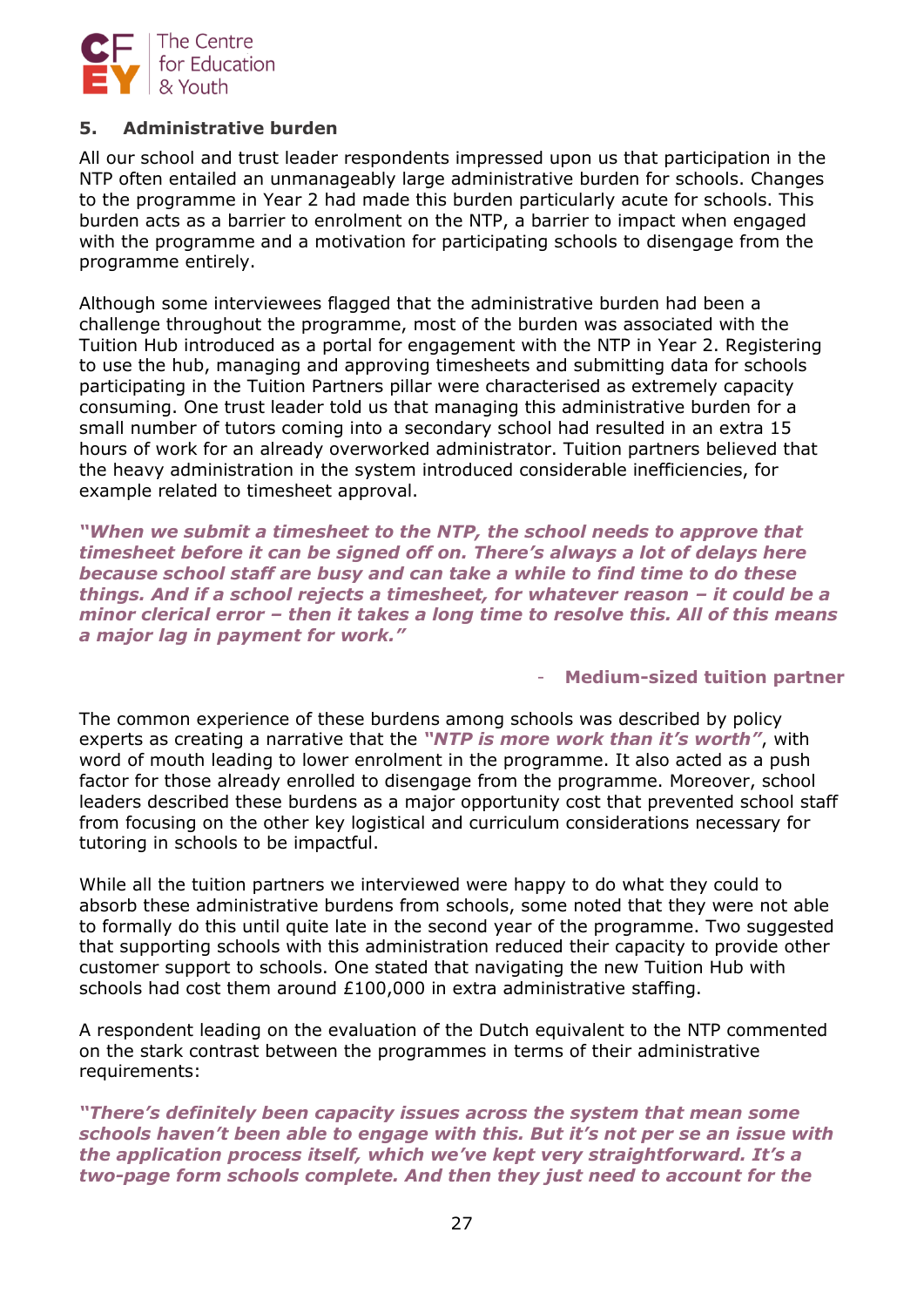

#### *money they've spent in an annual report that they have to write anyway for general school accountability."*

- **Professor Melanie Ehren, Vrije Universiteit Amsterdam**

### **6. Tutor quality**

Whichever NTP route they had used, school and trust leader interviewees reported positive experiences of tutor quality. Schools were especially impressed by the quality of some larger tuition partners who were able to offer qualified teachers and strong teaching materials. Nevertheless, just under a third of survey respondents told us that they believed that the quality of tutors on the NTP needed to be enhanced, with a quarter also reporting that the training of tutors through the programme needs to be improved.

There were also many general comments about the quality of instruction from tutors acquired through all routes, for example that their sessions were often poorly aligned with the school curriculum, meaning that sessions often had less impact than desired. Schools had several approaches to overcoming this problem, discussed in the next section.

School and trust leaders also reported some issues with tutors having limited experience of working with young people in a school, with some described as struggling with behaviour management and navigating school systems. One leader from a large MAT stated that poor quality from particular providers had prompted them to move to the SLT route and focus on hiring their own tutors.

Other school and trust leaders who used all routes commented that the Tuition Partner route had helped the sector by providing quality assurance, which helped with navigating an otherwise complex market of varying quality. Without it, many stated they could only rely on word of mouth and that, in areas where there are fewer tutoring organisations and there is less of a culture of using private tutoring, this guidance was difficult to come by.

Some tuition partners felt confident in the quality assurance process of the NTP, especially in Year 1. Those involved in the set-up of the NTP stated that quality assurance had been the key guiding principle of programme design, with an interest in realising the idea of *"quality-led tutoring"*.

Some tuition partners felt that this focus on quality had been lost in Year 2, with the number of tuition partners doubling. Some felt that increasing the maximum smallgroup size for tutoring, from three to six, disadvantaged many of their tutors who are less experienced in working with groups of such a size and were consequently unable to deliver quality instruction to such groups. Moreover, this change was introduced abruptly part way through Year 2 and two providers worried that this strayed the programme away from the available evidence on effective practice.

Despite quality assurance, one policy analyst speculated that the centralisation of tutor quality control may have served as a barrier to schools accessing quality tutoring in their area.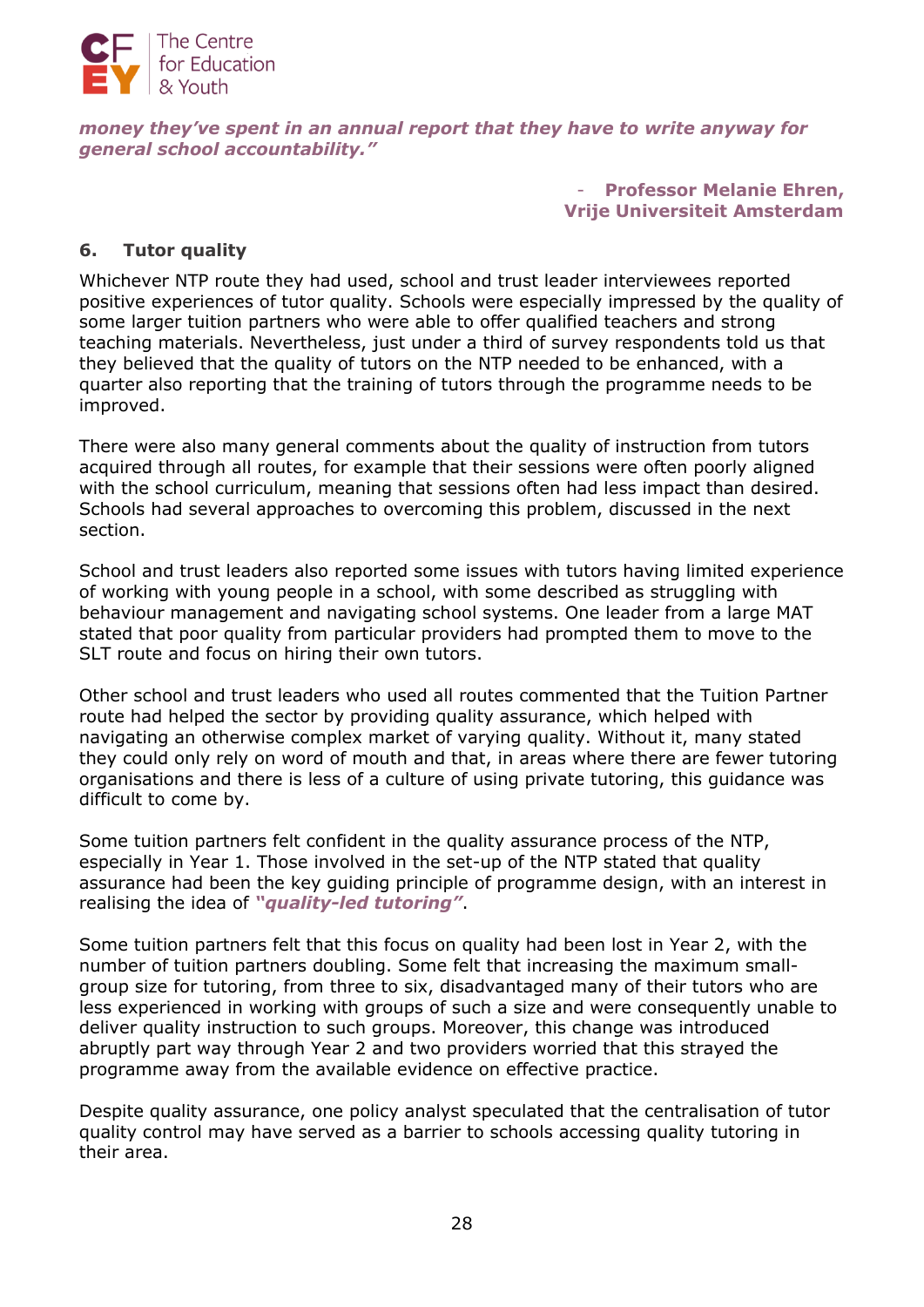

*"There's a natural tension between top-down quality control and bottom-up ease of distribution in a programme like the NTP. Holding all the quality approval centrally can strangle programmes like this, meaning that lots of schools can't access a tutor or a provider in their area that they have good reason to believe is high quality. Schools aren't going to hand their money out to someone they don't think is worth it."*

- **Director of a think tank**

#### **7. Workforce challenges**

Respondents detailed an interesting range of overall workforce challenges brought on by the growth of in-school tutoring. School leaders and tuition providers noted that the most popular time for tutors to deliver sessions is around 3:30pm. With tutors mostly in demand to work at this time, this can create recruitment challenges as well as placing a strain on internet bandwidth in schools as a result of the remote delivery of tutoring. It was also described as *"unsustainable if tutoring in schools is going to grow any further"*.

School and trust leaders also discussed how the growth of tutoring had led to supply teachers migrating into tutoring. This was especially pronounced in areas that already face greater issues in terms of teacher supply and recruitment, such as the north and east of England. This was reported as causing considerable problems when arranging cover in schools during high levels of staff absence as a result of Covid-19.

When hiring their own tutors, schools noted the potentially high cost to hire them unless they already knew individuals beyond their own workforce. Hiring these individuals still often involved a large cost though through arranging their payroll, taking them through the Safer Recruitment safeguarding checks and coordinating them once in school. Some school leaders, but also all tuition partners, noted that tuition providers often had slicker systems for doing this at scale and pace.

This issue was less of a concern for those schools and trusts that reported paying their existing teachers and teaching assistants through the SLT route to deliver extra tutoring sessions. But there were concerns among researchers, policy experts and tuition providers that much of this money was going towards backfilling budgets and uplifting pay for work that these employees were already engaged in. Similarly, there were concerns that teachers and teaching assistants may end up overworked if engaged in this extra tutoring.

*"The money shouldn't be going to teachers and TAs [teaching assistants] in school. What we're paying is a fair wage for a tutor, but not really for a teacher. And we have to consider whether we're going to end up overworking them when they're already not paid enough."*

- **School leader**

One large tuition provider explained how their tutoring workforce's preferences had changed over the course of the pandemic. This was framed as a concern for all organisations hoping to recruit for tutors in the current market:

#### *"We regularly survey our tutors and we're now at a point where only 20% want to take on face-to-face tutoring work. A lot of that is Covid concerns*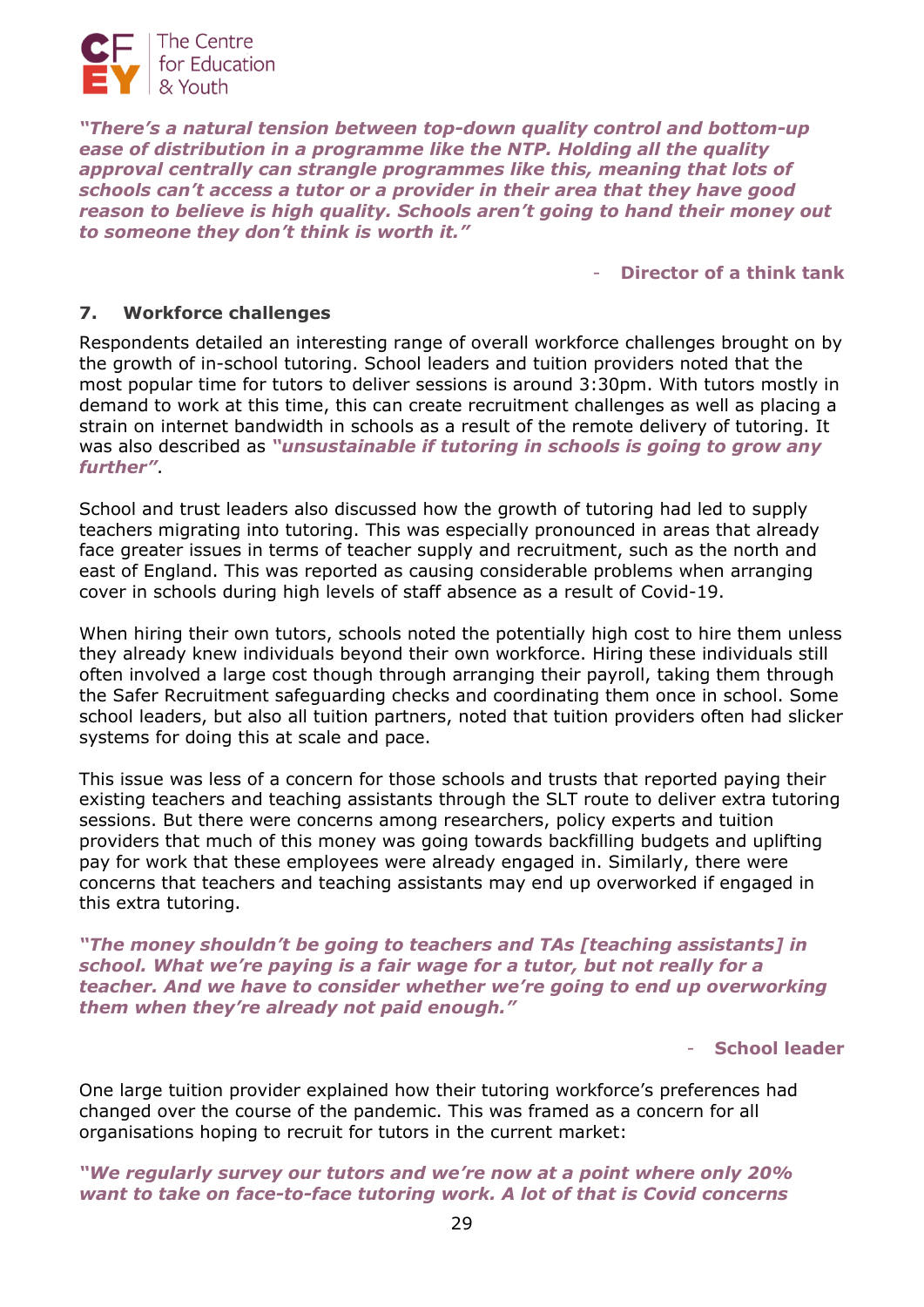

*about going into a school, but I'm sure a lot of it is just the understandable fact that tutoring remotely is much more convenient. We're currently charging the same for both in-person and remote but there's smaller margins on inperson and so there's questions about how sustainable this pricing is."*

> - **Jonny Manning, CEO, Manning's Tutors**

Ultimately, several experts noted that an overall plan for growing the supply of tutors (as per the original aims of the NTP) would not be able to develop from a 'one size fits all' approach. Some areas struggle more with recruitment in general than others and some local authorities and regions are much larger than others, making the movement of the tutor workforce between schools more challenging. An intellectual architect of the American variant of the NTP noted that this awareness was critical to their development of the programme across the US states:

*"American states are really diverse and ultimately we just don't have a strongenough labour market to ensure a strong supply of good social volunteers or a single source of tutors. So, we're looking at drawing on as diverse a group as possible – former teachers, graduate students, volunteers, professional tutors … the solution to this labour market issue is planning for diversity."*

> **Matthew Kraft, Professor of Economics and Education, Brown University**

### **8. Funding**

Nearly all respondents had concerns about the way the NTP distributed funding to schools. In fact, funding was the most common element of the NTP that respondents told us they believe should be redesigned (40% of respondents). However, most interviewees agreed that the move to a simplified, better-managed direct grant to schools was a very positive development.

School and trust leaders as well as other experts found the choice of funding model for the NTP to be a peculiar one. They questioned why the established mechanisms for distributing the Pupil Premium were not used to give schools a 'tutoring premium'. People involved in the development of the funding model noted the concern that this may become overly bureaucratic for schools and would not solve more fundamental systemic issues of the supply and quality of tutors.

Some school leaders echoed these thoughts, noting that attaching the NTP funding purely to the Pupil Premium in Year 1 may have prevented them from getting tutoring to in-need pupils who are ineligible for the funding uplift. Tuition partners and some researchers also worried about schools using these direct grants for backfilling 'business as usual' budgets instead of directing them towards tutoring. Experts noted that a voucher-based programme previously explored by organisations such as The Sutton Trust would rely too heavily on parents' abilities to navigate the tutoring market, giving greater benefits to the already-advantaged.

Consultees from the North East noted that many schools in their area were already operating under financial deficits, making them unable to make up the school-level contribution on any pillars of the programme. Under these circumstances, the size of the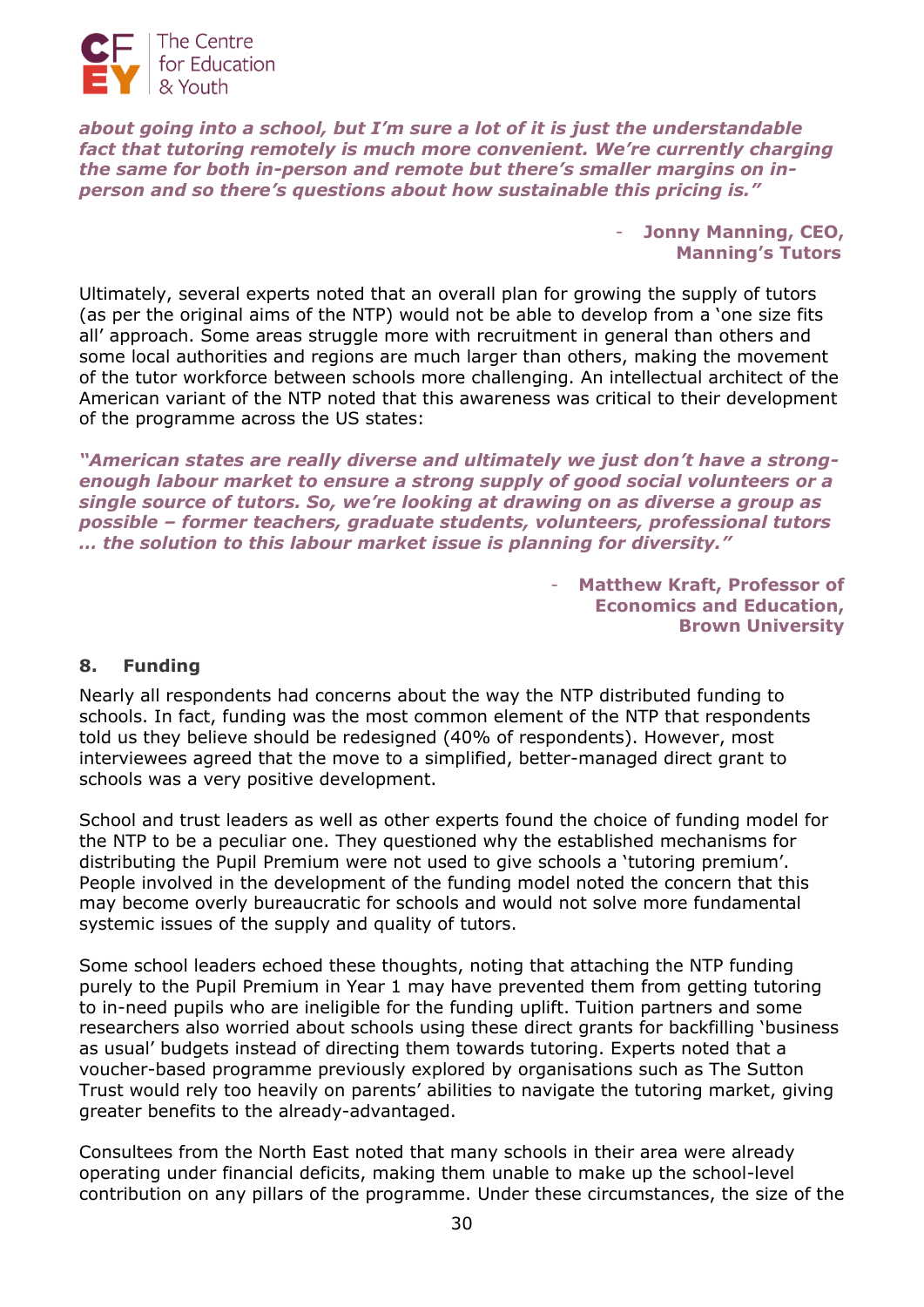

subsidy was insufficiently attractive, especially combined with the short duration of the programme and tapering of funding.

This issue of year-to-year funding came up elsewhere. Several school and trust leaders noted that the changes to funding between years made the programme feel unpredictable and difficult to plan around. Information on funding was also considered to be vital at certain junctures in the school year, especially during timetable planning in the summer term and at the start of new financial years. This acted as a repellent to schools that had yet to join the NTP. Equally, the overall duration of funding was deemed by many school leaders to be too short to warrant the start-up costs of establishing in-school tutoring in settings that had not used it before. Tuition partners also reported the same problem, finding that they would need a longer period of guaranteed volume of demand to justify some of the more ambitious growth the NTP aimed for in their supply of tutors.

Moving forward, there was interest among some experts and trust leaders outside of the south of England in a regional funding model that would allocate more resources to schools in areas that had suffered more learning loss over the pandemic, have higher levels of general deprivation or have less well-developed tutoring provision. There was also some interest in how tutor pay is regulated and whether tutors were always receiving a fair proportion of the money schools were paying to tuition providers.

A key abiding concern throughout, among all kinds of respondents, was the idea that NTP funding should always be creating new opportunities for young people that they would not have otherwise.

*"It's vital that the NTP is additive, not substitutive. We don't want the NTP's funding to be going towards schools to rebadge what they're already doing. And we don't want the money going to schools so they can offer tutoring for free to parents who have the money to pay for it themselves and the will to probably do so anyway. We need to make sure the system is designed so funding is going to adding new tutoring opportunities for those who couldn't get them otherwise."*

#### **James Turner, CEO, The Sutton Trust**

There was also much reflection in the interviews and the survey about how schools would continue to fund tutoring after the NTP's planned conclusion in 2024. As summarised in Figure 5 below, just over a third of survey respondents told us that they would continue funding tutoring through the Pupil Premium, but nearly 30% said they would not be able to continue funding tutoring. Our group analysis indicated that this response was more common among schools in the North East, Yorkshire and the East of England (although these comparison groups are small and should be generalised from carefully).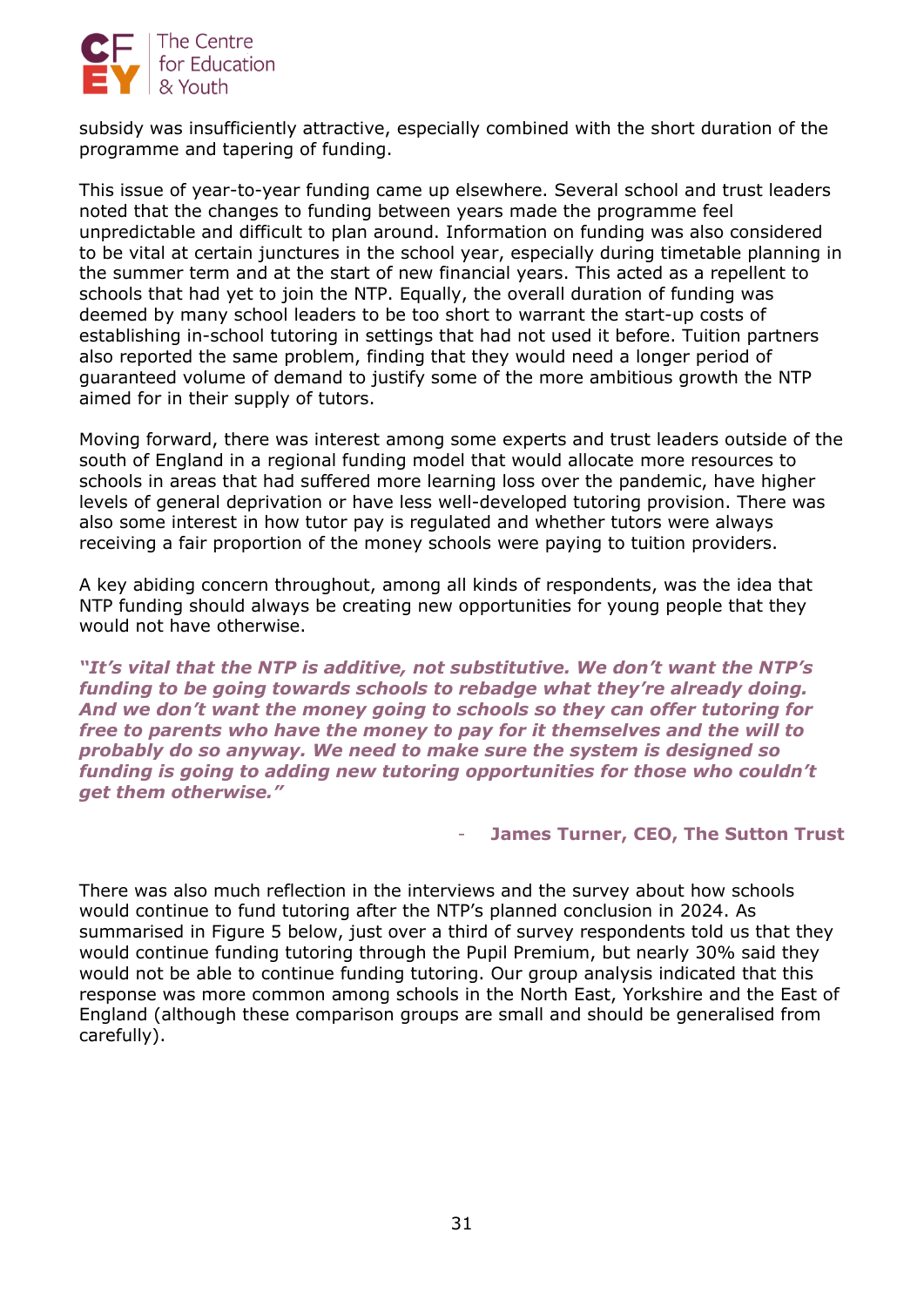

*Figure 5 – Percentage of survey respondents by plans for funding in-school tutoring after the NTP ends*



Related to these post-2024 funding plans, 70% of survey respondents told us they believed the NTP needed to continue after 2024 or that some form of ringfenced funding for schools needs to continue after this period for them to continue using tutors.

## Improving the NTP and tutoring in schools

As well as characterising their own experiences and attitudes, respondents also actively and constructively commented on good NTP practice within the system and made suggestions for how the programme could be improved. We share a summary of these comments here.

### **9. Organising at the MAT level**

Two of our trust leader respondents detailed how they had leveraged their scale and central teams as MATs to offset many of the challenges with the NTP described by schools in the previous section.

One trust leader described how their MAT had set up their own tuition provider, registered on the NTP, who serviced both schools within their trust and those outside of it.

*"At the start of the pandemic I was online reviewing the tutors and tutoring organisations in our area. To be honest I was shocked … I started comparing it all to our trust and thinking that we could actually do a better job of providing a support package to develop tutors and support schools. As a trust we have the infrastructure to be able to support that delivery and that development."* 

> Dr Tim Coulson, CEO, **Unity Schools Partnership**

The tutoring organisation spun out from the MAT was reported as benefiting from curriculum alignment with schools in the trust, a strong programme of professional development for tutoring in schools led by teachers, the infrastructure in place for tutors to become familiar with schools' culture and climate as well as a way of offering progression pathways for tutors to become teachers within the trust. The relationship to schools also allowed other non-NTP sources of funding to be accessed for activity within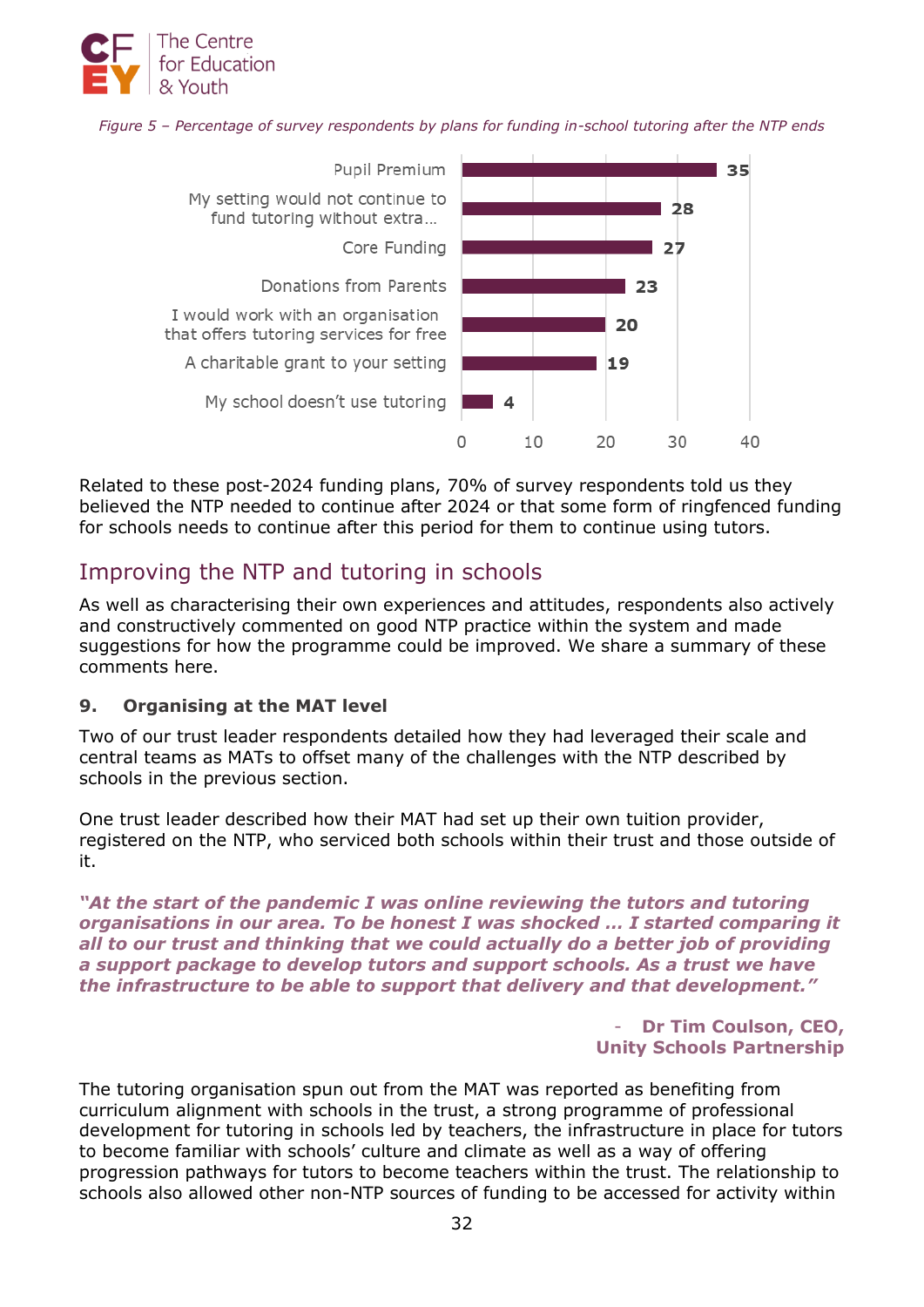

the school, such as using the summer schools grant to run summer schools with tutors on school sites.

Another large MAT had appointed a tutoring lead in their central team, using them to develop a centralised tutoring strategy. Prior to this centralised approach, many schools in their trust were struggling to access and deliver the NTP effectively. The strategy included appointing tutoring leads within schools running the NTP, who meet regularly with each other to share common experiences and best practice for the delivery of tutoring in schools. Each in-school tutoring lead is also able to draw on the central team tutoring lead for guidance and support as required, especially with navigating decisionmaking around NTP routes and tutor procurement.

The trust also developed a 'tutor playbook', a key resource for all schools within the trust.

*"We're a big fan of the playbook generally and have made ones for attendance and tutoring this year. Our tutoring one is pretty simple – it's got a really simple summary for how the NTP works (emphasising that it's not about replacing quality teaching), eight key recommendations from our experience of tutoring in schools, a self-audit and quality assurance checklist and some case studies of effective practice. It's about placing that guidance where schools can access it easily."*

## - **Claire Heald, Head of Education, AET**

With this central reserve of support and resources, the MAT leaves individual tutor recruitment decisions to schools, stating that they have the right *"ground intelligence"* to make informed decisions.

Some tuition providers also had successful accounts of building long-term partnerships with MATs. They noted that these relationships enabled them to build bespoke tutor talent pools for MATs, absorb associated administrative burdens and provide the curriculum and pedagogy alignment desired by many schools. One tutoring provider also noted that building these partnerships with MATs produced reliable business and worked out at being more cost effective for the business compared to being saddled with the high cost of sales to individual schools. Local authorities may also be offering this kind of centralised support, but we have as yet found no examples of this.

Some trust leaders not engaged in this use of MAT infrastructure reported believing that teaching school hubs could be well placed for this work, creating their own talent pool for schools in their area and providing training for tutors in the pool to meet the standards of the same schools. An evaluator of the Dutch equivalent of the NTP noted that there were similar moves in the Netherlands to have local school boards providing this offer to schools *"within their portfolio"*.

### **10. Tutor workforce development**

There was a collective sense among respondents that more could be done to prepare tutors for in-school service and therefore improve the consequent quality of in-school tutoring. Some school leaders in particular discussed the need to ensure tutors arrived in school with a strong awareness of evidence-based effective teaching and tutoring practice. One tuition partner also commented on the need for there to be a centrally developed picture of *"what great tutoring looks like"*.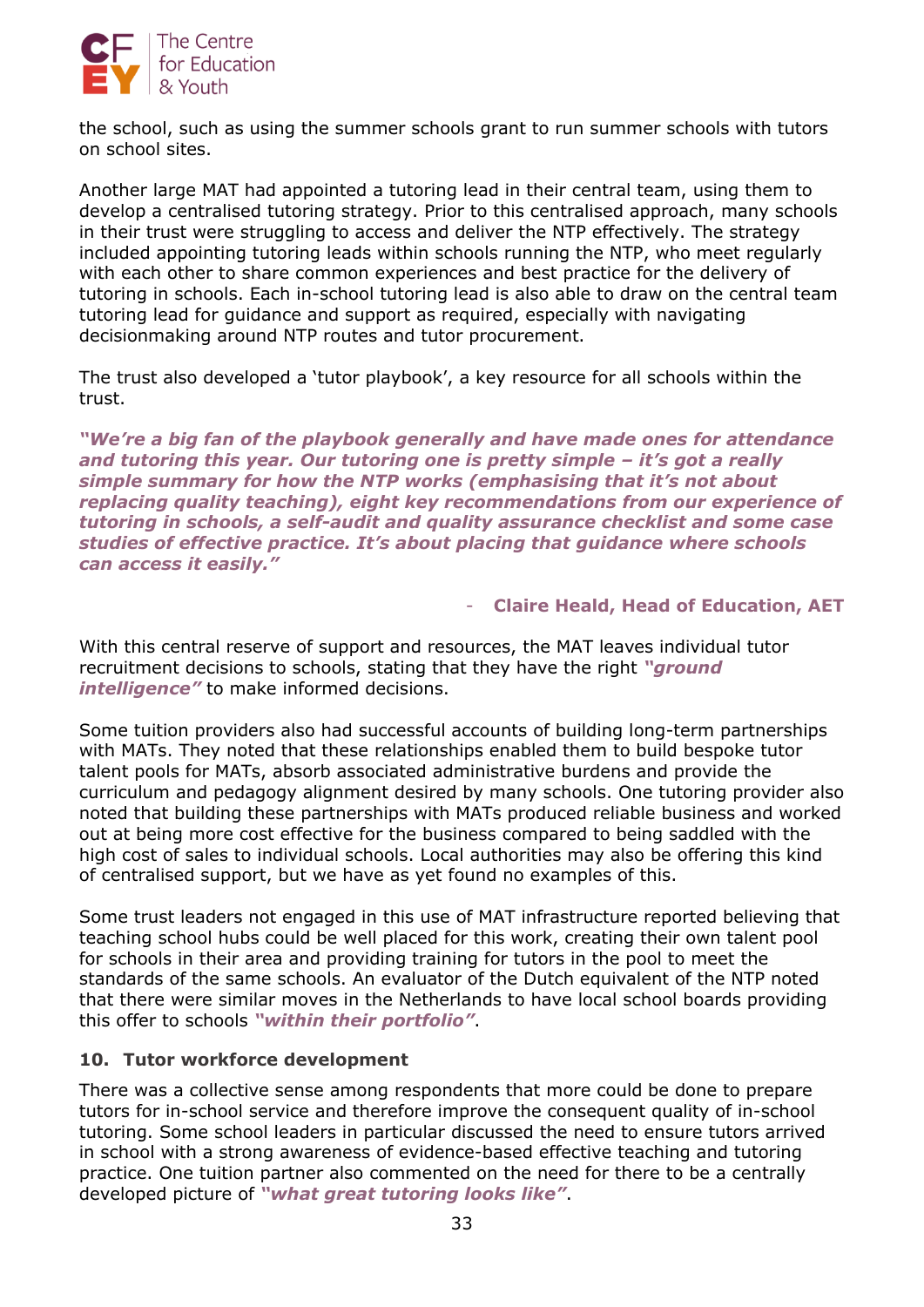

Relatedly, one trust leader saw developing this picture as part of creating a greater professional identity for tutors.

*"I see that professionalism as being more than 1:1 curriculum delivery, it's about how you integrate professional standards. And there needs to be some professional standards there for the tutor but also for the school in terms of how they work with those tutors."*

#### - **Liz Robinson, Co-Director, Big Education**

As part of this developing professionalism, some researchers discussed creating a system for accrediting individual tutors. This would follow the model for Initial Teacher Training in England, with multiple routes to accreditation but an agreed set of minimum standards that all tutors would need to meet. This accreditation would enable tutors to experience personal pride in their work while also supporting tuition providers and schools in making hiring decisions.

#### **11. Tuition partner development**

Nearly all respondents independently suggested the idea that the NTP should introduce a system of kitemarks that would continue as a legacy after the programme formally concludes. This was motivated by the value attributed to the quality assurance associated with the Tuition Partners strand of the NTP. School and trust leaders described how such kitemarks could help them navigate the tutoring market and provide a signal of certain minimum standards of service quality.

The larger tuition providers among our respondents also stated that these kitemarks could provide guidance for smaller tutoring organisations on how they could develop as organisations. Kitemarks could be awarded on the basis of meeting certain minimum standards in tutor training, tutor pay, safeguarding and the deployment of digital technologies for the remote delivery of tutoring.

As part of a further support system for tuition providers to develop and improve their service, all tuition partners and individuals involved in the set-up of the NTP spoke with high praise about the formal peer-to-peer networks run in the first year of the programme. These were described as well organised and gave organisations a strong sense of fellowship, alongside opportunities to learn from each other. Nesta was picked out as having organised these well, sorting tuition partners into groups that allowed them to learn from similar organisations as well as those who were further along their development path. Many remarked on their surprise at seeing ostensive competitors sharing sensitive intellectual property with each other and the general collegial spirit of wanting to make tutoring impactful and accessible to disadvantaged students. This was read by one researcher as suggesting that there is an intrinsic motivation for collaboration and making tutoring in schools a successful intervention.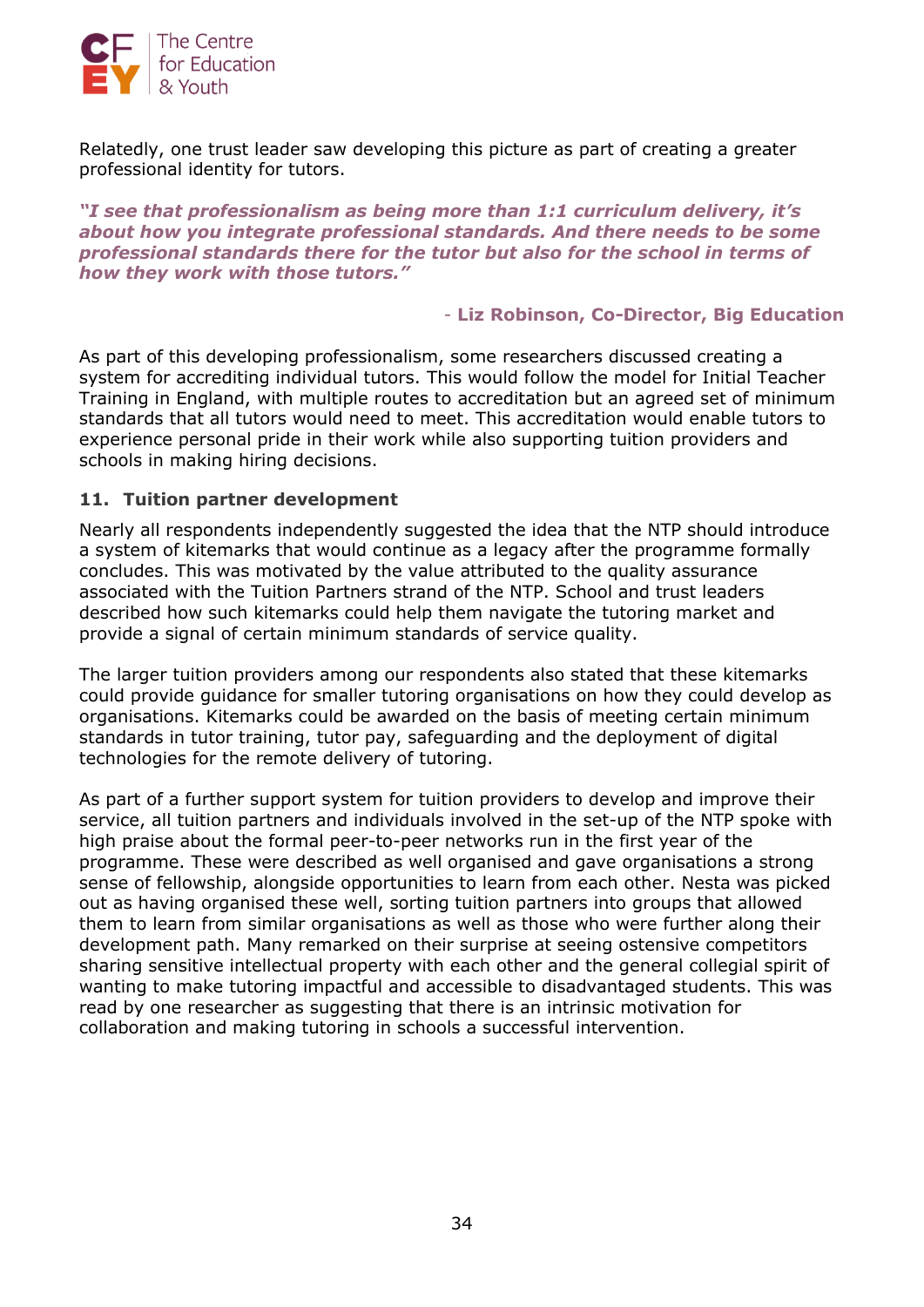

# **7. Recommendations**

The findings of the previous section mostly focus on the challenges the NTP has experienced in reaching its bold aims for uptake and impact. Indeed, a theme running through all interviews was a sentiment that the programme was at an important fork in the road. Even if recent changes lead to more successful implementation, the programme appears likely to fall far short of its transformative goals and promise. Worse, it may turn many of the most in-need schools off tutoring for a generation.

However, there is another path. As captured in the latter part of our findings, interviewees were brimming with suggestions for how the NTP could be improved. Equally, our analysis of responses provides many other examples of alterations and additions that could be made to the NTP to set it on the journey to greater success. The present section contains these recommendations on the best pathways forward for the NTP and, more broadly, for the use of tutoring in schools as an intervention to close the attainment gap.

## Developing our recommendations

We analysed the responses to our interviews and surveys to develop an understanding of the changes required to the NTP to improve its uptake and impact. In the same analysis, we also extracted guidance on how tutoring in schools could be 'levelled up' to meet the DfE's vision for the intervention laid out in the 2022 Schools White Paper (DfE, 2022c), as well as playing a major role in supporting schools to meet the 2030 attainment targets laid out in the same document.

This work produced an initial long list of recommendations. These recommendations were then scrutinised by two successive roundtables of experts. Feedback from each roundtable was used to prune off some recommendations and further shape those that were retained. A fuller overview of the roundtables can be found in Section 5.

## Design principles

From our research, we believe that there are five high-level principles that should guide the development of tutoring in schools policy and programming moving forward:

## **1. Scaffolded autonomy**

From our consultation, we understand that schools want autonomy to procure and deploy tutors as they see fit. However, in order for this procurement and deployment to be effective and lead to impactful tutoring, a constellation of supporting services, frameworks and guidance is required by schools. Over time, the need for this support should reduce, as schools become sophisticated commissioners and leaders of tutoring. Our recommendations are built around this vision of 'scaffolded autonomy' for schools.

### **2. Simple and accountable**

One of the major reported barriers to the uptake and impact of the NTP by schools is an overly complex model of funding, tutor procurement, quality assurance and accountability. Keeping these simple, transparent and easy to understand would support much greater engagement with tutoring in schools.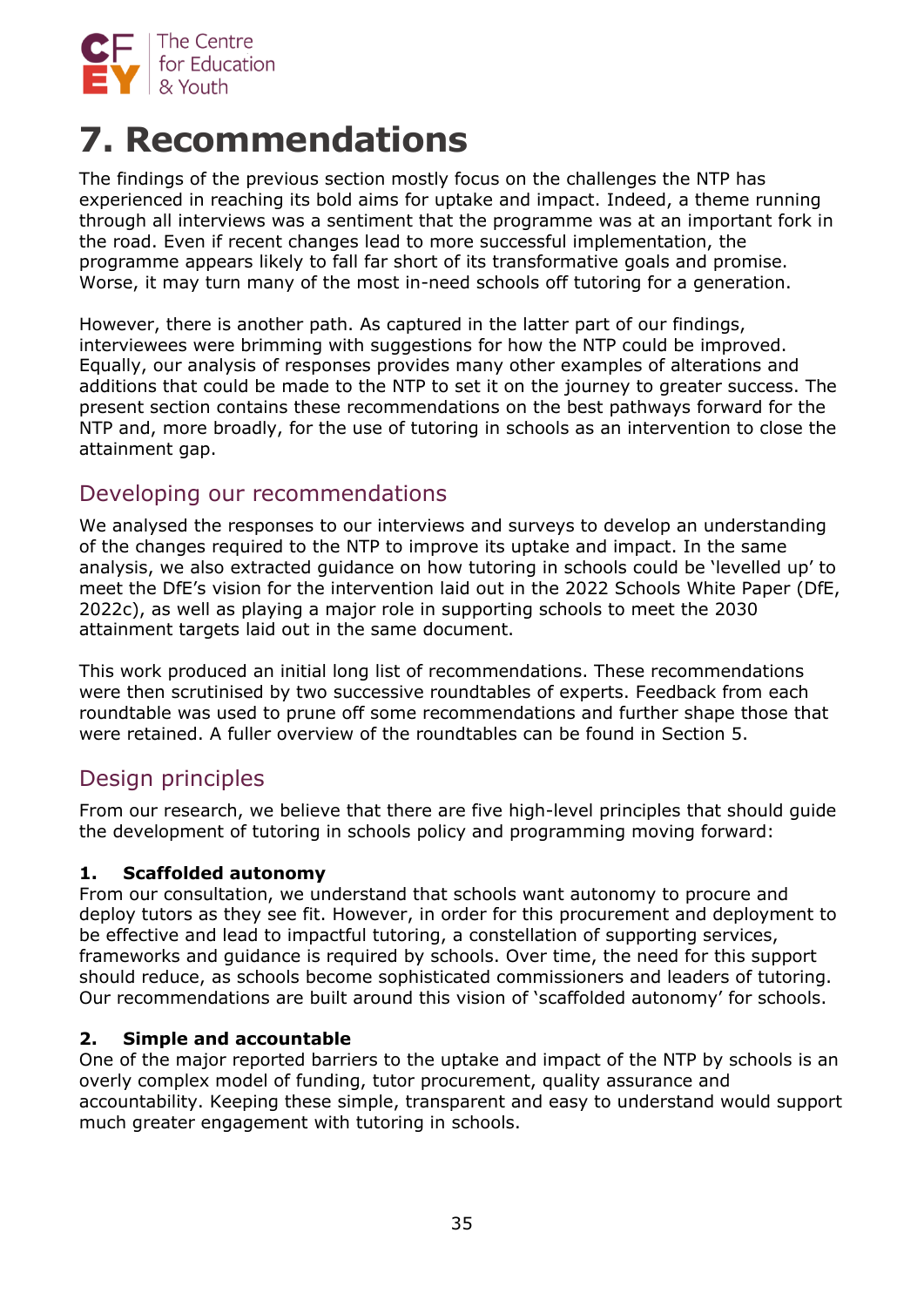

## **3. Stable and adaptive**

There were substantial changes to the NTP between the first and second year and within each of those years. These changes have been highly disruptive to participating schools and tuition providers. They hindered long-term planning for schools' thinking, especially when they have been thinking strategically about their finances. Tuition partners struggled to plan their growth and development, making it more difficult for them to achieve the scale required to reach more pupils, especially in cold spots. The frequent changes have also led to the programme being characterised as unpredictable – a further disincentive for schools to engage with it. Future delivery of the NTP needs to lay out its development plan and stick to it in a way that is transparent to the relevant stakeholders.

### **4. Equitable and targeted**

An abiding concern among respondents is that tutoring in schools should be used to support the most disadvantaged and in-need pupils. Therefore, further in-school tutoring policy development needs to begin with disadvantaged students and those who have had the least access to this intervention. There is also a desire that support systems for tutoring in schools do not place unjustifiable burdens on teachers and school leadership. Respondents also want tutors to benefit from professional standards that support sustainable and fair working conditions. By consequence, it is vital that policy on tutoring in schools prioritises fairness as a guiding principle.

## **5. Evidence building and applying**

Tutoring's current role in the education zeitgeist largely derives from the robust evidence base supporting its effectiveness. This evidence base must be adhered to when appropriate. However, ongoing evaluation and evidence building aimed at continuous improvement must be woven into the fabric of any central government tutoring programme. This would ensure that key insights on effective practice are identified, circulated around the system and cause overall systemic improvements.

We recognise that these five design principles are not perfectly consistent with each other. Making a system simple can sometimes undermine its ability to target and serve those who are disadvantaged. Similarly, applying evidence to improve a programme can lead to that programme having to change regularly, undermining its stability. However, we view this tension between the principles as natural and manageable. Our recommendations, especially when taken together, aim to show how the principles can be balanced against each other to leverage their respective value.

## Recommendations

We set out in this study to understand how our school system can ensure that tutoring in schools plays as much of a role as possible in closing the attainment gap. We believe the following recommendations, structured by the immediacy of implementation and scale of ambition, are necessary to realise this vision. These recommendations are summarised in Figure 6 below then explored in detail in in the remainder of this section.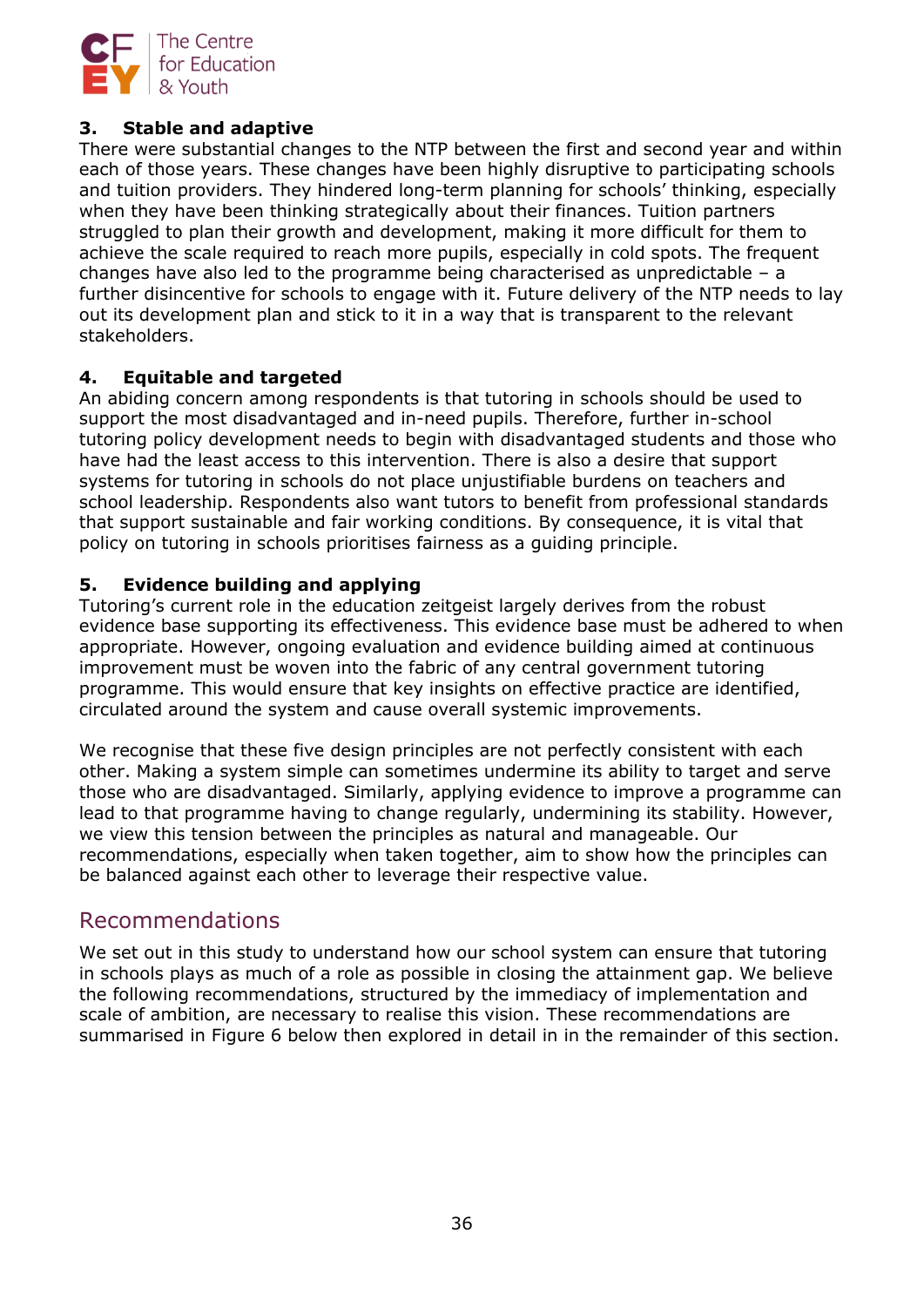

*Figure 6 – Summary of report design principles and recommendations*

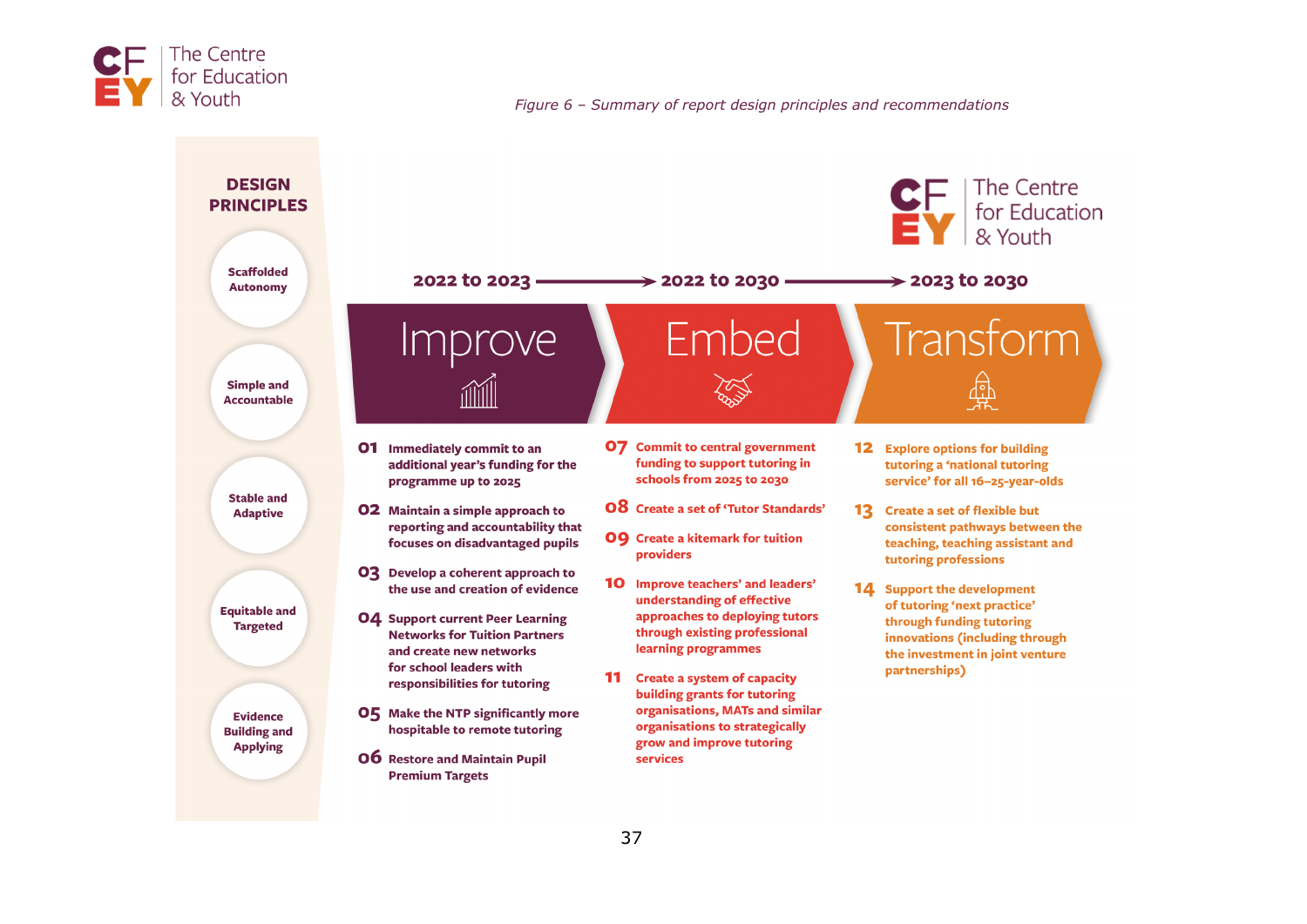

## ▪ **Improving**

**Ambition:** Incremental changes to improve the uptake and impact of the NTP. **Timescale:** By September 2023 if possible.

The DfE has already made laudable strides in addressing many of the issues raised by our respondents. For example, it has simplified funding models, scrapped the Tuition Hub and consolidated the way in which schools are held accountable for their NTP spend.

Nevertheless, we believe that there are other readily tractable modifications that could be made to the NTP that would quickly improve its uptake and impact.

**Our key recommendation** is that the government should immediately commit to an extension of the NTP until the end of July 2025 and as soon as possible commit to funding beyond 2025 to support the embedding and transformation of in-school tutoring.

#### **1. Immediately commit to an additional year's funding for the programme up to 2025.**

First, the NTP must persist for longer than initially planned if it is to meet its ambitious aims. The primary goal of the NTP was to reverse the learning loss experienced by pupils during pandemic school closures. While the NTP has succeeded in providing academic catch-up to a large number of pupils (including many who are disadvantaged), learning loss has been larger and more persistent than initial analysis suggested. This loss continues to be more concentrated among disadvantaged pupils, with the Education Policy Institute reporting that the attainment gap for primary and secondary literacy has widened since the summer of 2021 (Education Policy Institute, 2022). It is also notable that learning loss has been greater in regions, such as the North East, where uptake of the NTP has been relatively much lower. In light of this evidence, the NTP must continue for longer than planned in order to meet its goal of remediating learning loss for all pupils.

Second, as reported by the majority of our respondents, the NTP remains some way off its ambitious market-making goals. While there are two years of the programme remaining, several respondents raised the concern that this period of time would be insufficient to create the volume of demand for tutoring among schools that would support the DfE's long-term ambition for tutoring to be a normal offer in every school.

Extending the duration of the NTP's funding and delivery would therefore be a way of supporting the programme to meet its primary aims.

#### **2. Maintain a simple approach to reporting and accountability that focuses on disadvantaged pupils.**

As the NTP moves to a simplified funding model of ringfenced funding direct to schools, accountability measures for this spend must be put in place. While the emerging system involves one simple report that schools complete in July of each academic year, there needs to be ongoing vigilance to ensure this does not backslide into a large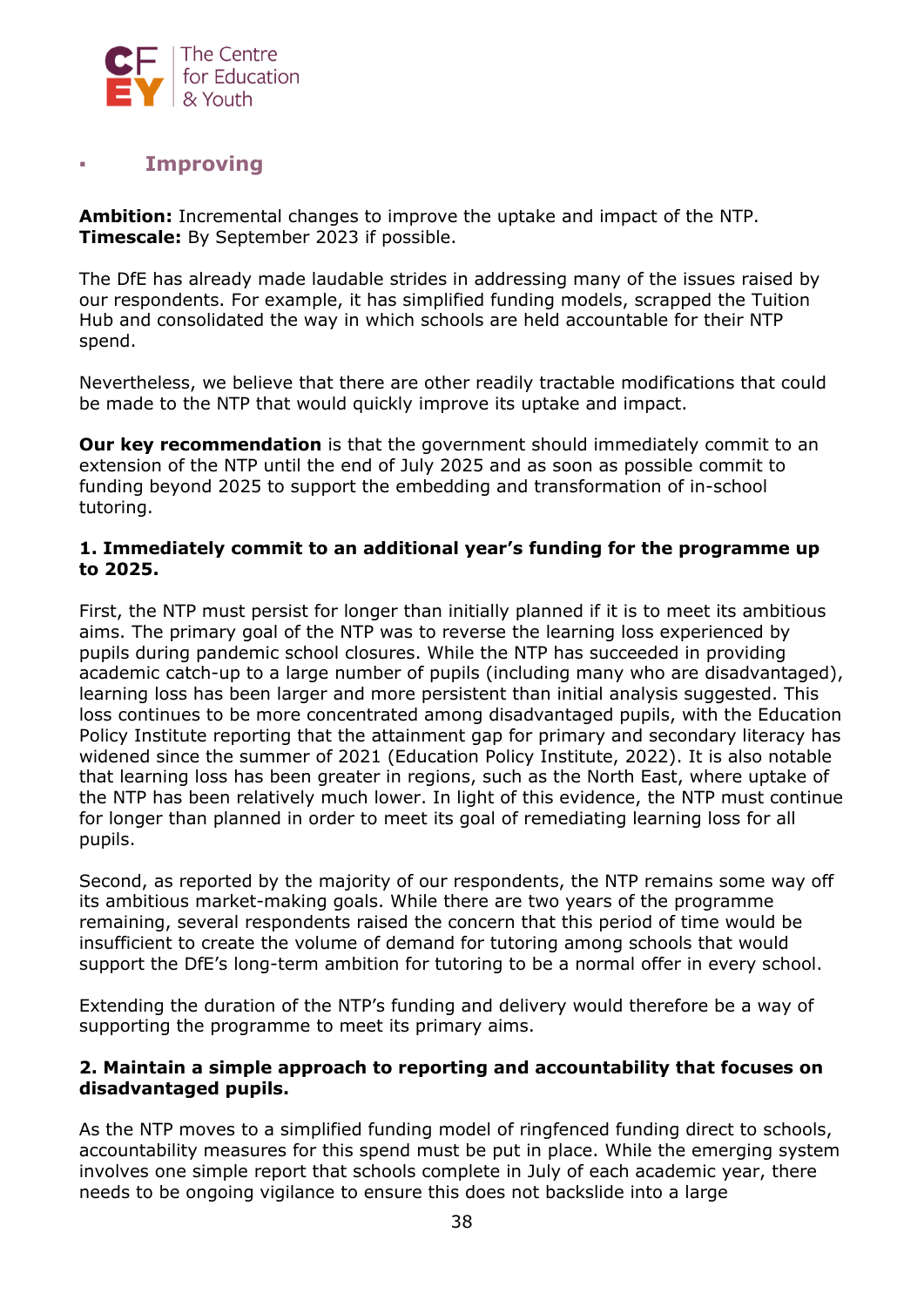

administrative burden on schools. This is vital as both the actual and perceived administrative demands of the NTP were reported by many of our respondents as a barrier to schools' engagement with the programme.

While maintaining this simplicity in reporting, there is also a need for schools using the NTP to report their use of the intervention with Pupil Premium students. This should be combined with recommendation 6 below to keep the focus of the NTP trained on reaching disadvantaged pupils.

At a more abstract level, there should also be careful consideration of how this data on uptake is deployed publicly in keeping schools accountable. Using data to 'name and shame' schools or otherwise coerce them to engage with the NTP in particular ways is liable to further erode trust in a programme the profession is already sceptical of. The DfE should instead consider using its fortified communication capacity for the NTP to engage in 'learning conversations' with schools to better understand why they may have enrolled a smaller number of their Pupil Premium students than desirable.

The DfE should also consider that keeping checks for tutoring separate from other accountability measures is unsustainable in the long term. If funding is to continue until 2030, the DfE should consider how tutoring accountability can be bundled in with the Pupil Premium. This might involve appending details on tutoring spend to reporting to governing bodies, publication on websites and inspection by Ofsted as is currently done with Pupil Premium. This bundling would also ensure that tutoring funding benefits from the DfE's methods for preventing schools from directing their Pupil Premium budget towards their core 'business as usual' budgets.

### **3. Develop a coherent approach to the use and creation of evidence.**

Effective ongoing evaluation of the NTP is necessary to support continuing improvement to its delivery. The current approach to evaluation uses too many organisations – such as both the National Foundation for Educational Research (NFER) and EEF – operating on different research protocols. This is inefficient and stymies the synthesis of data from across the system to provide timely and practical guidance on improving the programme.

Therefore, a single research body should be appointed to oversee the continuous evaluation of the NTP and any successor package of policies to support in-school tutoring. This body may be composed of researchers and managers from different organisations. However, it should function as a single organisation, with accompanying simplification in data-sharing practices and research methodology. Evidence from the programme should be provided in as transparent and 'real time' a way as possible, to inform the continuous adaptations and improvements that schools and providers can make. This will also involve conducting evaluations to understand *why* particular approaches to tutoring instruction, tutor recruitment, tutor deployment and similar matters work, in order to produce insights that can be shared with other settings.

The research body should also seek to connect with its international equivalents to build the global evidence base on effective tutoring practice. The National Student Support Accelerator at Brown University is currently leading on research and innovation in scaling tutoring programmes in the United States. Similarly, the Vrije Universiteit Amsterdam is evaluating the Dutch variant of the NTP. Evaluation programmes will also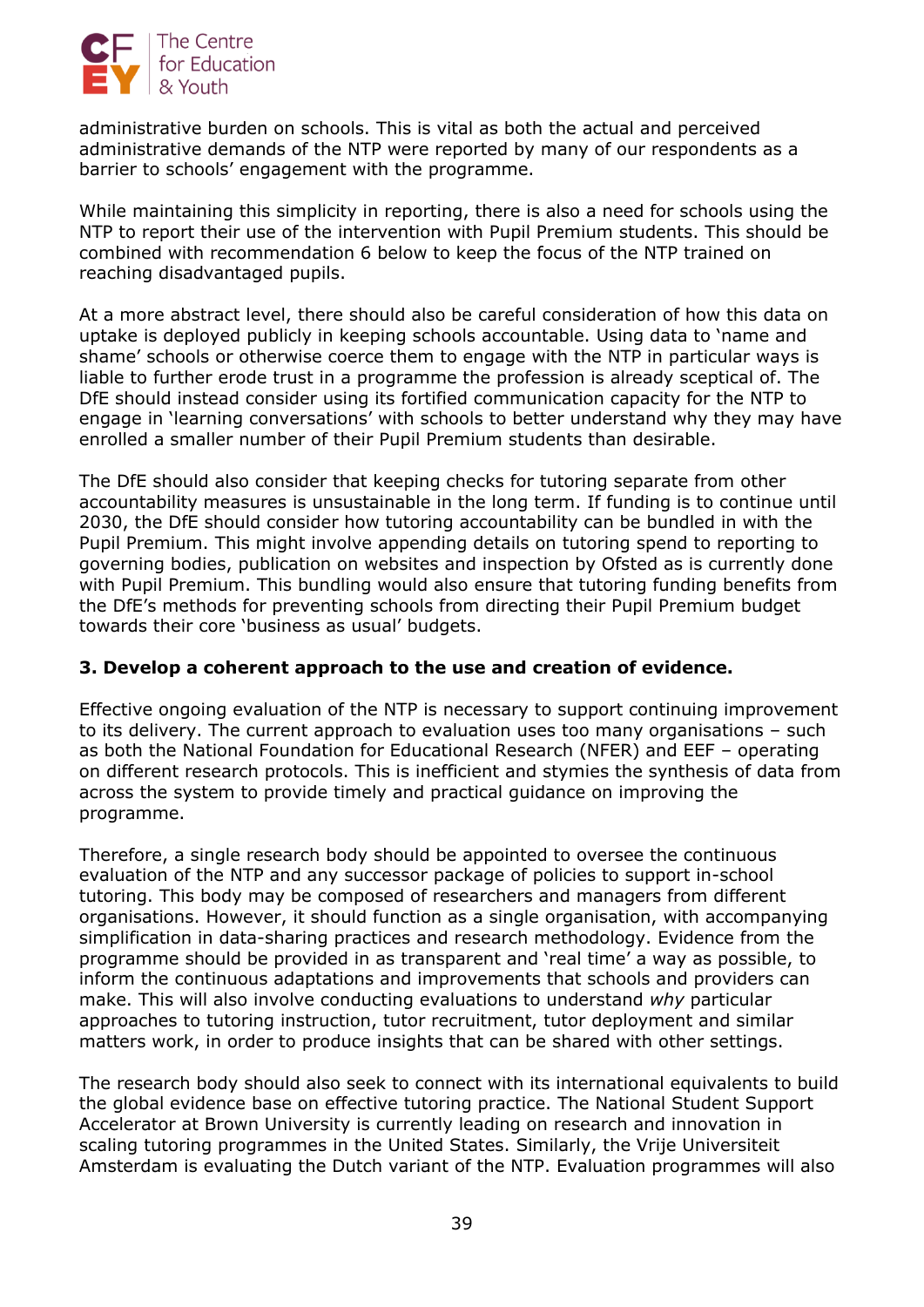

be gradually developed in Australia to monitor its national in-school tutoring programme.

### **4. Support current peer learning networks for tuition partners and create new networks for school leaders with responsibilities for tutoring.**

The universal praise for the tuition partner peer-to-peer learning networks explains why many tuition partners set up their own when these forums were dissolved in Year 2 of the NTP. The NTP should seek to support these new, grassroots-led, peer-to-peer networks rather than centralising or reproducing what the sector is already doing. However, it should formally recognise the networks as a vital part of ensuring the tutoring sector is able to self-improve and meet the ambitious visions of the in-school tutoring agenda.

Furthermore, the DfE should directly support these networks to develop and maintain a focus on sharing effective practice for capacity building to reach disadvantaged students. This could be facilitated through the new NTP delivery partner, but also may draw on the expertise of Nesta, as the relevant respondents in our research claimed it had excelled in this role in Year 1. This general approach would help circulate effective practice between tuition providers, enabling them to develop their ability to reach cold spots for access to tutoring, in a focused and directed way.

Convenors of these learning networks should also consider opening them up to organisations that did not qualify as tuition partners or that did not apply. This would create the interfaces for less well-developed organisations to learn from more senior providers about the best pathways for them to improve their quality, grow their scale or refine their internal systems as appropriate, to advance in their journey towards being a high-level provider.

The NTP should also explore using existing networks – such as teaching school alliances and appointed hubs – as a way of developing and sharing best practice among tutor providers and school partnerships. These networks could expand the reported success of the school–tutor provider working groups of the second year of the NTP.

### **5. Make the NTP significantly more hospitable to remote tutoring.**

Current guidance for schools on procuring their own tutors states that schools should, where possible, aim for tutoring to be delivered in person. This may be steering schools away from drawing on remote tuition capacity within the education system.

While there are logistical trade-offs associated with remote tutoring, there is currently little evidence to suggest that remote tutoring is less effective in supporting pupil progress (Kraft & Falken, 2021). Remote delivery can also be critical to increasing the supply of tutors to cold-spot areas. According to the Education Policy Institute, cold spots such as the North East of England also have the highest levels of learning loss in the country (Education Policy Institute, 2022). Many of these cold spots are also Education Investment Areas (EIAs), which should be ostensibly targeted for greater investment to improve academic outcomes for disadvantaged young people.

The DfE should thus revise guidance to remove this preference for in-person tutoring or to make clear the benefits of remote engagement. This may include messaging that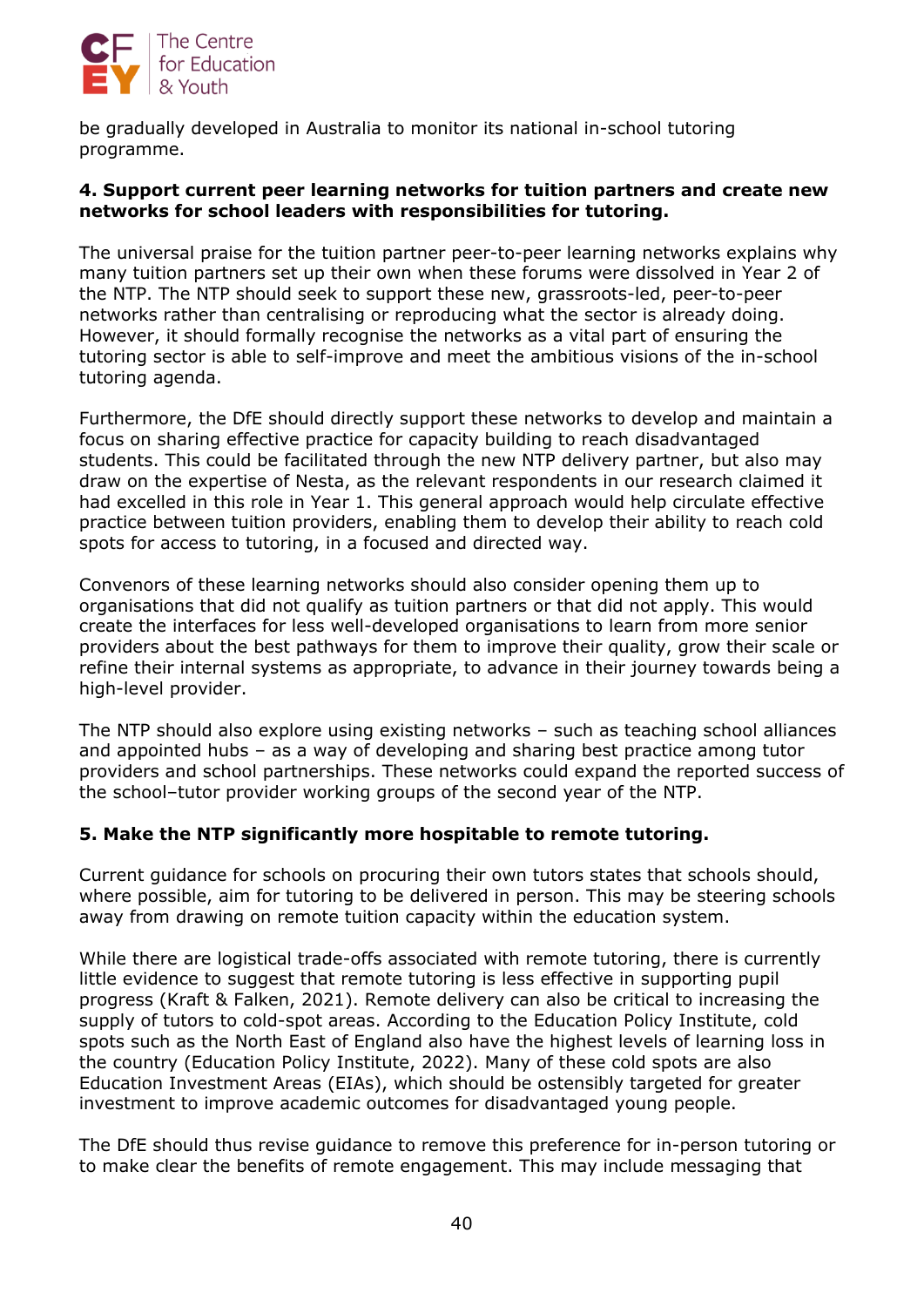

meets schools where they are, recognising that an in-person tutor is preferable, but that a remote tutor is better than nothing if no tutors are available to come to their site.

Beyond this, the ongoing evaluators of the NTP should seek to develop the evidence base on the effectiveness of remote tutoring through ongoing trials, combined with the incremental development of best-practice guidance for the delivery of remote tutoring. The DfE should also explore loosening NTP funding for schools such that they can invest some of their grants in the acquisition of laptops, headsets and other computer equipment. This should be permitted wherever a lack of technology is a major barrier to accessing remote tutoring for a school and cannot be otherwise remediated.

The government should also include considerations of access to remote tutoring in schools in its ongoing strategy on the optimisation of internet connectivity. For example, schools in areas that have struggled to access the NTP should be prioritised for the installation of new broadband fibre and the improvement of their in-school Wi-Fi networks.

## **6. Restore and maintain Pupil Premium targets.**

The NTP was established with a focus on supporting disadvantaged pupils. While the Pupil Premium is not the most exhaustive measure available, it is relatively effective at tracking disadvantage and is widely used. The decision to use Pupil Premium targets as a means of keeping the NTP's focus on supporting disadvantaged pupils was well motivated.

Consequently, the removal of the Pupil Premium targets from the NTP risks diverting focus away from helping disadvantaged young people. Several interview respondents noted that this could lead to greater uptake of subsidised tutoring provision among nondisadvantaged pupils and this would actually threaten to widen the attainment gap.

As targets can be effective at focusing institutions and systems on improving outcomes for specific groups (Davies et al, 2021), restoring the Pupil Premium targets in the NTP could keep its focus on helping disadvantaged pupils. This would enable the NTP to meet its primary goals and increase its impact. This may also prevent the policy from introducing economic deadweight by subsidising an intervention that non-disadvantaged parents can readily pay for otherwise.

## Embedding

**Ambition:** Medium-term changes to grow the targeted supply of tutors, improve the quality of in-school tutoring at scale and leave a legacy that can support continuous improvement in the sector. **Timescale:** 2022 to 2030.

Using our proposed extension of the NTP, we believe that there are several policies that could be developed and introduced over the course of the NTP. The aim would be for these policies to become gradually embedded into the in-school tutoring sector, setting the stage for long-term quality assurance and supply growth. Ongoing funding after 2025 could go towards maintaining the systems introduced by these policies and building on top of them.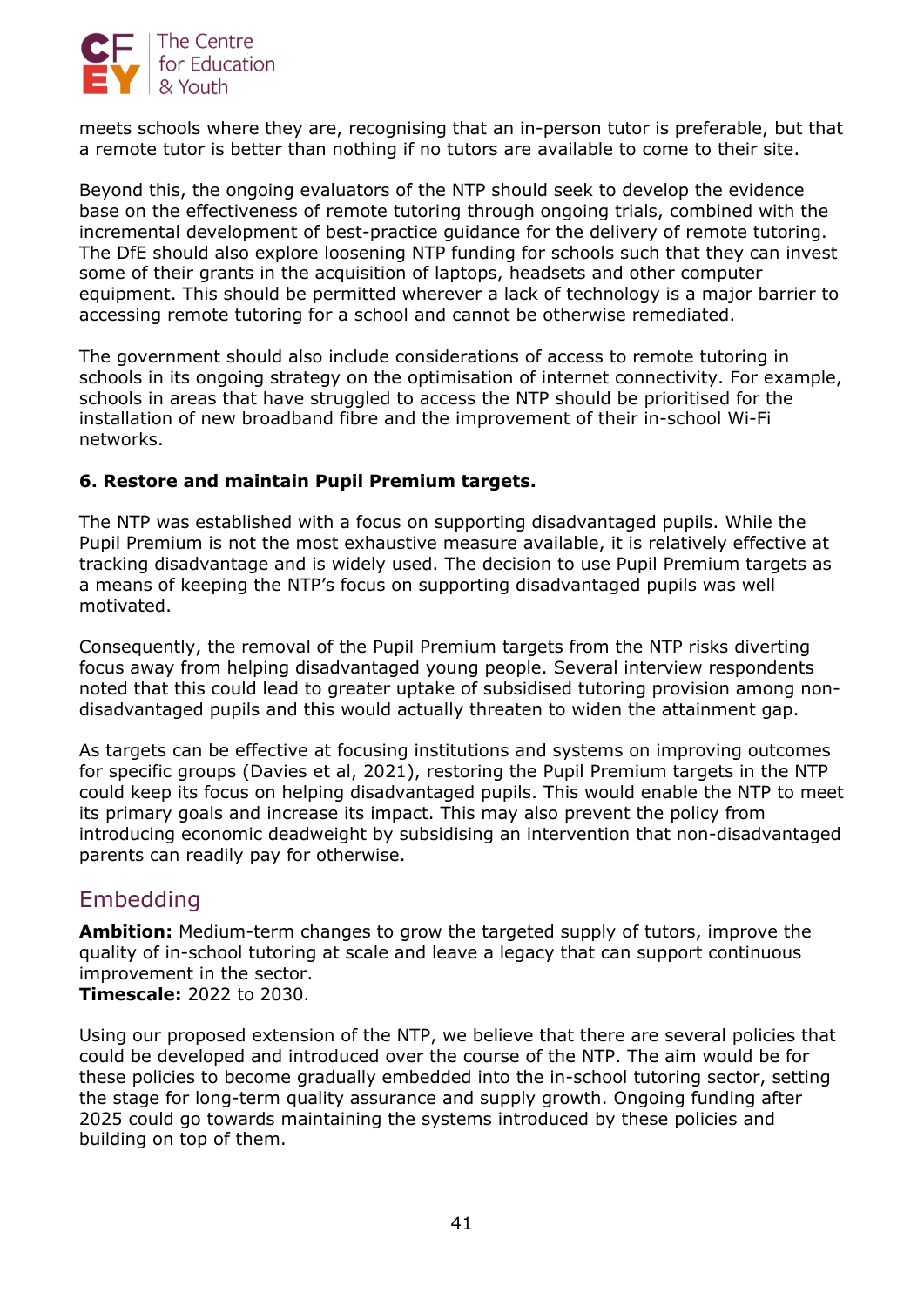

#### **7. Commit to central government funding to support tutoring in schools from 2025 to 2030.**

While extending funding up to 2025 would allow the NTP a greater opportunity to meet its primary goals, we believe that funding to support tutoring in schools should continue until 2030. This would allow the programme to further support the government in meeting its long-term ambitions laid out in the 2022 Schools White Paper (DfE, 2022c) – to vastly expand in-school tutoring and improve literacy and numeracy achievement by 2030 – without creating a new funding stream in the short term. We also note that 70% of respondents to our survey stated a desire for ringfenced funding for tutoring to continue after 2024.

We believe that this ongoing spending would capitalise on a unique opportunity to use the legacy of the NTP to massively increase access to in-school tutoring for disadvantaged pupils and therefore close the attainment gap beyond Covid recovery. To do this, a constellation of systems would need to be created around schools to support them in effectively procuring and deploying tutors. These recommendations are detailed in the remainder of this section and will all require further funding for set-up and maintenance until 2030 at least.

## **8. Create a set of 'Tutor Standards'.**

As part of optimising the quality of individual tutors, it is vital that a shared understanding and vocabulary of effective tutoring in schools' practice is developed. This should be modelled on the Teachers' Standards and be informed by the ECF, developed from the insights of the profession to set out the key competencies that all teachers in schools should have. Effective training, performance management and monitoring have been developed from these standards. Doing the same for tutoring would support similar system-wide changes to tutoring practice and how it can be improved.

The set of standards should be co-designed with representatives from schools and trusts, as well as tuition providers and experts in professional development. The standards should then be used to derive minimum thresholds for the quality of tutor training in tuition providers who want accreditation (see recommendation 9 below) or for the assessment and accreditation of individual tutors (see recommendation 13).

The standards could also be used for producing guidance for schools that opt to recruit or deploy their own tutors rather than working through a provider. Similarly, they could also be used to derive training on effective practice for schools looking to self-source their own tutors.

## **9. Create kitemarks for tuition providers.**

Nearly all our interviewees suggested an ongoing system of accreditation for tuition providers that endures beyond the NTP. Most of those who suggested this system believed that a kitemark-based approach would be an effective and transparent way of doing this.

Building on the current system of provider approval to become an accredited tuition partner on the NTP, the new kitemark system would seek to cover the whole sector for tutoring in schools. This would involve a new central organising authority for tutoring in schools – such as the primary delivery partner for the NTP, or a successor arm's-length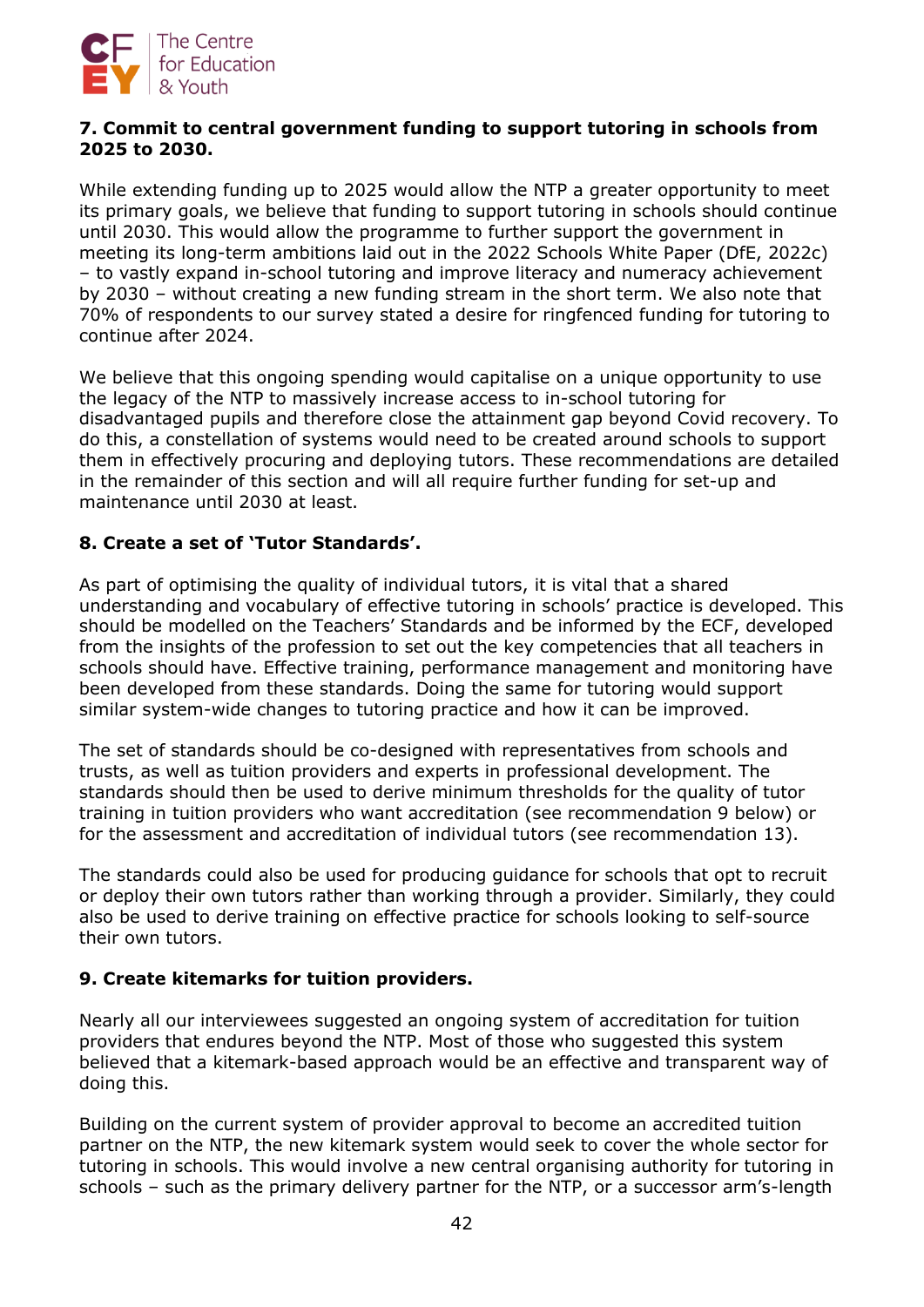

body tasked with awarding kitemarks to tuition providers beyond the NTP. This kitemark system should be accessible to the whole in-school tutoring sector. Organisations applying to receive a kitemark would be inspected by the official body. Kitemarks would be awarded on the basis of a provider meeting certain minimum standards in safeguarding practice, tutor training and development, experience working with schools and evidence of impact.

The criteria to receive a kitemark should be co-produced by sector leaders and with key insights from the tuition partner accreditation process of the NTP. Crucially, the criteria that a provider requires to be awarded a kitemark should be thoroughly transparent. This would enable younger or smaller tutoring providers to have clear guidance on how they can grow and develop to provide a high-quality service to schools.

While these kitemarks could act as a policy approach to improving minimum quality standards in the market, they could also benefit tutoring providers. The kitemarks would serve as a signal in the market to indicate the quality of a provider to schools and trusts, helping them make more effective procurement decisions.

Kitemarks could be tiered (for example, as bronze, silver and gold) to offer a more granular sense of quality, while also providing a structured and standardised pathway for how tuition partners can improve their service to schools.

#### **10. Improve teachers', leaders' and governors' understanding of effective approaches to deploying and working with tutors through weaving content into relevant aspects of the early career framework (ECF), national professional qualifications (NPQs) and other professional learning programmes.**

Several trust leaders and other experts told us that the effective recruitment, oversight and deployment of tutors in school is vital to ensuring tutoring is an effective intervention. However, knowledge of how to manage tutors effectively is not instinctive and needs to be taught. Therefore, guidance on effective practice needs to be woven into relevant professional development routes and qualifications for school practice and leadership. Initial Teacher Training is already too crowded for this new domain of learning to be integrated into it and is perhaps unsuitable for those so early on in their professional development. However, including modules and specialisations on tutoring in current development and upskilling routes such as the NPQs and the ECF could be more suitable. Similarly, targeting continuing professional development on the topic towards middle leaders may find an especially suitable audience.

We also noted that large MATs were already in the process of running this upskilling centrally and commented positively on its impact so far. Capturing this effective practice and scaling it through formalised routes could support all schools to benefit from these insights into effective practice. This upskilling is also a part of the broader infrastructure changes necessary for tutoring to become a long-standing feature of the schools sector.

#### **11. Create a system of capacity-building grants for tutoring organisations, MATs and similar organisations to strategically grow and improve tutoring services.**

The NTP's approach to growing the tutoring market has been primarily to stimulate demand, predicting that this will lead to a commensurate growth and refinement in supply. However, it was clear from many of our interviews that this approach has not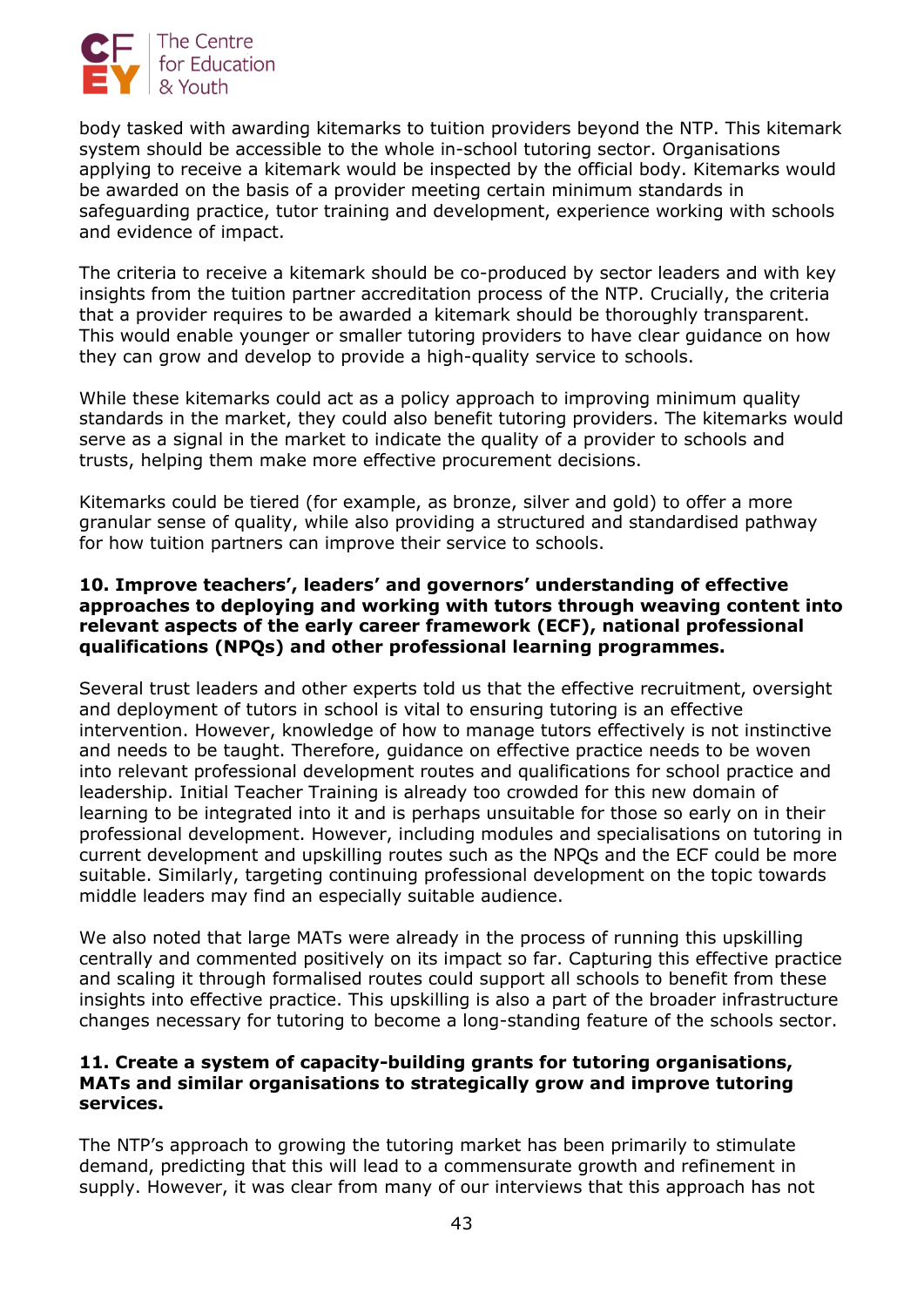

led to sufficient growth of the tutoring market in cold spots around England and has not been sufficient to guarantee the quality of tuition provision.

A more direct route to generating growth in the tutoring market would be through ringfenced grants made to organisations with the specific intent of developing tutoring capacity in target areas. This would be a return of and extension to the capacitybuilding grants offered by the DfE in the first year of the NTP. These new grants could be distributed and managed through the Education and Skills Funding Agency (ESFA) or directly through the DfE. The target areas could be primarily derived from the Education Investment Areas (EIAs) as well as data on areas of low NTP uptake.

Grants could be offered to a wide range of organisations – from universities, to schools, to tutoring providers. A MAT in a cold-spot area may bid for seed capital to develop its own tuition provider for schools in its network, aiming to spin this service out into a limited company that serves schools in general in the local area. A large tuition provider may apply for a grant to start building a pool of tutors and infrastructure in an underserved area, alongside a messaging campaign to generate interest among schools. Larger tuition providers may also apply for these capacity grants to act as an incubator for smaller tutoring organisations in target areas, helping them to develop their operations (for example in terms of safeguarding, tutor recruitment and quality assurance) and improve their impact.

## **Transforming**

**Ambition:** Build on the policies and systems introduced through the NTP to introduce more radical solutions to creating a large self-sustaining, high-quality supply of tutors effectively deployed in schools. **Timescale:** 2023 to 2030.

#### **12. Explore options for building tutoring as a 'National Tutoring Service' for all 16- to 25-year-olds.**

The growth of demand for in-school tutoring will require a commensurate growth in the tutoring workforce. This will require ingenuity in tapping into new sources of loose labour within the economy. This broadening of the tutor workforce could also be used as an opportunity to train and upskill large numbers of young people.

Although less well-studied, there is evidence that tutoring has benefits for tutors, improving their skills in communication, empathy and leadership (Kraft & Falken, 2021). These are precisely the 'life skills' employers frequently report that young people are lacking when they enter the workforce (CBI, 2021). Increasing the presence of these skills among new entrants into the labour market would improve overall economic productivity in England. All of this can be achieved while at the same time growing the tutoring workforce.

The idea of recruiting large numbers of young people, especially in higher education, to work with young people has been explored by many researchers (Elliott-Major, 2021; Kraft & Falken, 2021). The idea is currently being piloted at universities in the South West of England, with initially promising results. This development plan also aligns with the government's new targets and strategies for higher education. As stated by the DfE, 'Universities will be required to improve outcomes for disadvantaged children by driving up education standards in schools and colleges in [their] local community' (Department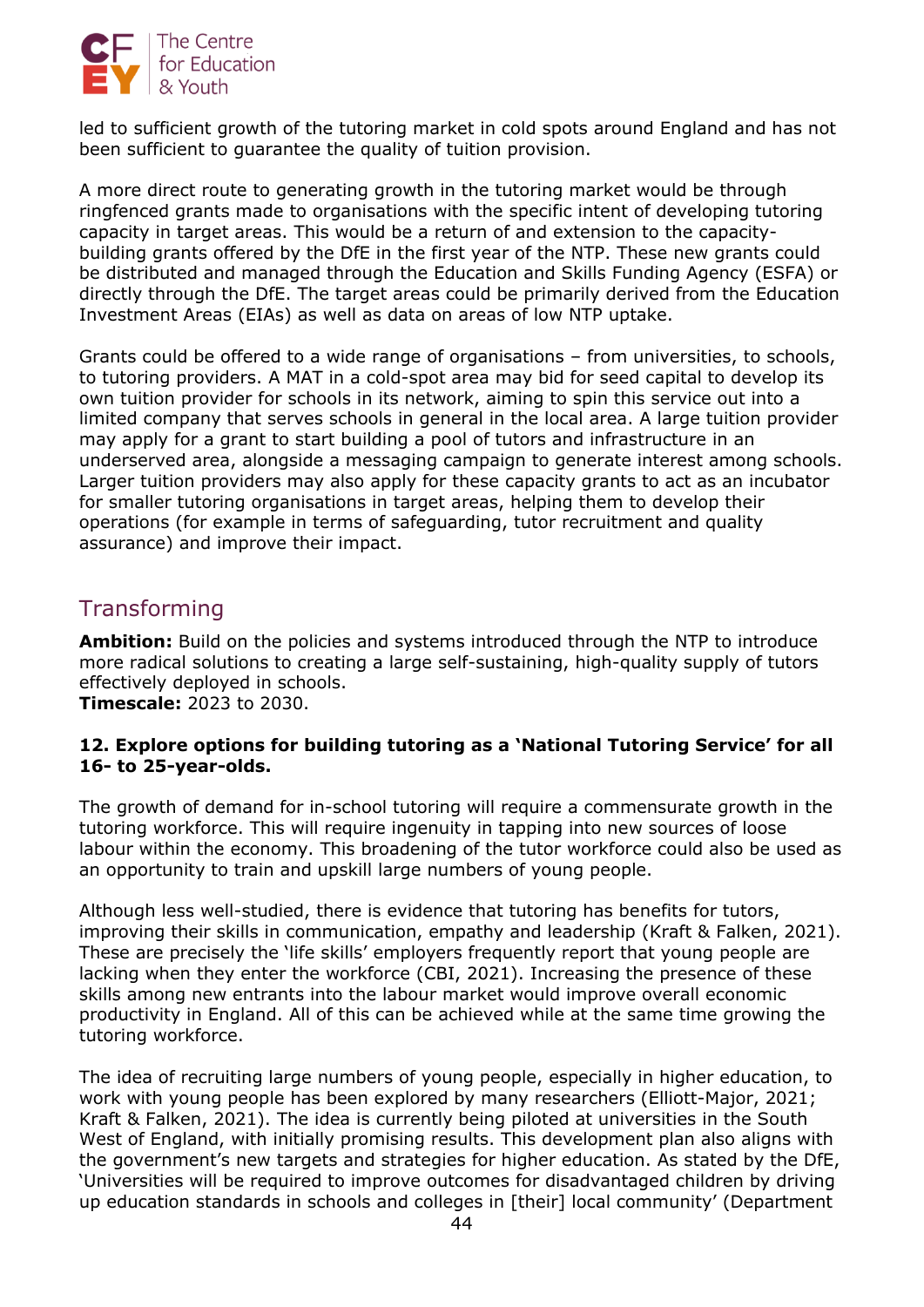

for Education, 2021). Therefore, the DfE, higher education institutions and charities should look to support the development of a national tutoring service for higher education students. This would be a way of meeting the new DfE requirements while also supporting the agenda to grow in-school tutoring.

We also note that this strategy could be one route to building a tutor to teacher pipeline, by inducing interest in a career in teaching among many suitable undergraduates. Appropriately structured and channelled, this could also support recommendation 13 below.

#### **13. Create a set of flexible but consistent pathways between the teaching, teaching assistant and tutoring professions.**

Schools need some level of quality assurance in the tutoring market. Some of this assurance should be attached to tuition providers (as per recommendation 9). However, there is also scope to explore the application of some of this quality assurance to individual tutors.

One approach to this level of quality assurance is to use the Tutor Standards (see recommendation 8) to define a minimum set of demonstrable competencies that all tutors ought to have. This can then be used to establish an assessment and accreditation system that tutors need to pass in order to gain some form of formal accreditation as a tutor. This 'Qualified Tutor Status', much like the variant for teaching, could assure schools of having such necessary competences.

This new Qualified Tutor Status could be administered and monitored through the Teaching Regulation Agency. It could also be supported through multiple routes to accreditation. This could be through training programmes with certified providers – including larger tuition providers – as well as 'assessment only' routes for experienced tutors, administered through independent and approved assessors.

One trade-off that several respondents associated with the growth of the tutoring market is the diminishing of the labour supply for teaching. One long-term strategy for managing this is to further develop the 'tutor to teacher pipeline'. This could involve providing incentives, guidance and support for MATs, higher education providers, teacher training colleges and School-Centred Initial Teacher Training (SCITT) to build a pre-Initial Teacher Training (ITT) period into their courses where prospective teachers work as tutors. Equally, it could involve creating other structured programmes where tutors are developed into a position to embark on Initial Teacher Training.

#### **14. Support the development of tutoring 'next practice' through funding tutoring innovations (including through investment in joint venture partnerships).**

While the main thrust of the NTP is rightly focused on at-scale delivery of evidencebased approaches, this may have reduced the capacity of partners to innovate their models. There are still many 'known unknowns' about tutoring, whether in terms of structure, organisation or pedagogy. In particular, there are enduring questions about the best approaches to the delivery of remote tutoring, models of effective teacher– tutor collaboration and strategies for making tutoring effective with specific subgroups of students, such as those with special educational needs and disabilities (SEND) or those who have been permanently excluded from school.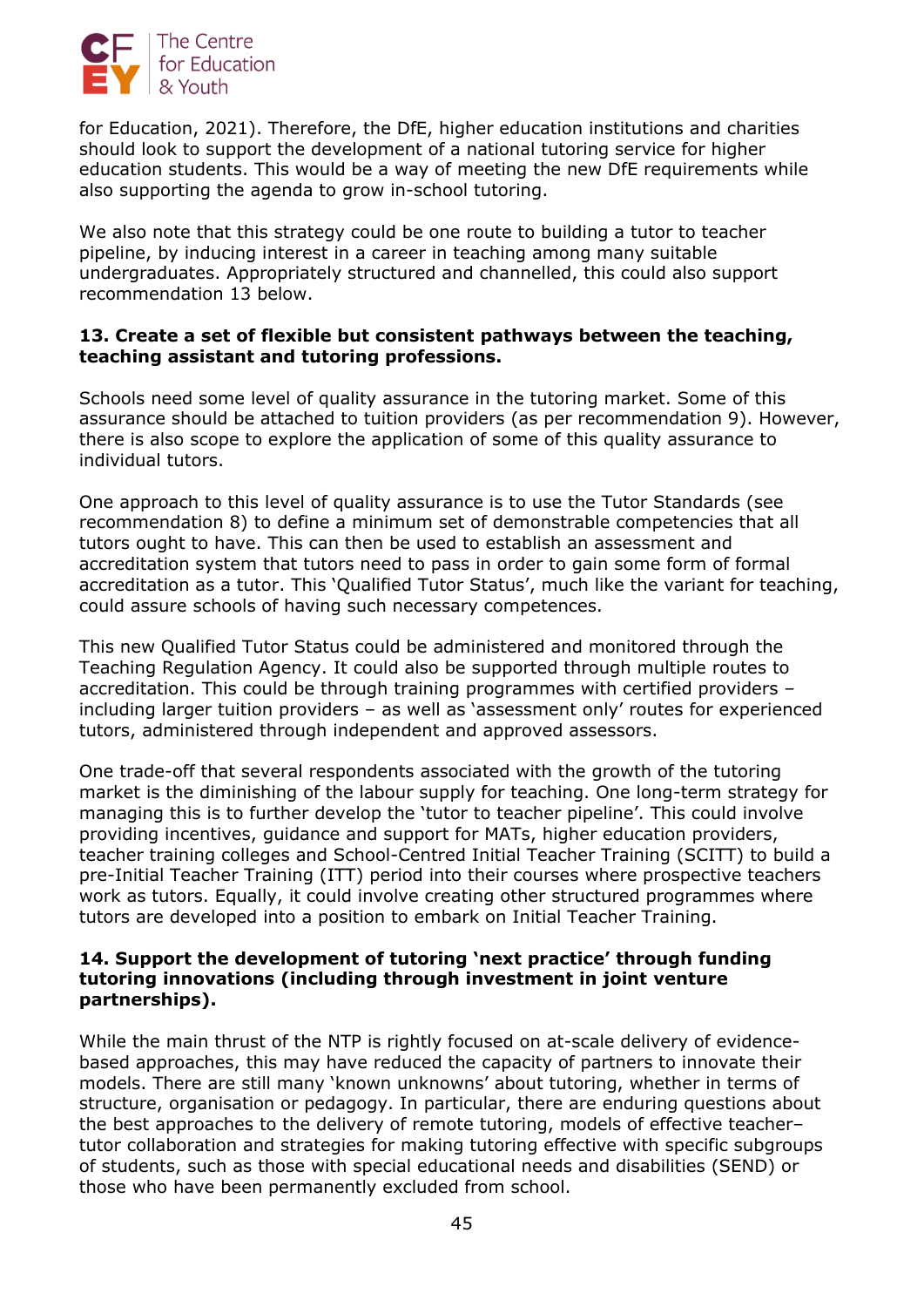

Education funders – including trusts, foundations and the EEF – should buttress government funding by investing in tutoring evaluations and innovation pertinent to the above areas of inquiry. These developments should be led through a disciplined approach to evaluation, building scalable 'next practices' in tutoring that can inform whatever might happen nationally after 2025. There may be options for doing this through investing in joint venture partnerships between schools or MATs, tuition partners and EdTech companies.

## The future of tutoring – a vision

The recommendations we have set out in this section can be viewed as distinct suggestions for improving the uptake and impact of in-school tutoring. However, we believe they also fit together to form a coherent whole. This whole represents the range and character of support that schools need in order for in-school tutoring to have the great impact it promises.

We envision a system in which ongoing government funding brings together a network of systems in place to allow schools to combine their local insights with support systems that enable them to procure and deploy high-quality tutors in their setting. Schools' accountability for this funding that they receive will be light and manageable, allowing them to focus on ensuring that tutor quality and tutor instruction are of the highest standard.

Schools will be supported in this endeavour by the wider tutoring in schools sector, who will in turn be supported by government funding and systems to become world class. The supply of high-quality tutors to current cold spots will be expanded through a system of capacity-building grants. Peer learning networks will allow tutoring organisations based in cold spots to learn from sector leaders, diffusing effective practice across the supply of tutors to build quality across the whole of England. A set of Tutor Standards will also guide tutoring providers in their training of tutors, supporting an enhanced, as well as more uniform, quality of tutoring across the country.

Where issues of supply and logistics persist, schools will also now have greater licence in the use of remote tutoring, massively expanding their access to quality provision. They will also be able to use the kitemark accreditation system for tutoring providers to make informed procurement decisions and they will need fewer resources for the vetting of tutoring providers. At the same time, kitemarks will provide a scaffold for tutoring providers in the sector to understand the benchmarks they need to meet to provide a quality service to schools. With their reclaimed capacity from this lighter procurement process, schools will be able to use the training they have received in the effective management and deployment of tutors to further increase the impact of tutoring in their setting.

As this development of the tutoring sector takes places, tutoring will also gradually become a more professionalised and sustainable occupation. Accreditation for individual tutors will create a stronger professional identity for individual tutors, consolidating the job into a long-term professional pathway for individuals. This will align with utilising tutoring as a route to bolstering the supply of teachers, using tutoring as a ground for recruiting into teacher training. This will also extend to the 'National Tutoring Service'.

Underpinning all of this work will be the rigorous, ongoing collection of evidence to support iterative changes to the policy and delivery of in-school tutoring. This will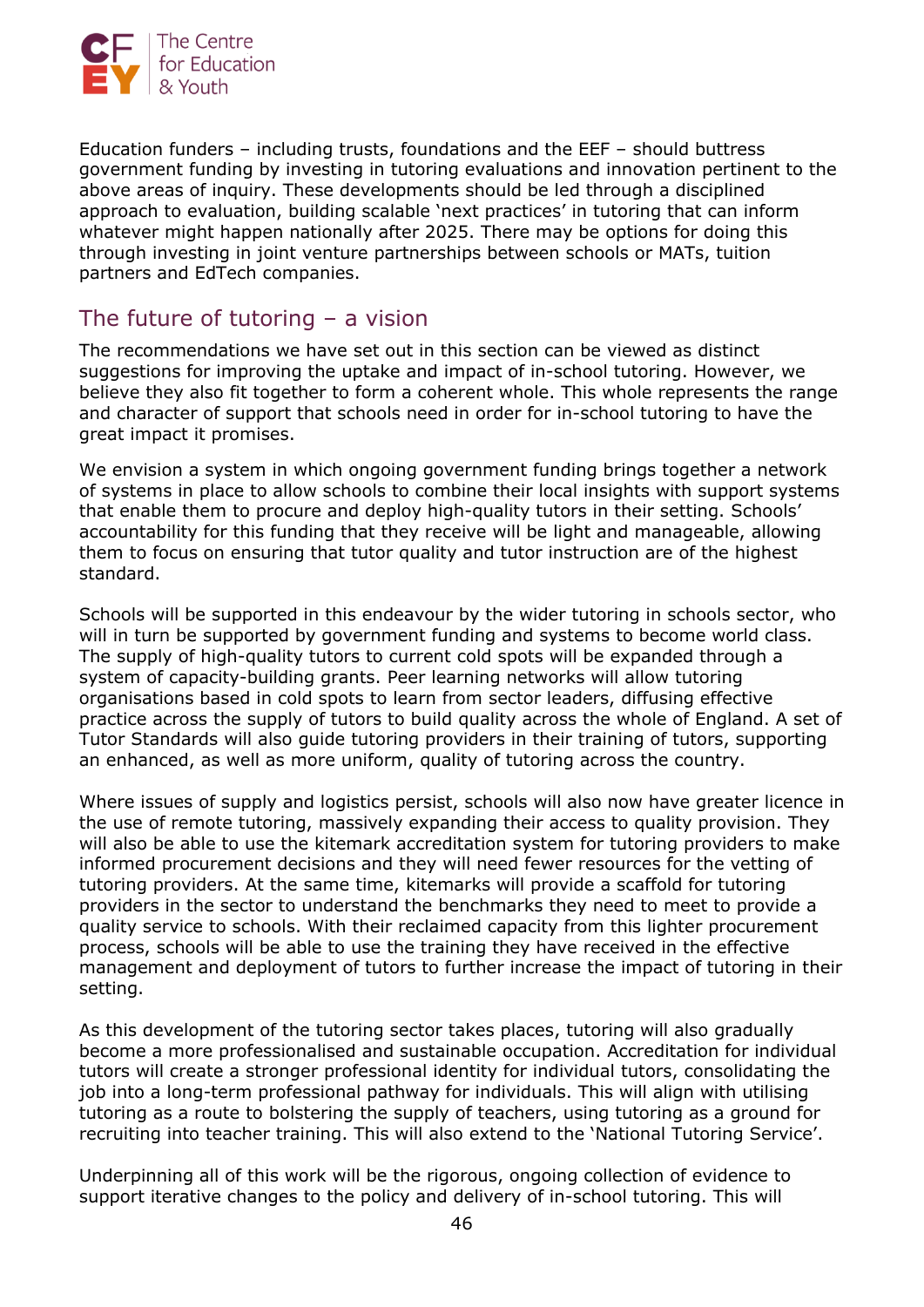

involve developing best practice for effective tutoring practice for groups currently understudied to ensure that all can benefit from the intervention. Framing the whole endeavour will be a commitment to using tutoring to improve the outcomes of disadvantaged pupils, enshrined in Pupil Premium targets but realised with more sophistication through targeted grant making and development.

With this system in play, more disadvantaged young people than ever will be able to benefit from tutoring. This will close the attainment gap through broadly improving academic outcomes for disadvantaged pupils. At the same time, these changes will increase England's economic productivity. This will come partly through improving the academic outcomes of young people in key skill areas such as literacy and numeracy. However, it will also come about through investment in the human capital of tutors, with initiatives such as the 'National Tutoring Service' upskilling swathes of young people poised to enter the labour market with qualities in empathy, communication and leadership. Thus, tutoring will be able to deliver on its substantial promise.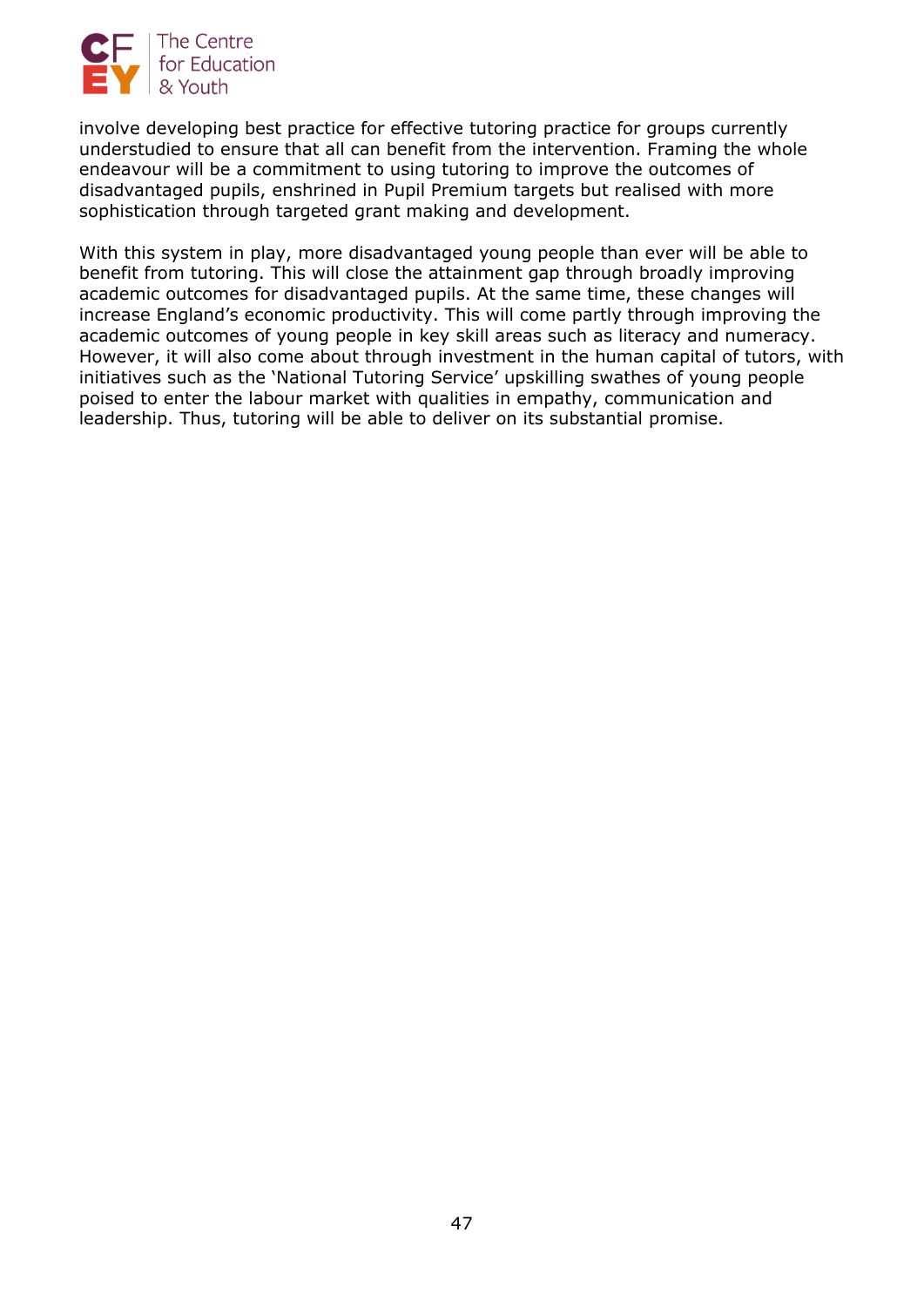

# **8. Conclusions**

Tutoring in schools offers a great deal of promise as an intervention. It has a strong evidence base to support it as well as widespread public support. The NTP has introduced infrastructure that could provide a legacy for it to continue yielding impact for many years to come. This report lays out the views of stakeholders and key experts to understand how this impact can be increased. We believe that the recommendations we have set out could form part of a broader plan to support tutoring to create a more equitable education system in England and close the attainment gap.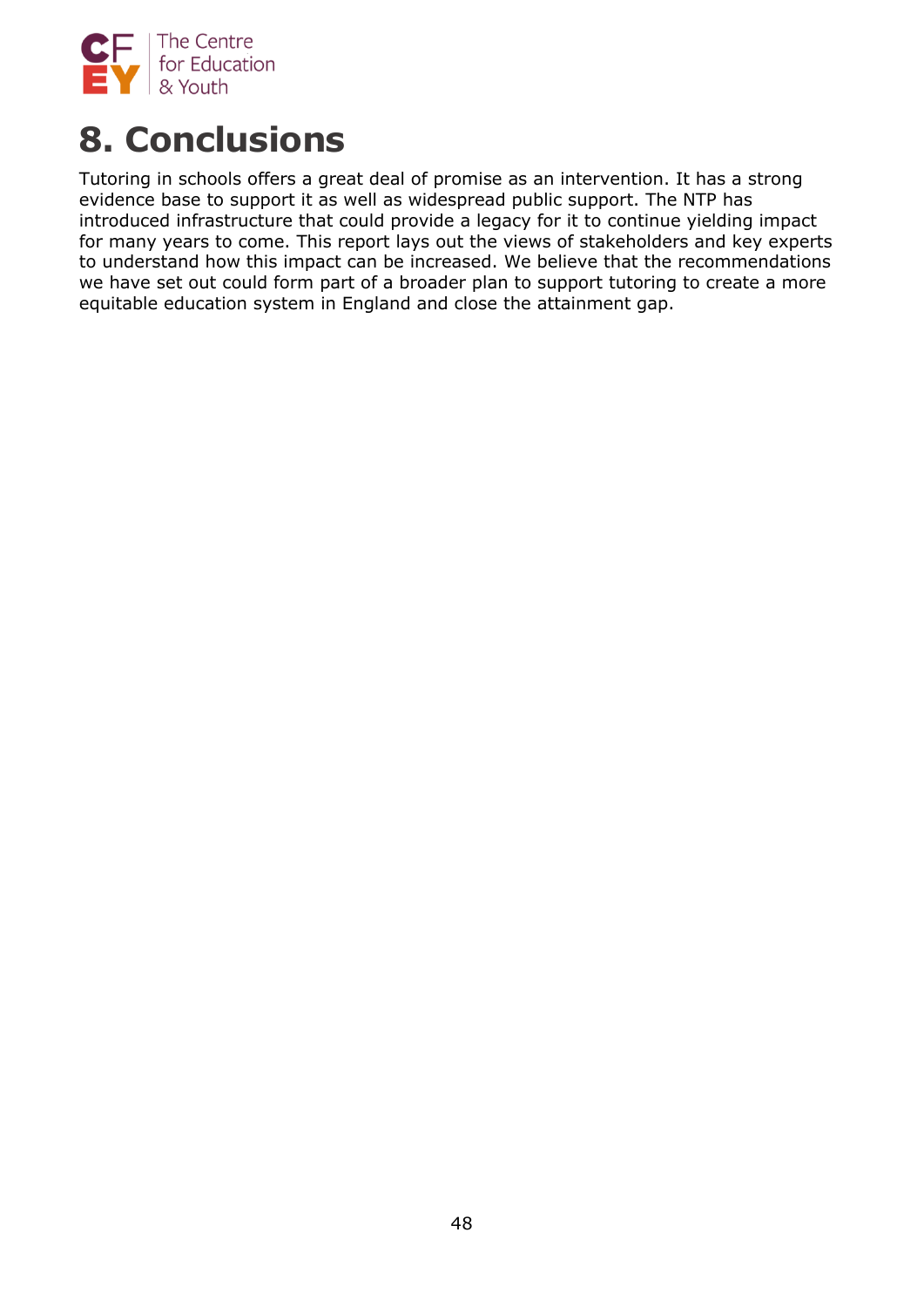

# **9. Afterword**

## From Third Space Learning, White Rose Maths and Action Tutoring

We are delighted to have supported this important and timely research from CfEY. We are strong advocates for the NTP, and want to play a leading role in helping the programme achieve the critical goal of closing the attainment gap.

While there have been frustration over and criticism of parts of the NTP, we should recognise that a fairer view needs to also commend the speed of action and scale of funding that the DfE put in place in late 2020 when the impact of the Covid-19 pandemic on learning and, notably, the attainment gap became clear.

As the programme has evolved, feedback from schools and tuition providers has played an increasing role in shaping the development of the programme. This is to be welcomed. The scale, innovation and success that we are all aiming for with the NTP must be shaped by teachers in schools across the country, and the organisations supporting them, who know what real-world success looks like.

Third Space Learning, White Rose Maths and Action Tutoring have relationships with nearly every school in England, providing tutoring or other services that support hundreds of thousands of teachers in classrooms across country as they work hard to close the attainment gap. The goals of the NTP are well aligned to both the mission and actions of our three organisations. We have all been involved in Years 1 and 2 of the programme, and look forward to success in Year 3.

The depth and breadth of our relationships with schools across the country provide us with a clear view of what success for the NTP can look like, and the changes that are needed to get there at scale. We are strong supporters of the approach CfEY has taken in developing this report from a wide network of teachers, unions, trusts, tutor providers and policymakers who have a stake in, and experience of, what the NTP can achieve if feedback is acted on. Recent changes to the NTP are a promising indication that the DfE intends to listen and take action where it will lead to greater success. We firmly believe that the NTP has the long-term potential to be a once-in-a-generation opportunity to narrow the attainment gap. We are committed to working with schools and the DfE to ensure it can achieve this crucial goal.

Finally, thank you to the many individuals and organisations who participated in the research for this report. Your insights are greatly appreciated, and we hope the report provides ideas and direction as to the role of tutoring in closing the attainment gap.

Signed,

**Tony Staneff** Head of External **Initiatives** 



**Susannah Hardyman**  CEO





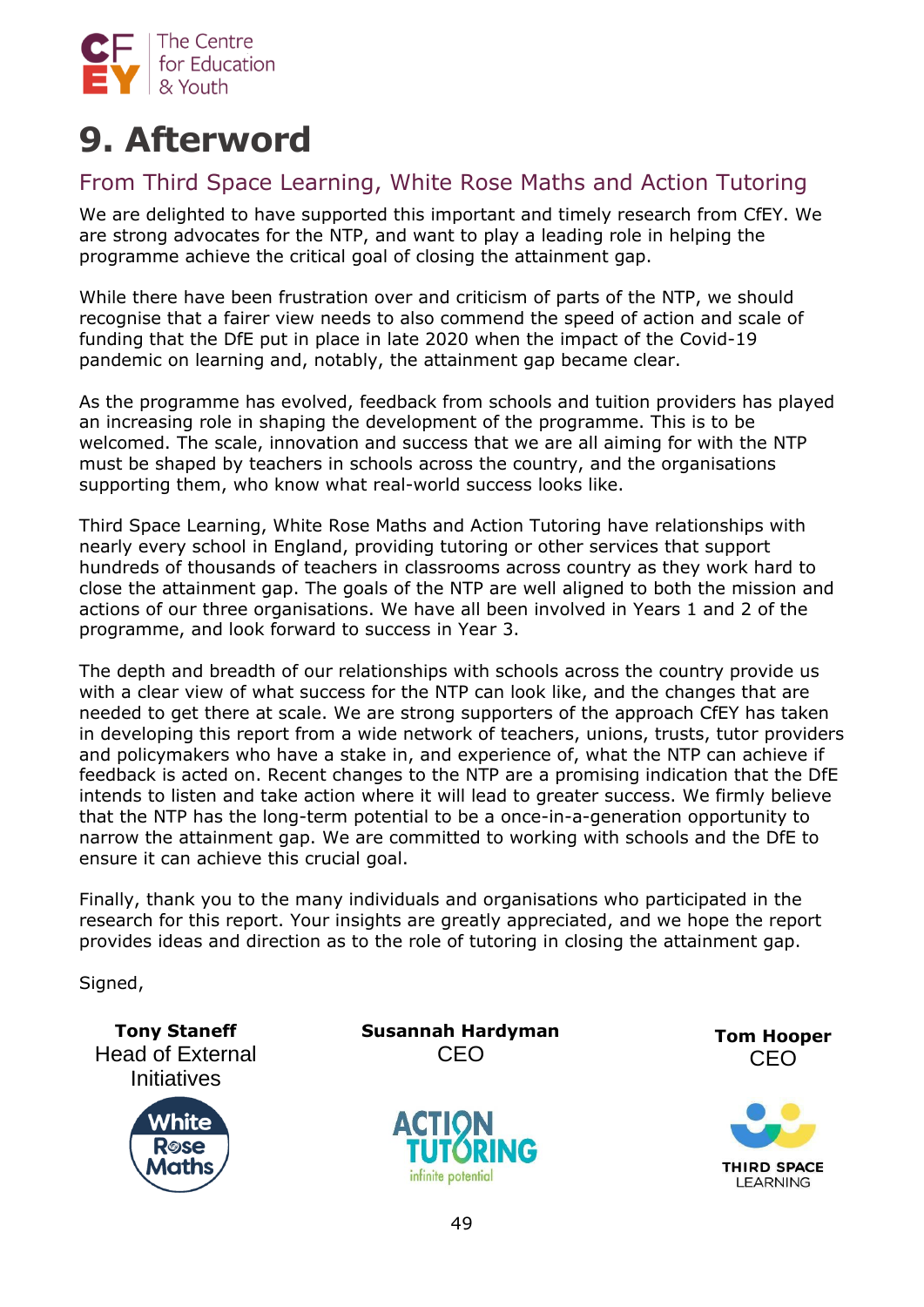

# **10. References**

Booth, S. (2022a, March 20). How the flagship tutoring programme is slowly sinking. *Schools Week*. [https://schoolsweek.co.uk/long-read-how-the-flagship-tutoring](https://schoolsweek.co.uk/long-read-how-the-flagship-tutoring-programme-is-slowly-sinking)[programme-is-slowly-sinking](https://schoolsweek.co.uk/long-read-how-the-flagship-tutoring-programme-is-slowly-sinking) 

Booth, S. (2022b, April 21). Nearly 50k tutors to be trained under new £18m National Tutoring Programme. *Schools Week*. [https://schoolsweek.co.uk/nearly-50000-tutors-to](https://schoolsweek.co.uk/nearly-50000-tutors-to-be-trained-under-new-18m-national-tutoring-programme/)[be-trained-under-new-18m-national-tutoring-programme](https://schoolsweek.co.uk/nearly-50000-tutors-to-be-trained-under-new-18m-national-tutoring-programme/)

Booth, S. (2022c, May 13). Zahawi apologises for bank holiday tutor data announcement. *Schools Week*. [https://schoolsweek.co.uk/zahawi-apologises-for-bank](https://schoolsweek.co.uk/zahawi-apologises-for-bank-holiday-tutor-league-tables-announcement/)[holiday-tutor-league-tables-announcement](https://schoolsweek.co.uk/zahawi-apologises-for-bank-holiday-tutor-league-tables-announcement/)

Confederation of British Industry (CBI). (2021). *Skills for an inclusive economy: CBI/Birkbeck Education and Skills Survey 2021*. Confederation of British Industry*.*  [https://www.cbi.org.uk/media/7020/12684\\_tess\\_-survey\\_2021.pdf](https://www.cbi.org.uk/media/7020/12684_tess_-survey_2021.pdf)

Davies, N., Atkins, G., & Sodhi, S. (2021). *Using targets to improve public services.*  Institute for Government.

[https://www.instituteforgovernment.org.uk/sites/default/files/publications/targets](https://www.instituteforgovernment.org.uk/sites/default/files/publications/targets-public-services.pdf)[public-services.pdf](https://www.instituteforgovernment.org.uk/sites/default/files/publications/targets-public-services.pdf)

Department for Children, Schools and Families (DCSF). (2009, June 30). *Your child, your schools, our future: building a 21st century schools system*. Department for Children, Schools and Families.

[https://www.gov.uk/government/publications/department-for-children-schools-and](https://www.gov.uk/government/publications/department-for-children-schools-and-families-report-june-2009)[families-report-june-2009](https://www.gov.uk/government/publications/department-for-children-schools-and-families-report-june-2009)

Department for Children, Schools and Families (DCSF). (2010). *Evaluation of the Making Good Progress Pilot*. PricewaterhouseCoopers LLP. [https://dera.ioe.ac.uk/782/1/DCSF-](https://dera.ioe.ac.uk/782/1/DCSF-RR184.pdf)[RR184.pdf](https://dera.ioe.ac.uk/782/1/DCSF-RR184.pdf)

Department for Education (DfE). (2010). *Evaluation of Every Child a Reader (ECaR)*. Department for Education.

[https://assets.publishing.service.gov.uk/government/uploads/system/uploads/attachme](https://assets.publishing.service.gov.uk/government/uploads/system/uploads/attachment_data/file/182631/DFE-RR114.pdf) [nt\\_data/file/182631/DFE-RR114.pdf](https://assets.publishing.service.gov.uk/government/uploads/system/uploads/attachment_data/file/182631/DFE-RR114.pdf)

Department for Education (DfE). (2022a, May 26). *National Tutoring Programme*. Department for Education. [https://www.gov.uk/government/publications/national](https://www.gov.uk/government/publications/national-tutoring-programme-ntp/national-tutoring-programme-ntp)[tutoring-programme-ntp/national-tutoring-programme-ntp](https://www.gov.uk/government/publications/national-tutoring-programme-ntp/national-tutoring-programme-ntp)

Department for Education (DfE). (2022b, May 26). National Tutoring Programme – experimental statistics. Department for Education. [https://explore-education](https://explore-education-statistics.service.gov.uk/find-statistics/national-tutoring-programme/2022-may)[statistics.service.gov.uk/find-statistics/national-tutoring-programme/2022-may](https://explore-education-statistics.service.gov.uk/find-statistics/national-tutoring-programme/2022-may)

Department for Education (DfE). (2022c, May 18). *Opportunity for all: strong schools with great teachers for your child*. Department for Education. [https://www.gov.uk/government/publications/opportunity-for-all-strong-schools-with](https://www.gov.uk/government/publications/opportunity-for-all-strong-schools-with-great-teachers-for-your-child)[great-teachers-for-your-child](https://www.gov.uk/government/publications/opportunity-for-all-strong-schools-with-great-teachers-for-your-child)

Education Endowment Foundation (EEF). (2021a, September 15). Small group tuition. Education Endowment Foundation.